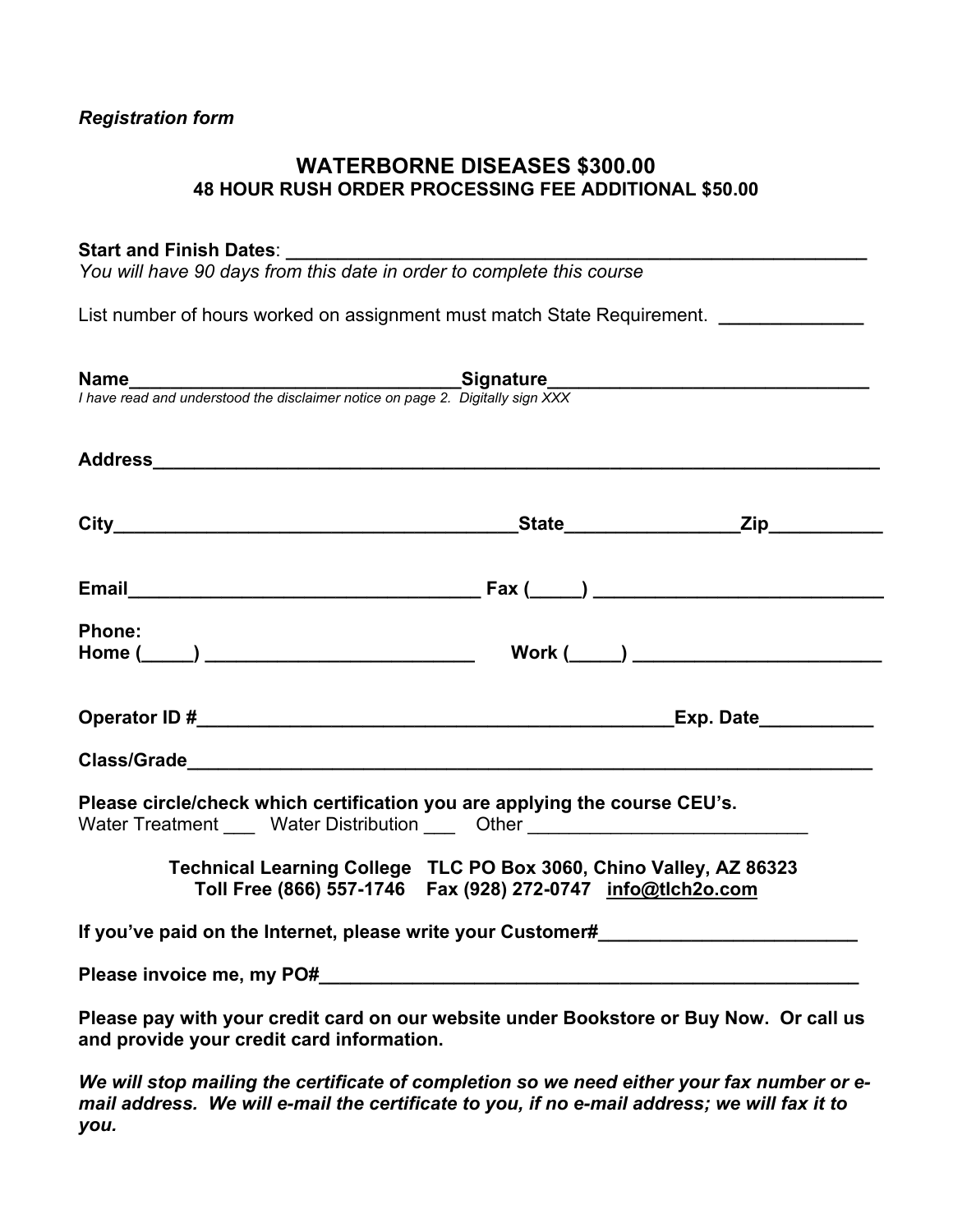## **DISCLAIMER NOTICE**

I understand that it is my responsibility to ensure that this CEU course is either approved or accepted in my State for CEU credit. I understand State laws and rules change on a frequent basis and I believe this course is currently accepted in my State for CEU or contact hour credit, if it is not, I will not hold Technical Learning College responsible. I also understand that this type of study program deals with dangerous conditions and that I will not hold Technical Learning College, Technical Learning Consultants, Inc. (TLC) liable for any errors or omissions or advice contained in this CEU education training course or for any violation or injury or neglect or damage caused by this CEU education training or course material suggestion or error. I will call or contact TLC if I need help or assistance and double-check to ensure my registration page and assignment has been received and graded.

**State Approval Listing Link**, check to see if your State accepts or has pre-approved this course. Not all States are listed. Not all courses are listed. If the course is not accepted for CEU credit, we will give you the course free if you ask your State to accept it for credit.

**Professional Engineers**; Most states will accept our courses for credit but we do not officially list the States or Agencies. Please check your State for approval.

# **State Approval Listing URL…**

\_*<http://www.abctlc.com/downloads/PDF/CEU%20State%20Approvals.pdf>*

*You can obtain a printed version of the course manual from TLC for an additional \$169.95 plus shipping charges.* 

## **AFFIDAVIT OF EXAM COMPLETION**

I affirm that I personally completed the entire text of the course. I also affirm that I completed the exam without assistance from any outside source. I understand that it is my responsibility to file or maintain my certificate of completion as required by the state or by the designation organization.

## **Grading Information**

In order to maintain the integrity of our courses we do not distribute test scores, percentages or questions missed. Our exams are based upon pass/fail criteria with the benchmark for successful completion set at 70%. Once you pass the exam, your record will reflect a successful completion and a certificate will be issued to you.

## **Rush Grading Service**

If you need this assignment graded and the results mailed to you within a 48-hour period, prepare to pay an additional rush service handling fee of \$50.00. This fee may not cover postage costs. If you need this service, simply write RUSH on the top of your Registration Form. We will place you in the front of the grading and processing line.

For security purposes, please fax or e-mail a copy of your driver's license and always call us to confirm we've received your assignment and to confirm your identity.

No refunds.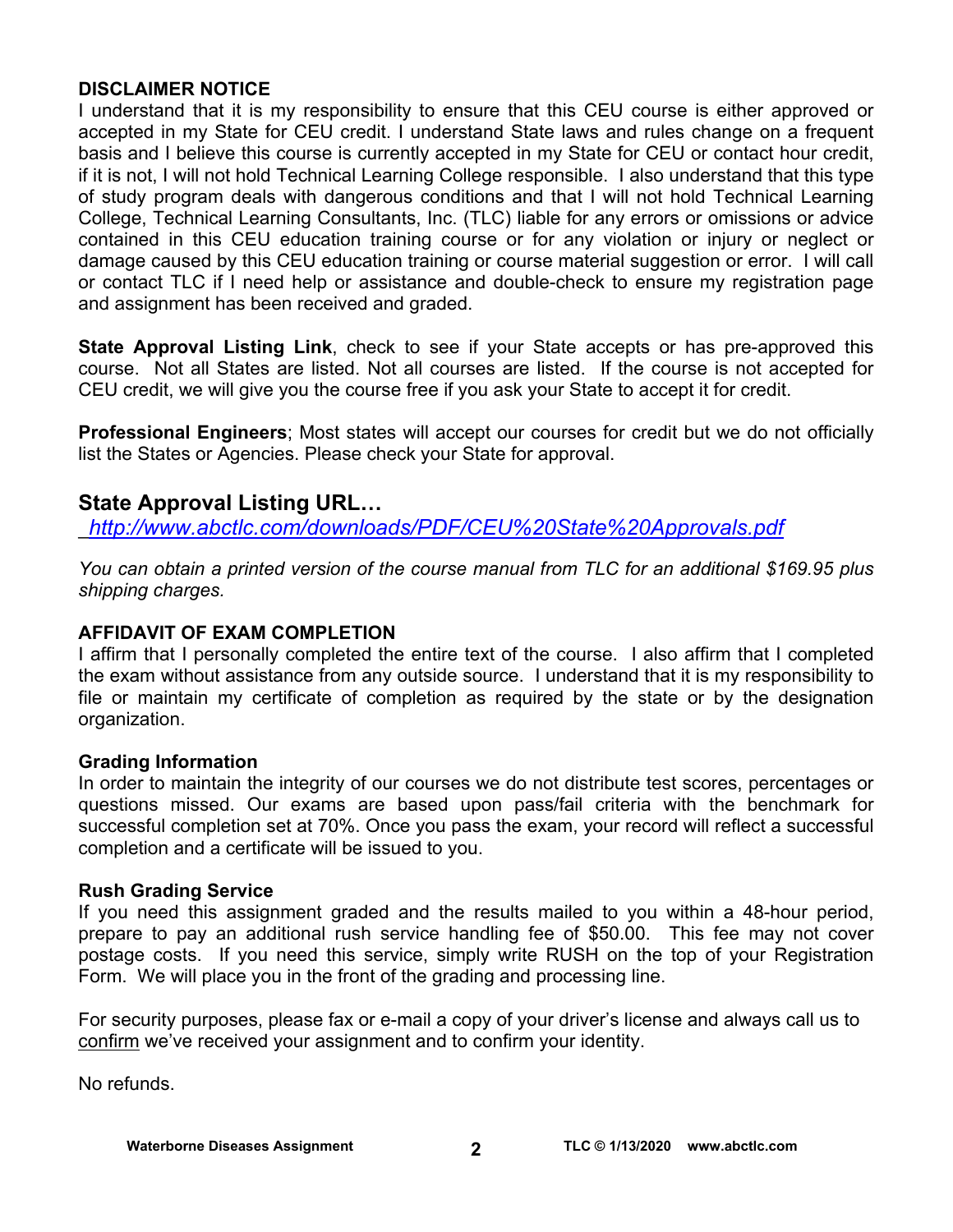# **For Texas TCEQ Wastewater Licensed Operators Important Information**

# **Wastewater/Collections Rule Changes (Texas Only)**

## **Rule Changes and Updates for Domestic Wastewater Systems**

On Nov. 4, 2014, TCEQ commissioners adopted revisions to 30 Texas Administrative Code (TAC), Chapter 217, Design Criteria for Domestic Wastewater Systems, and "re-adopted" previously repealed rules in 30 TAC, Chapter 317, Design Criteria Prior to 2008.

## *Some of the changes to Chapter 217 include:*

- Adding new definitions and clarifying existing definitions;
- Adding design criteria and approval requirements for rehabilitation of existing infrastructure;
- Adding design criteria for new technologies, including cloth filters and air lift pumps;
- Making changes to reflect modern practices, standards and trends;
- Modifying rule language to improve readability and enforceability; and
- Modifying the design organic loadings and flows for a new wastewater treatment facility.

## **SUBCHAPTER A: ADMINISTRATIVE REQUIREMENTS §§217.1 - 217.18**

Effective December 4, 2015 §217.1. Applicability. (a) Applicability. (1) This chapter applies to the design, operation, and maintenance of: (A) domestic wastewater treatment facilities that are constructed with plans and specifications received and approved by the executive director after the effective date of the amendments to this chapter; (B) treatment units that are altered, constructed, or re-rated with plans and specifications received and approved by the executive director after the effective date of the amendments to this chapter; (C) collection systems that are constructed with plans and specifications received and approved by the executive director after the effective date of the amendments to this chapter; (D) collection system units that are altered, constructed, or re-rated with plans and specifications received and approved by the executive director after the effective date of the amendments to this chapter; (E) existing domestic wastewater treatment facilities that do not have a current Texas Pollutant Discharge Elimination System permit or a Texas Land Application Permit and are required to have an active wastewater permit; (F) existing wastewater treatment facilities and collection systems that never received approval for plans and specifications from the executive director; and (G) collection system rehabilitation projects covered in §217.56(c) and §217.69 of this title (relating to Trenchless Pipe Installation; and Maintenance, Inspection, and Rehabilitation of the Collection System). (2) Domestic wastewater treatment facilities, treatment units, collection systems, and collection system units with plans and specifications approved by the executive director that were received on or after August 28, 2008 and before the effective date of this chapter must comply with the rules in this chapter, as they existed immediately before the effective date of the amendments to this chapter.

The rules in Texas Commission on Environmental Quality Page 2 Chapter 217 - Design Criteria for Domestic Wastewater Systems effect immediately before the effective date of the amendments to this chapter are continued in effect for that purpose. (3) This chapter does not apply to: (A) the design, installation, operation, or maintenance of domestic wastewater treatment facilities, treatment units, collection systems, or collection system units with plans and specifications that were approved by the executive director on or before August 27, 2008, which are governed by Chapter 317 of this title (relating to Design Criteria Prior to 2008) or design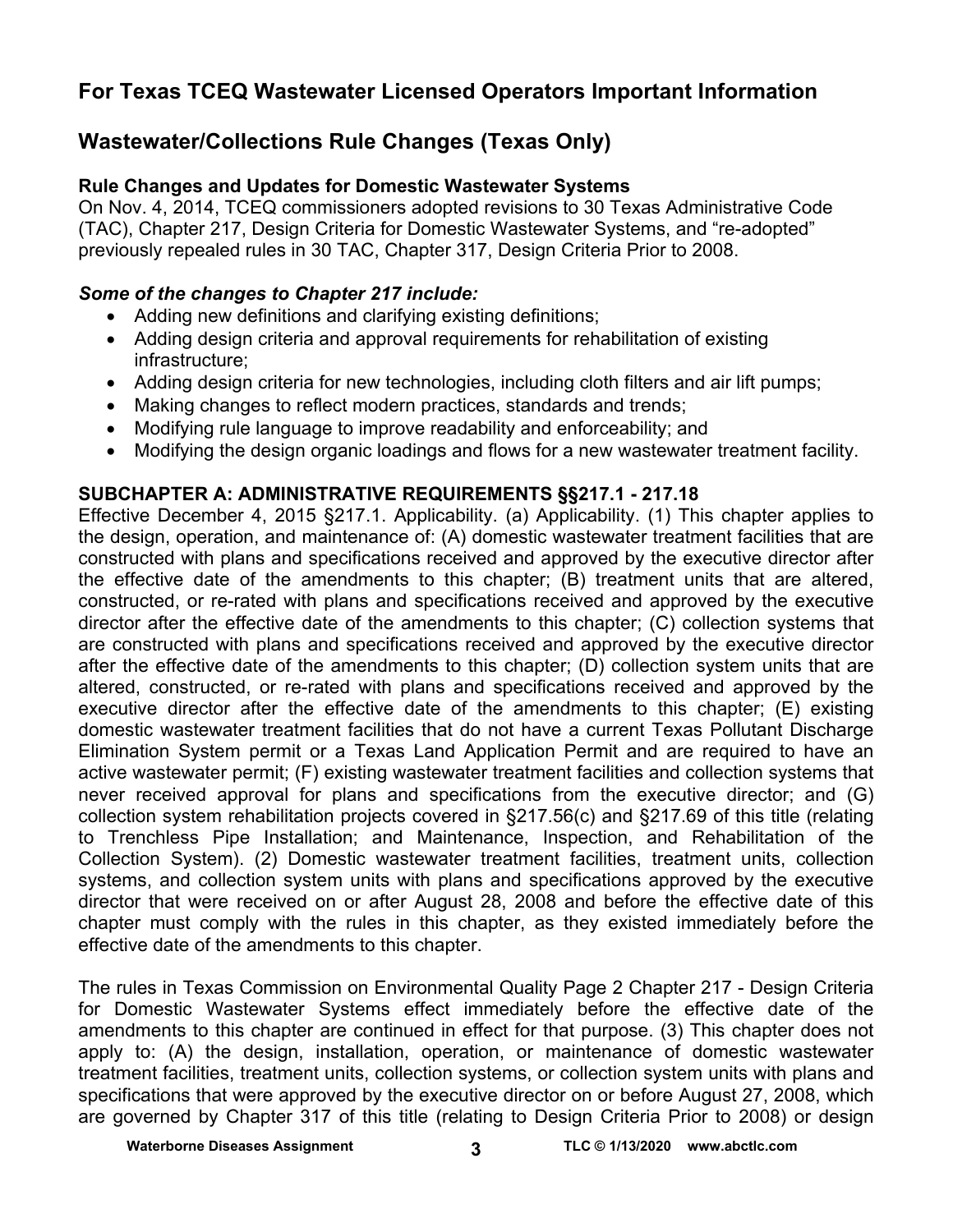criteria that preceded Chapter 317 of this title; and (B) systems regulated by Chapter 285 of this title (relating to On-Site Sewage Facilities); or collection systems or wastewater treatment facilities that collect, transport, treat, or dispose of wastewater that does not have the characteristics of domestic wastewater, although the wastewater may contain domestic wastewater.

(b) The executive director may grant variances from new requirements added by the amendments of this chapter to a person who proposes to construct, alter, or re-rate a collection system or wastewater treatment facility if the plans and specifications for the project are submitted within 180 days after the date the amendments to this chapter are effective, provided the plans and specifications comply with the rules in effect immediately prior to the amendment. Adopted November 4, 2015 Effective December 4, 2015

#### **The link to the rules is available on the TCEQ website at <https://www.tceq.texas.gov/rules/indxpdf.html>**

\_\_\_\_\_\_\_\_\_\_\_\_\_\_\_\_\_\_\_\_\_\_\_\_\_\_\_\_\_\_\_\_\_\_\_\_\_\_\_\_\_\_\_\_\_\_\_\_\_\_\_\_\_

\_\_\_\_\_\_\_\_\_\_\_\_\_\_\_\_\_\_\_\_\_\_\_\_\_\_\_\_\_\_\_\_\_\_\_\_\_\_\_\_\_\_\_\_\_\_\_\_\_\_\_\_\_

# *For Texas Students Only….*

Please sign and date this notice

Printed Name

Signature **Date**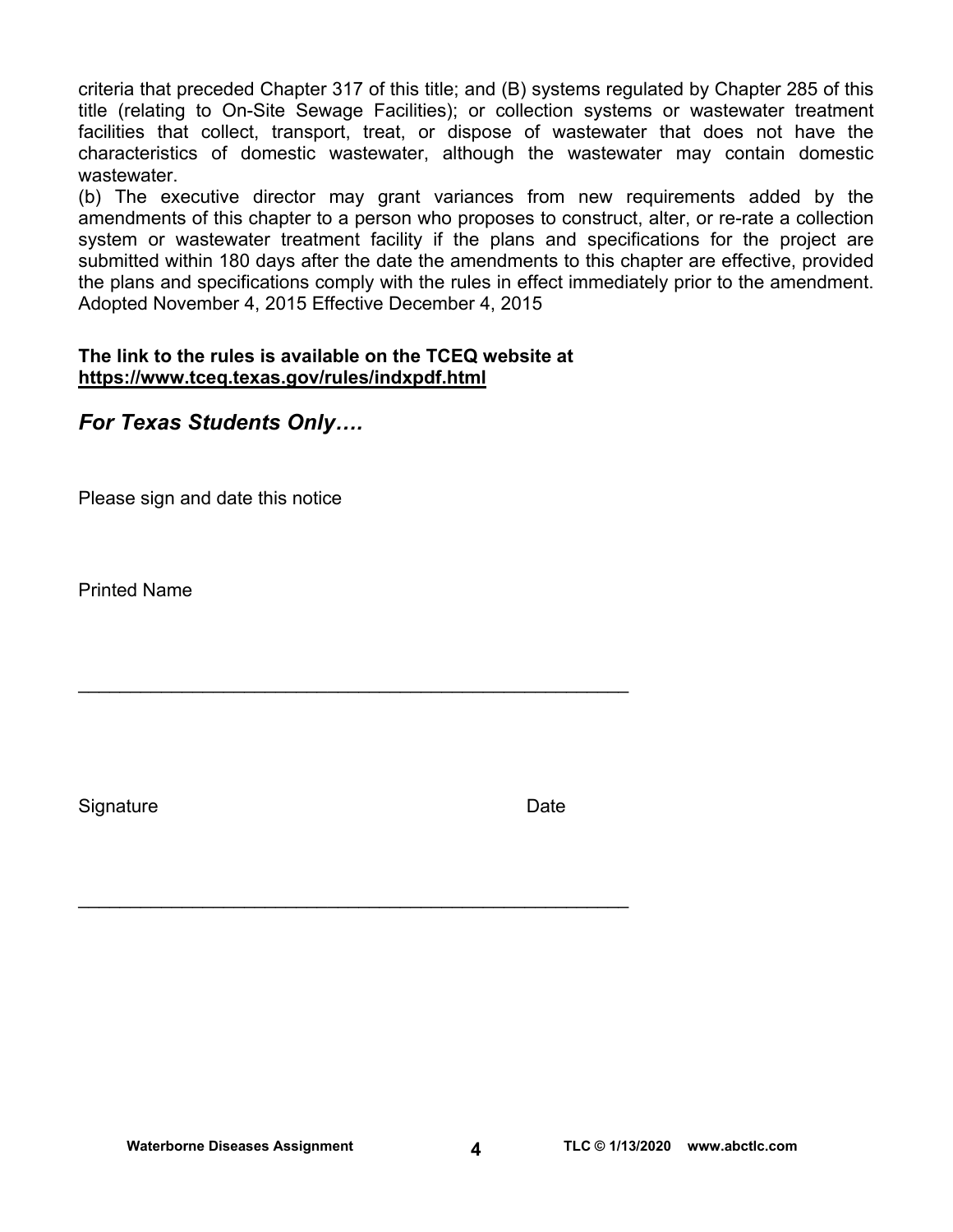# **Texas Students Only**

# **Acknowledgement of Notice of Potential Ineligibility for License**

*You are required to sign and return to TLC or your credit will not be reported.* 

| Name: |  |  |  |  |
|-------|--|--|--|--|
|       |  |  |  |  |
|       |  |  |  |  |

Date of Birth: \_\_\_\_\_\_\_\_\_\_\_\_\_\_\_\_\_\_\_\_\_\_\_\_\_\_\_\_\_\_\_\_\_\_\_\_\_\_\_\_\_\_\_\_\_\_\_\_\_\_\_

Email Address: \_\_\_\_\_\_\_\_\_\_\_\_\_\_\_\_\_\_\_\_\_\_\_\_\_\_\_\_\_\_\_\_\_\_\_\_\_\_\_\_\_\_\_\_\_\_\_\_\_

By signing this form, I acknowledge that Technical Learning College notified me of the following:

 the potential ineligibility of an individual who has been convicted of an offense to be issued an occupational license by the Texas Commission on Environmental Quality (TCEQ) upon completion of the educational program;

 the current TCEQ Criminal Conviction Guidelines for Occupational Licensing, which describes the process by which the TCEQ's Executive Director determines whether a criminal conviction:

- renders a prospective applicant an unsuitable candidate for an occupational license;
- warrants the denial of a renewal application for an existing license; or
- warrants revocation or suspension of a license previously granted.

 the right to request a criminal history evaluation from the TCEQ under Texas Occupations Code Section 53.102; and

 that the TCEQ may consider an individual to have been convicted of an offense for the purpose of denying, suspending or revoking a license under circumstances described in Title 30 Texas Administrative Code Section 30.33.

| <b>Enrollee Signature:</b> | Date. |  |
|----------------------------|-------|--|
|                            |       |  |

Name of Training Provider/Organization: Technical Learning College

Contact Person: Melissa Durbin Role/Title: Dean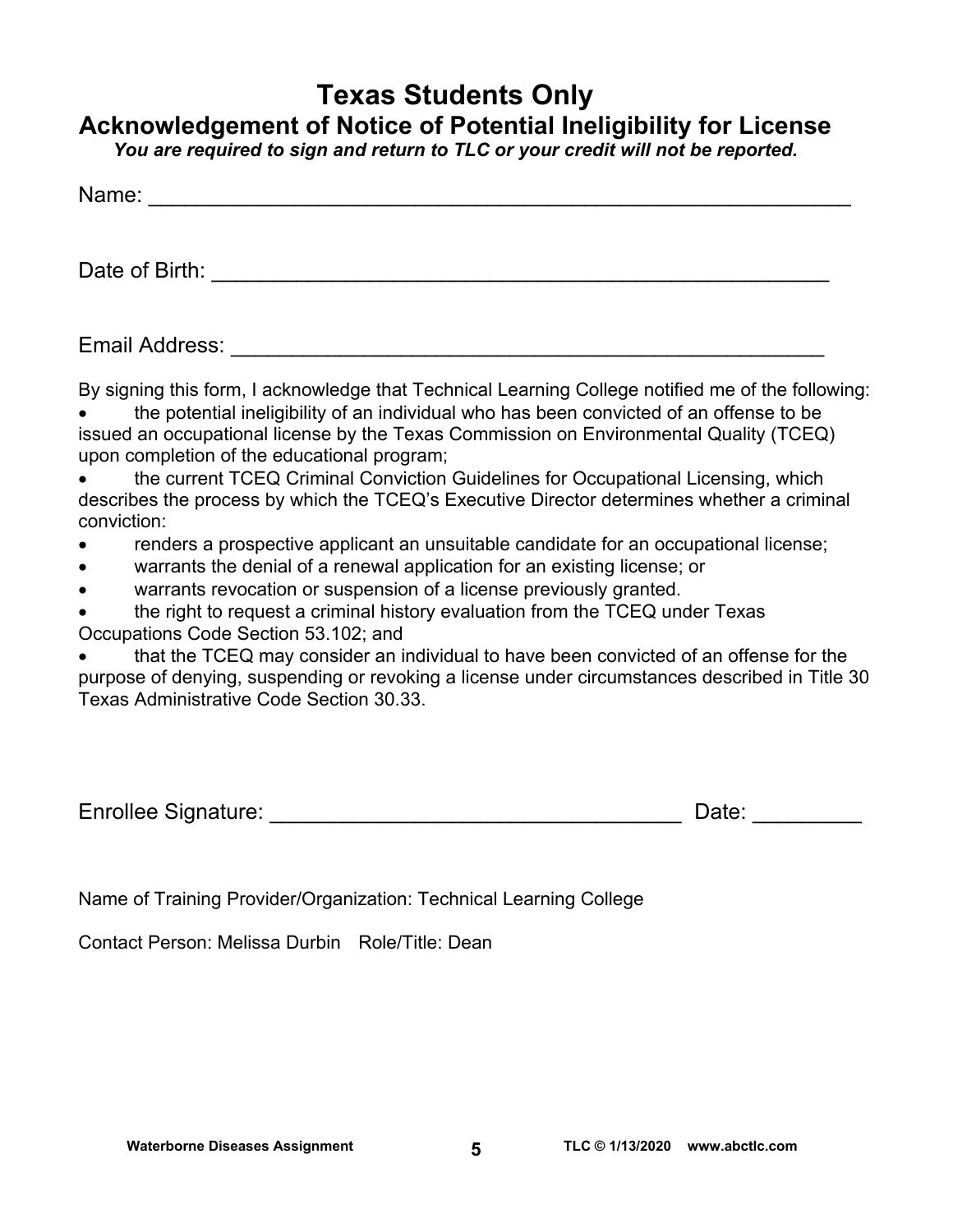# **CERTIFICATION OF COURSE PROCTOR**

Technical Learning College requires that our students who takes a correspondence or home study program course must pass a proctored course reading, quiz and final examination. The proctor must complete and provide to the school a certification form approved by the commission for each examination administered by the proctor.

**Instructions**. When a student completes the course work, fill out the blanks in this section and provide the form to the proctor with the examination.

Name of Course:  $\blacksquare$ 

Name of Licensee:  $\qquad \qquad \qquad$ 

**Instructions to Proctor**. After an examination is administered, complete and return this certification and examination to the school in a sealed exam packet or in pdf format.

I certify that:

- 1. I am a disinterested third party in the administration of this examination. I am not related by blood, marriage or any other relationship to the licensee which would influence me from properly administering the examination.
- 2. The licensee showed me positive photo identification prior to completing the examination.
- 3. The enclosed examination was administered under my supervision on . The licensee received no assistance and had no access to books, notes or reference material.
- 4. I have not permitted the examination to be compromised, copied, or recorded in any way or by any method.
- 5. Provide an estimate of the amount of time the student took to complete the assignment.

Time to complete the entire course and final exam. \_\_\_\_\_\_\_\_\_\_\_\_\_\_\_\_\_\_\_\_\_\_\_\_\_\_\_\_\_

Notation of any problem or concerns:

Name and Telephone of Proctor (please print):

Signature of Proctor

 $\overline{a}$ 

 $\overline{a}$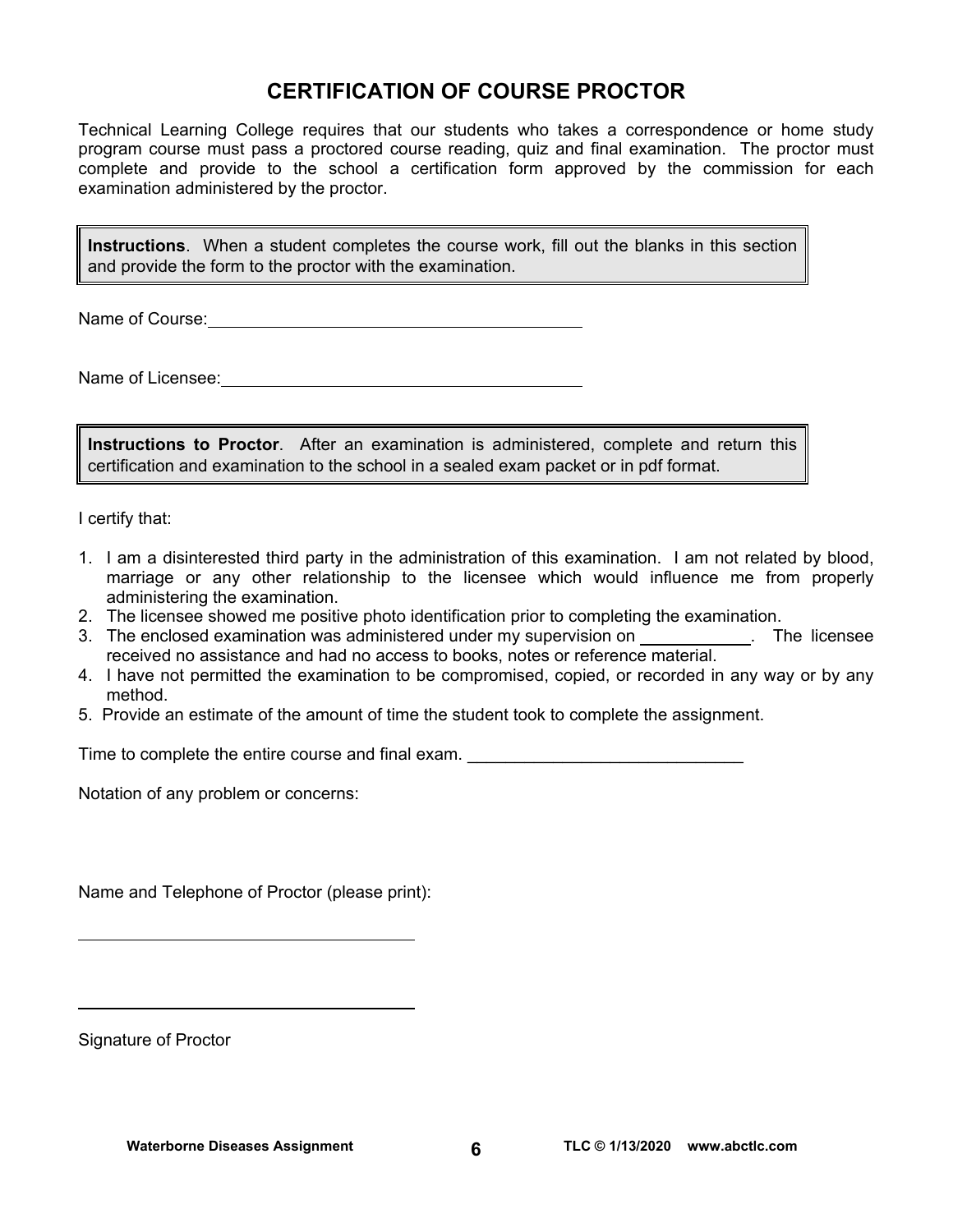# **Waterborne Diseases Answer Key**

| Did you check with your State agency to ensure this course is accepted for credit?<br>No refunds.                                                   |
|-----------------------------------------------------------------------------------------------------------------------------------------------------|
| You are responsible to ensure this course is accepted for credit. No Refunds.<br>Method of Course acceptance confirmation. Please fill this section |
| Website __ Telephone Call ___ Email ____ Spoke to ______________________________                                                                    |
| Did you receive the approval number, if applicable? ____________________________                                                                    |
| What is the course approval number, if applicable? __________________                                                                               |

*You can electronically complete this assignment in Adobe Acrobat DC.* 

Please Circle, Bold, Underline or X, one answer per question. A **felt tipped pen** works best.

| 1. ABCD     | 19. A B     | 37. A B C D | 55. A B C D |
|-------------|-------------|-------------|-------------|
| 2. ABCD     | 20. A B C D | 38. A B C D | 56.ABCD     |
| 3. ABCD     | 21. A B C D | 39. A B C D | 57.ABCD     |
| 4. ABCD     | 22. A B C D | 40. A B C D | 58. A B C D |
| 5. A B C D  | 23. A B C D | 41. A B C D | 59.AB       |
| 6. ABCD     | 24. A B C D | 42. A B C D | 60.AB       |
| 7. ABCD     | 25. A B C D | 43. A B C D | 61.AB       |
| 8. ABCD     | 26. A B C D | 44. A B C D | 62.AB       |
| 9. ABCD     | 27. A B C D | 45. A B C D | 63.AB       |
| 10.A B      | 28. A B     | 46. A B C D | 64.AB       |
| 11.A B C D  | 29. A B C D | 47. A B C D | 65.ABCD     |
| 12. A B C D | 30. A B     | 48. A B     | 66.ABCD     |
| 13.A B C D  | 31. A B C D | 49. A B C D | 67.ABCD     |
| 14. A B C D | 32. A B     | 50. A B C D | 68.ABCD     |
| 15.A B C D  | 33. A B C D | 51. A B C D | 69. A B C D |
| 16.AB       | 34. A B     | 52. A B     | 70. A B C D |
| 17.AB       | 35. A B C D | 53. A B C D | 71.ABCD     |
| 18.AB       | 36. A B     | 54. A B C D | 72. A B C D |
|             |             |             |             |

Waterborne Diseases Assignment **TLC © 1/13/2020** www.abctlc.com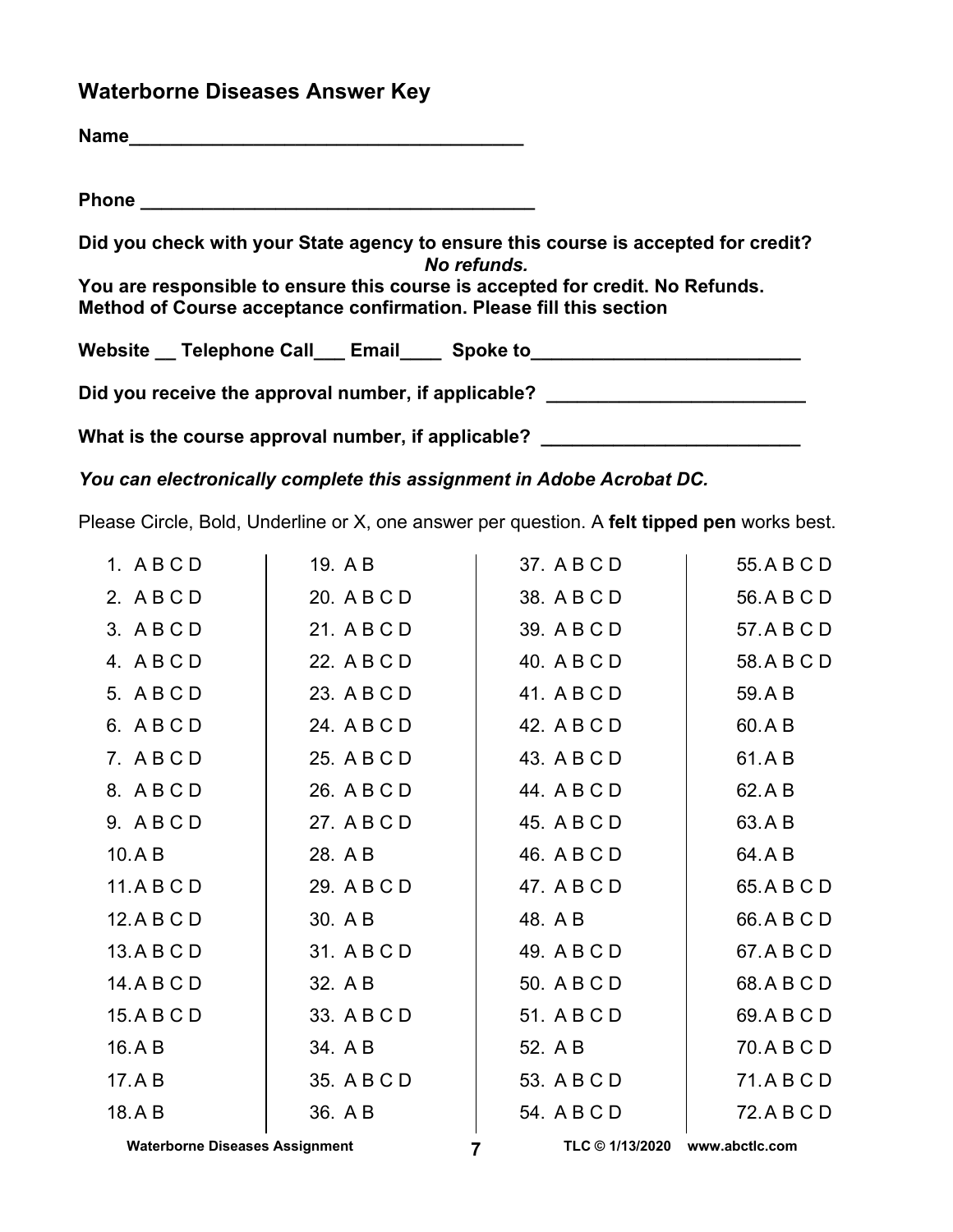| 73. A B C D                           | 106. A B C D | 139. A B        | 172. A B C D   |
|---------------------------------------|--------------|-----------------|----------------|
| 74. A B C D                           | 107. ABCD    | 140. A B        | 173. A B       |
| 75. A B C D                           | 108. A B C D | 141. A B        | 174. A B       |
| 76. A B C D                           | 109. A B C D | 142. A B C D    | 175. A B C D   |
| 77. A B C D                           | 110. ABCD    | 143. A B C D    | 176. A B C D   |
| 78. A B C D                           | 111. ABCD    | 144. A B C D    | 177. AB        |
| 79. A B C D                           | 112. A B C D | 145. A B        | 178. A B       |
| 80. A B C D                           | 113. A B C D | 146. A B        | 179. A B       |
| 81. A B C D                           | 114. ABCD    | 147. A B C D    | 180. A B       |
| 82. A B C D                           | 115. A B C D | 148. A B C D    | 181. AB        |
| 83. A B C D                           | 116. A B     | 149. A B C D    | 182. A B C D   |
| 84. A B C D                           | 117. A B     | 150. A B C D    | 183. A B C D   |
| 85. A B C D                           | 118. AB      | 151. AB         | 184. A B C D   |
| 86. A B C D                           | 119. AB      | 152. A B        | 185. A B C D   |
| 87. A B C D                           | 120. A B C D | 153. A B C D    | 186. A B C D   |
| 88. A B C D                           | 121. ABCD    | 154. A B C D    | 187. A B C D   |
| 89. A B C D                           | 122. A B C D | 155. A B C D    | 188. A B C D   |
| 90. A B C D                           | 123. A B C D | 156. A B C D    | 189. A B C D   |
| 91. A B C D                           | 124. A B C D | 157. A B C D    | 190. A B C D   |
| 92. A B                               | 125. A B C D | 158. A B C D    | 191. A B C D   |
| 93. A B                               | 126. A B C D | 159. A B C D    | 192. A B C D   |
| 94. A B                               | 127. A B     | 160. A B C D    | 193. A B C D   |
| 95. A B                               | 128. A B     | 161. ABCD       | 194. A B C D   |
| 96. A B                               | 129. AB      | 162. A B C D    | 195. A B C D   |
| 97. A B                               | 130. AB      | 163. ABCD       | 196. A B C D   |
| 98. A B                               | 131. AB      | 164. A B        | 197. ABCD      |
| 99. A B                               | 132. A B     | 165. A B        | 198. A B C D   |
| 100. A B                              | 133. A B C D | 166. A B        | 199. A B C D   |
| 101. AB                               | 134. ABCD    | 167. A B        | 200. ABCD      |
| 102. A B C D                          | 135. A B C D | 168. A B C D    | 201. ABCD      |
| 103. A B C D                          | 136. A B     | 169. A B C D    | 202. A B C D   |
| 104. ABCD                             | 137. ABCD    | 170. ABCD       | 203. A B       |
| 105. A B C D                          | 138. A B C D | 171. AB         | 204. AB        |
| <b>Waterborne Diseases Assignment</b> | 8            | TLC © 1/13/2020 | www.abctlc.com |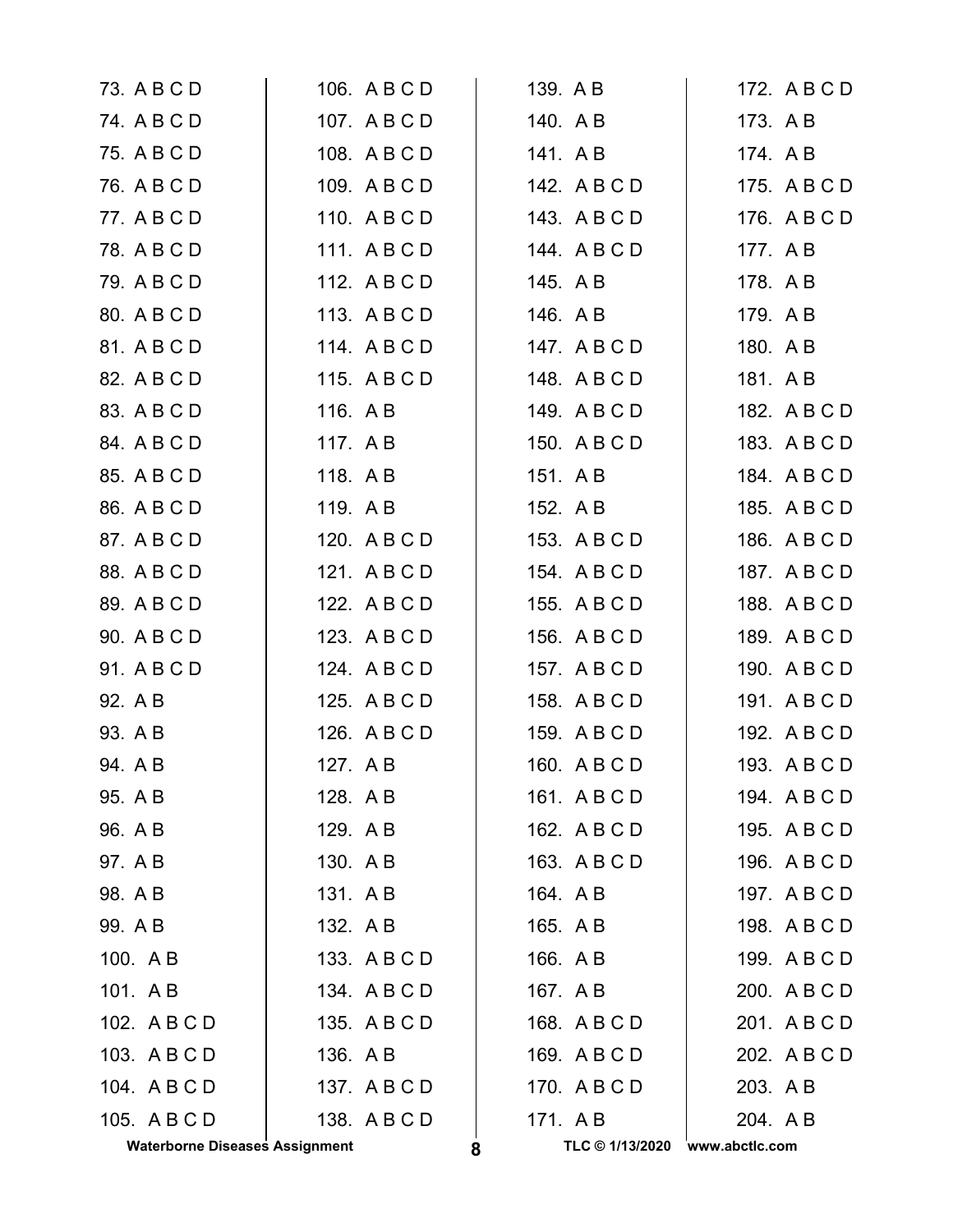| 205. A B |                                       | 238. A B C D |   | 271. A B        | 304. A B C D   |
|----------|---------------------------------------|--------------|---|-----------------|----------------|
|          | 206. A B C D                          | 239. ABCD    |   | 272. A B C D    | 305. A B C D   |
|          | 207. A B C D                          | 240. A B C D |   | 273. A B C D    | 306. A B C D   |
| 208. A B |                                       | 241. A B C D |   | 274. A B C D    | 307. A B C D   |
|          | 209. A B C D                          | 242. A B C D |   | 275. A B C D    | 308. A B C D   |
| 210. AB  |                                       | 243. A B C D |   | 276. ABCD       | 309. A B C D   |
| 211. AB  |                                       | 244. A B C D |   | 277. ABCD       | 310. A B C D   |
|          | 212. A B C D                          | 245. A B C D |   | 278. A B C D    | 311. A B C D   |
| 213. AB  |                                       | 246. A B C D |   | 279. A B C D    | 312. A B C D   |
|          | 214. A B C D                          | 247. ABCD    |   | 280. A B C D    | 313. A B C D   |
|          | 215. ABCD                             | 248. A B     |   | 281. A B        | 314. A B C D   |
|          | 216. A B C D                          | 249. A B C D |   | 282. A B        | 315. A B C D   |
|          | 217. ABCD                             | 250. A B C D |   | 283. AB         | 316. A B C D   |
| 218. AB  |                                       | 251. A B     |   | 284. A B        | 317. A B C D   |
|          | 219. ABCD                             | 252. A B C D |   | 285. A B        | 318. A B C D   |
|          | 220. A B C D                          | 253. A B C D |   | 286. A B C D    | 319. A B C D   |
|          | 221. A B C D                          | 254. A B C D |   | 287. A B C D    | 320. A B C D   |
|          | 222. A B C D                          | 255. A B C D |   | 288. A B C D    | 321. A B C D   |
|          | 223. A B C D                          | 256. A B     |   | 289. A B C D    | 322. A B C D   |
|          | 224. A B C D                          | 257. A B C D |   | 290. A B C D    | 323. A B       |
|          | 225. A B C D                          | 258. AB      |   | 291. A B C D    | 324. A B       |
|          | 226. A B C D                          | 259. ABCD    |   | 292. A B C D    | 325. A B       |
|          | 227. ABCD                             | 260. A B C D |   | 293. ABCD       | 326. A B C D   |
|          | 228. A B C D                          | 261. ABCD    |   | 294. A B C D    | 327. A B C D   |
| 229. A B |                                       | 262. A B C D |   | 295. A B C D    | 328. A B C D   |
|          | 230. ABCD                             | 263. AB      |   | 296. A B C D    | 329. A B       |
|          | 231. ABCD                             | 264. A B C D |   | 297. A B C D    | 330. A B       |
|          | 232. A B C D                          | 265. A B     |   | 298. A B C D    | 331. A B       |
| 233. A B |                                       | 266. A B C D |   | 299. A B C D    | 332. A B       |
|          | 234. A B C D                          | 267. A B C D |   | 300. A B C D    | 333. A B C D   |
| 235. A B |                                       | 268. A B C D |   | 301. A B C D    | 334. A B C D   |
|          | 236. A B C D                          | 269. A B C D |   | 302. A B C D    | 335. A B C D   |
|          | 237. A B C D                          | 270. A B C D |   | 303. A B C D    | 336. A B       |
|          | <b>Waterborne Diseases Assignment</b> |              | 9 | TLC © 1/13/2020 | www.abctlc.com |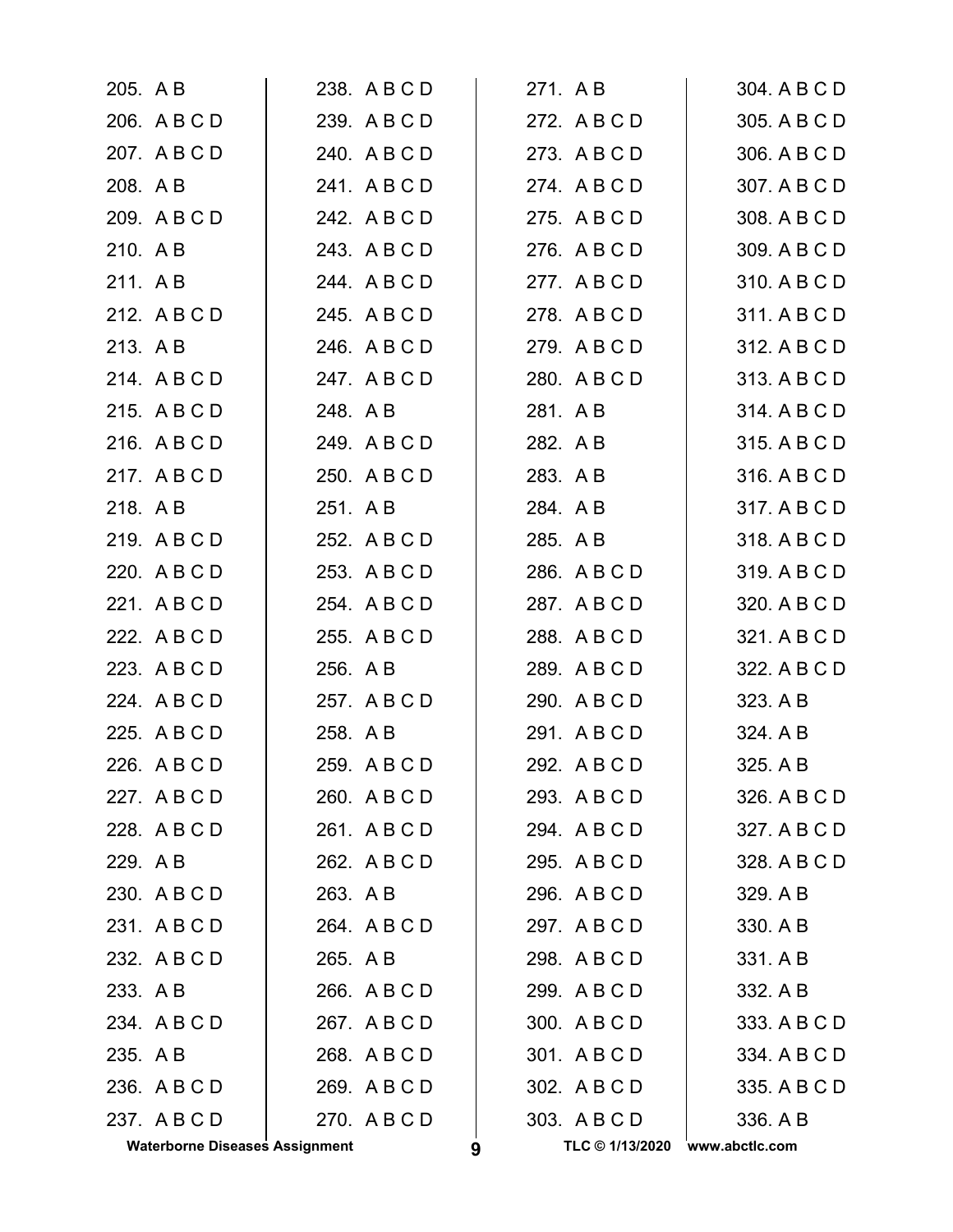|          | <b>Waterborne Diseases Assignment</b> |          |              | 10 | TLC © 1/13/2020 www.abctlc.com |              |
|----------|---------------------------------------|----------|--------------|----|--------------------------------|--------------|
| 369. A B |                                       |          | 402. A B C D |    | 435. A B                       | 468. A B C D |
| 368. A B |                                       |          | 401. ABCD    |    | 434. A B C D                   | 467. A B C D |
| 367. A B |                                       |          | 400. A B C D |    | 433. A B C D                   | 466. A B C D |
| 366. A B |                                       |          | 399. A B C D |    | 432. A B C D                   | 465. A B C D |
| 365. A B |                                       | 398. AB  |              |    | 431. A B C D                   | 464. A B C D |
| 364. AB  |                                       | 397. A B |              |    | 430. A B C D                   | 463. A B C D |
| 363. AB  |                                       |          | 396. A B C D |    | 429. A B C D                   | 462. A B C D |
| 362. A B |                                       | 395. A B |              |    | 428. A B C D                   | 461. A B C D |
| 361. AB  |                                       | 394. AB  |              |    | 427. A B C D                   | 460. A B     |
| 360. A B |                                       | 393. A B |              |    | 426. A B C D                   | 459. A B     |
| 359. A B |                                       | 392. AB  |              |    | 425. A B C D                   | 458. A B C D |
| 358. AB  |                                       | 391. AB  |              |    | 424, A B C D                   | 457. A B C D |
| 357. AB  |                                       | 390. AB  |              |    | 423. A B C D                   | 456. A B C D |
| 356. A B |                                       | 389. AB  |              |    | 422. A B C D                   | 455. A B     |
| 355. A B |                                       | 388. AB  |              |    | 421. A B C D                   | 454. A B C D |
| 354. AB  |                                       | 387. A B |              |    | 420. A B C D                   | 453. A B C D |
| 353. A B |                                       | 386. A B |              |    | 419. A B C D                   | 452. A B C D |
|          | 352. A B C D                          | 385. A B |              |    | 418. A B C D                   | 451. A B     |
|          | 351. ABCD                             | 384. A B |              |    | 417. A B C D                   | 450. A B     |
|          | 350. A B C D                          | 383. A B |              |    | 416. A B                       | 449. A B     |
|          | 349. ABCD                             |          | 382. A B C D |    | 415. A B C D                   | 448. A B     |
|          | 348. A B C D                          |          | 381. A B C D |    | 414. A B C D                   | 447. A B     |
| 347. AB  |                                       |          | 380. A B C D |    | 413. A B C D                   | 446. A B C D |
|          | 346. A B C D                          |          | 379. ABCD    |    | 412. A B C D                   | 445. A B C D |
|          | 345. A B C D                          |          | 378. A B C D |    | 411. A B C D                   | 444. A B C D |
|          | 344. A B C D                          |          | 377. ABCD    |    | 410. A B C D                   | 443. A B     |
|          | 343. A B C D                          |          | 376. A B C D |    | 409. A B                       | 442. A B     |
|          | 342. A B C D                          |          | 375. A B C D |    | 408. A B C D                   | 441. A B     |
|          | 341. A B C D                          |          | 374. A B C D |    | 407. A B C D                   | 440. A B C D |
|          | 340. A B C D                          |          | 373. A B C D |    | 406. A B C D                   | 439. A B C D |
|          | 339. ABCD                             | 372. A B |              |    | 405. A B C D                   | 438. A B C D |
|          | 338. A B C D                          | 371. AB  |              |    | 404. A B C D                   | 437. A B     |
| 337. A B |                                       | 370. A B |              |    | 403. A B C D                   | 436. A B     |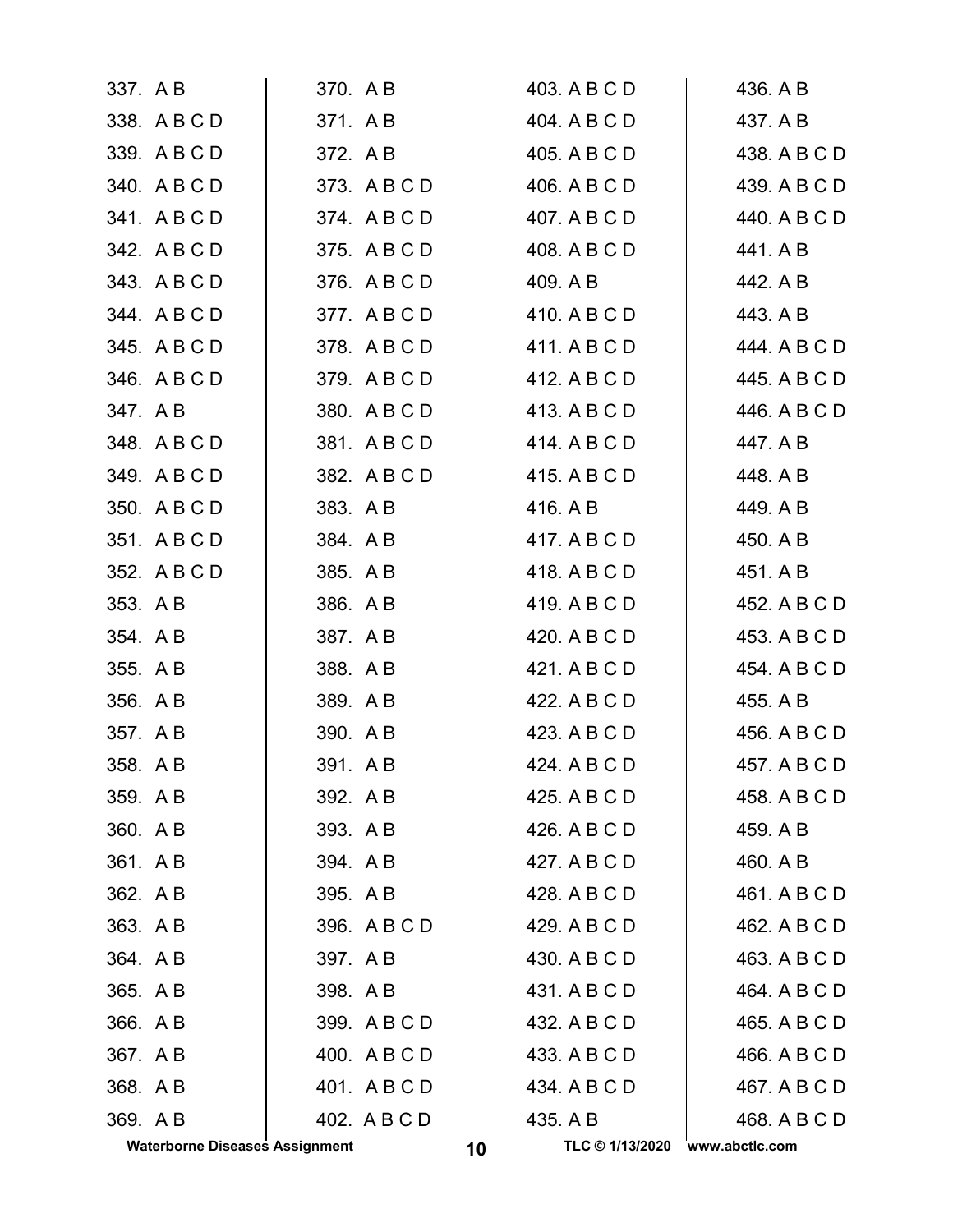| 469. A B C D | 477. ABCD    | 485. A B C D | 493. A B C D |
|--------------|--------------|--------------|--------------|
| 470. A B C D | 478. ABCD    | 486. A B C D | 494. AB      |
| 471. A B C D | 479. AB      | 487. A B C D | 495. A B     |
| 472. A B     | 480. AB      | 488. A B C D | 496. A B C D |
| 473. A B C D | 481. ABCD    | 489. AB      | 497. A B C D |
| 474. A B C D | 482. A B C D | 490. A B C D | 498. A B C D |
| 475. A B C D | 483. A B C D | 491. AB      | 499. A B C D |
| 476. A B C D | 484. A B C D | 492. A B C D | 500. A B     |
|              |              |              |              |

*I understand that I am 100 percent responsible to ensure that TLC receives the Assignment and Registration Key and that it is accepted for credit by my State or Providence. I will not hold TLC liable for any errors or damages caused and will abide with rules on page 2. I understand that TLC has a zero tolerance towards not following their rules, cheating or hostility towards staff or instructors. I need to complete the entire assignment for credit. There is no credit for partial assignment completion. My exam was proctored. I will contact TLC if I do not hear back from them within 2 days of assignment submission. I will forfeit my purchase costs and will not receive credit or a refund if I do not abide with TLC's rules.* 

**Please Sign that you understand and will abide with TLC's Rules.** 

**\_\_\_\_\_\_\_\_\_\_\_\_\_\_\_\_\_\_\_\_\_\_\_\_\_\_\_\_\_\_\_\_\_\_\_\_\_\_\_\_\_\_\_\_\_\_\_\_\_\_\_\_\_\_ Signature** 

*Please write down any questions you were not able to find the answers or that have errors.*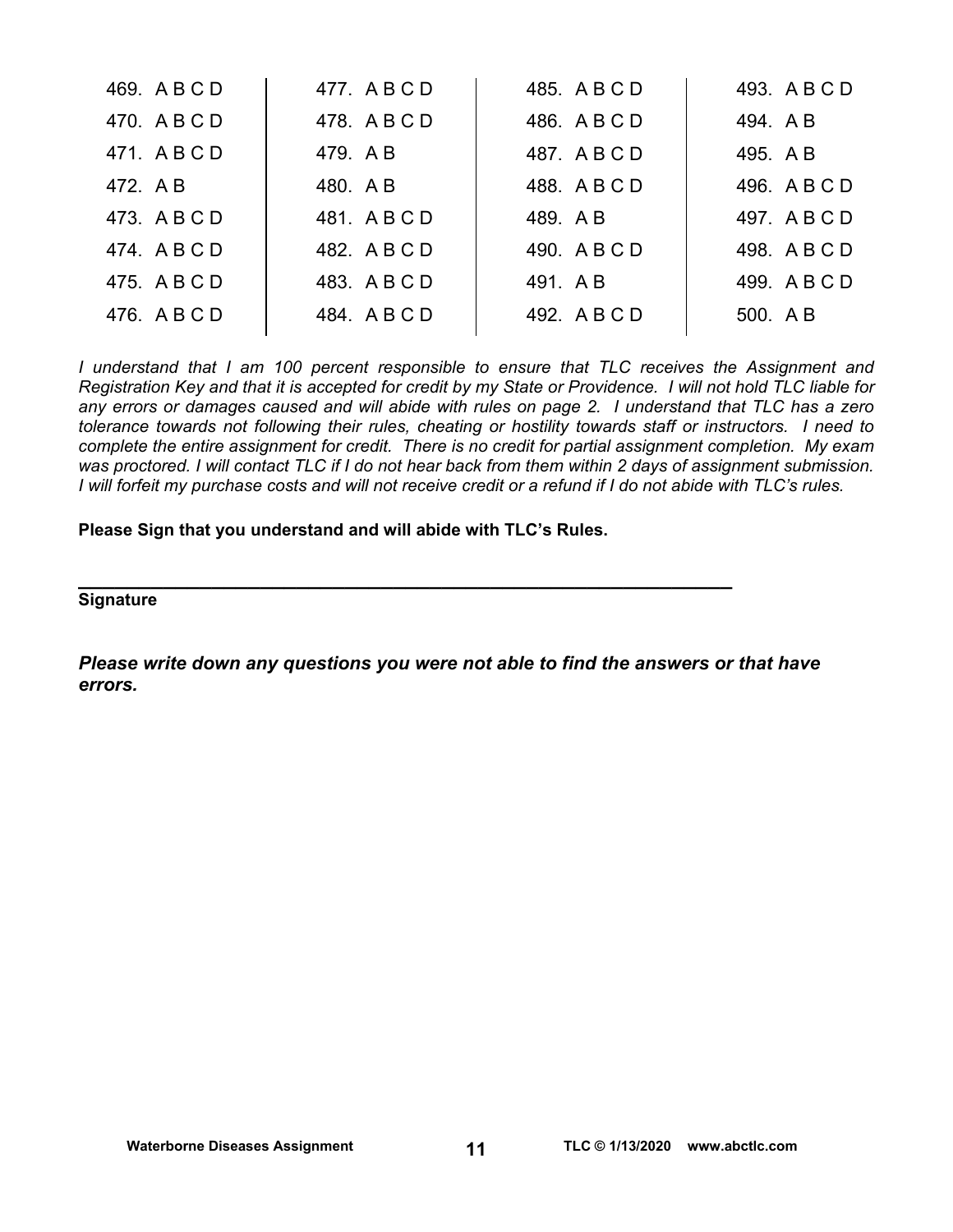# **When Finished with Your Assignment...**

### **REQUIRED DOCUMENTS**

Please scan the **Registration Page, Answer Key, Proctoring report, Survey and Driver's License** and email these documents to [info@TLCH2O.com.](mailto:info@TLCH2O.com) 

#### **IPhone Scanning Instructions**

If you are unable to scan, take a photo of these documents with your **iPhone** and send these photos to TLC, info@TLCH2O.com.

## **FAX**

If you are unable to scan and email, please fax these documents to TLC, if you fax, call to confirm that we received your paperwork. **(928) 468-0675** 

#### **Rush Grading Service**

If you need this assignment graded and the results mailed to you within a 48-hour period, prepare to pay an additional rush service handling fee of \$50.00.

*This course contains general EPA's SDWA federal rule requirements. Please be aware that each state implements water / sampling procedures/ safety / environmental / SDWA regulations that may be more stringent than EPA's regulations. Check with your state environmental/health agency for more information. These rules change frequently and are often difficult to interpret and follow. Be careful to be in compliance with your regulatory agencies and do not follow this course for any compliance concerns.*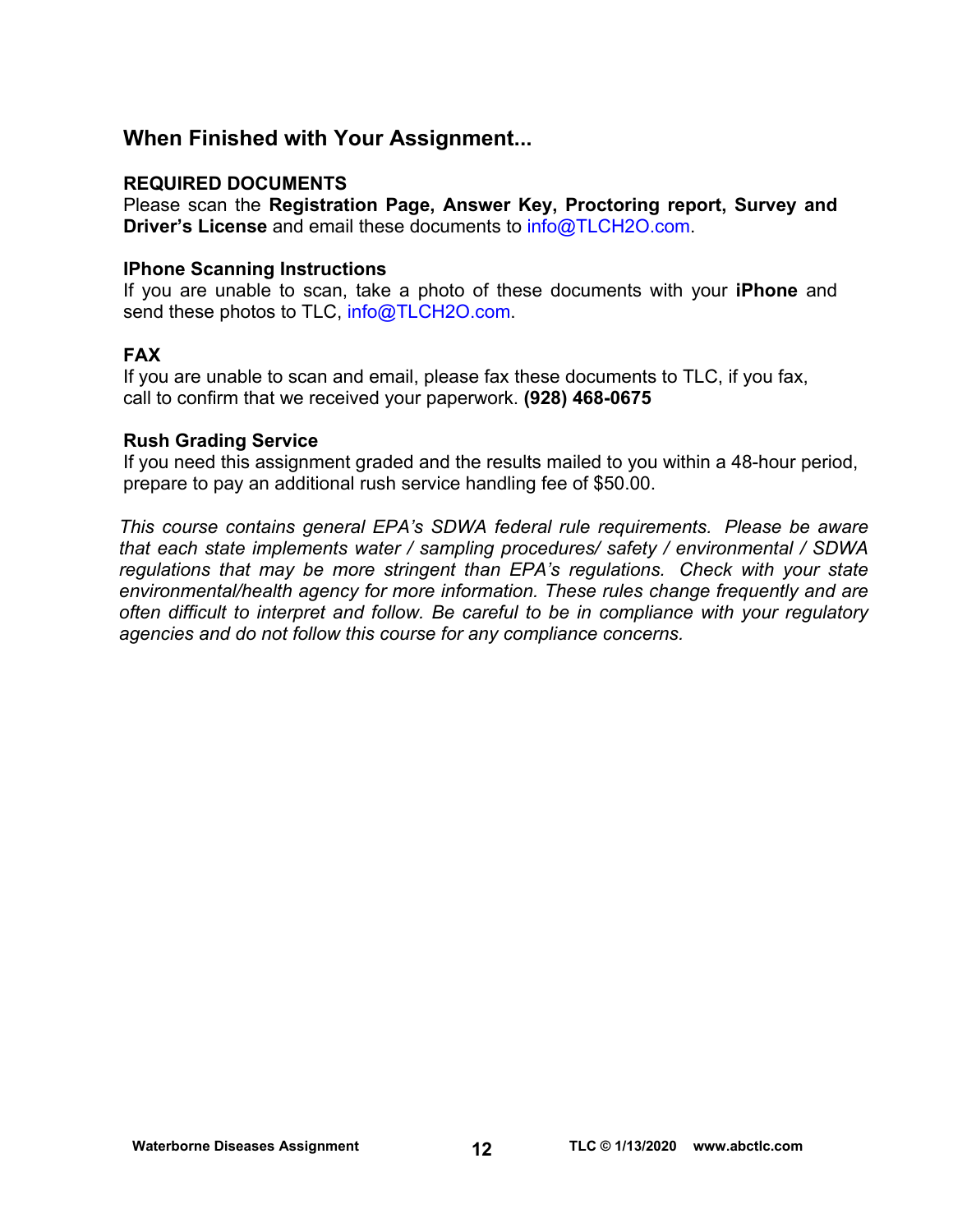# **WATERBORNE DISEASES CEU COURSE CUSTOMER SERVICE RESPONSE CARD**

| NAME: NAME                               |  |  |  |                                                                                                  |
|------------------------------------------|--|--|--|--------------------------------------------------------------------------------------------------|
|                                          |  |  |  | PHONE _________________________                                                                  |
| <b>ANSWER IN THE AREA BELOW.</b>         |  |  |  | PLEASE COMPLETE THIS FORM BY CIRCLING THE NUMBER OF THE APPROPRIATE                              |
|                                          |  |  |  |                                                                                                  |
|                                          |  |  |  | Please rate the difficulty of your course.<br>Very Easy    0   1   2   3   4   5  Very Difficult |
|                                          |  |  |  | Please rate the difficulty of the testing process.<br>Very Easy 0 1 2 3 4 5 Very Difficult       |
|                                          |  |  |  |                                                                                                  |
|                                          |  |  |  | Please rate the subject matter on the exam to your actual field or work.                         |
|                                          |  |  |  | Very Similar 0 1 2 3 4 5 Very Different                                                          |
|                                          |  |  |  |                                                                                                  |
| What would you do to improve the Course? |  |  |  |                                                                                                  |
|                                          |  |  |  |                                                                                                  |
|                                          |  |  |  |                                                                                                  |
|                                          |  |  |  |                                                                                                  |

 $\mathcal{L}_\mathcal{L} = \mathcal{L}_\mathcal{L} = \mathcal{L}_\mathcal{L} = \mathcal{L}_\mathcal{L} = \mathcal{L}_\mathcal{L} = \mathcal{L}_\mathcal{L} = \mathcal{L}_\mathcal{L} = \mathcal{L}_\mathcal{L} = \mathcal{L}_\mathcal{L} = \mathcal{L}_\mathcal{L} = \mathcal{L}_\mathcal{L} = \mathcal{L}_\mathcal{L} = \mathcal{L}_\mathcal{L} = \mathcal{L}_\mathcal{L} = \mathcal{L}_\mathcal{L} = \mathcal{L}_\mathcal{L} = \mathcal{L}_\mathcal{L}$ 

Any other concerns or comments.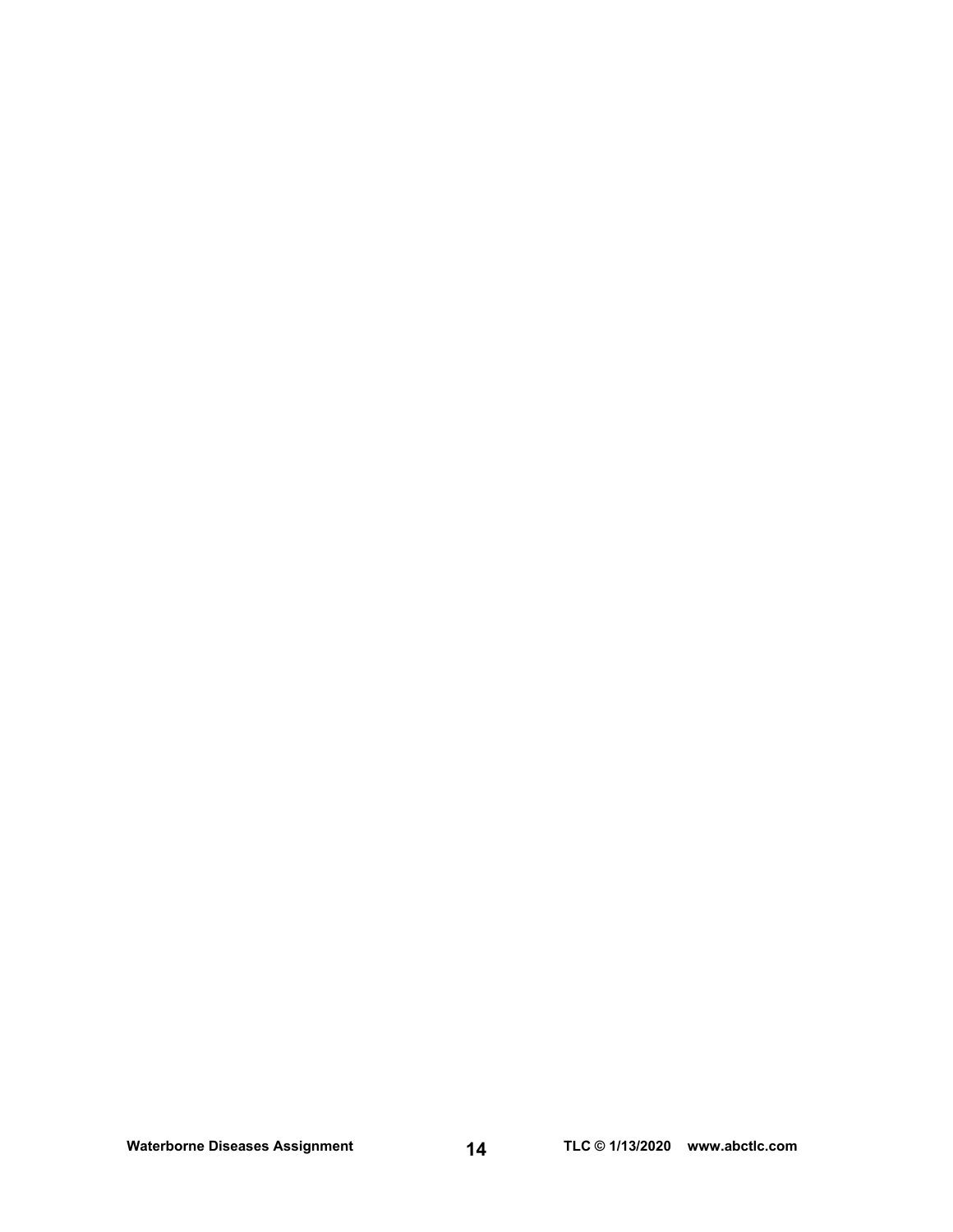# **Waterborne Diseases CEU Training Course Assignment**

The Waterborne Diseases CEU course assignment is available in Word on the Internet for your convenience, please visit [www.ABCTLC.com an](http://www.ABCTLC.com)d download the assignment and e-mail it back to TLC.

You will have 90 days from receipt of this manual to complete it in order to receive your Professional Development Hours (PDHs) or Continuing Education Unit (CEU). A score of 70 % or better is necessary to pass this course. If you should need any assistance, please email or fax all concerns and the completed ANSWER KEY to [info@tlch2o.com.](mailto:info@tlch2o.com) 

Select one answer per question. Please utilize the answer key. (s) on the answer will indicate either plural and singular tenses.

#### **Hyperlink to the Glossary and Appendix**

*<http://www.abctlc.com/downloads/PDF/WTGlossary.pdf>*

#### **Three Types of Public Water Systems**

- 1.Approximately 52,000 systems serving the majority of the U.S. population
- A. TNCWS C. NTNCWSs
- B. CWSs D. None of the above

2.Provides water to the same people at least six months a year, but not all year for example: schools, factories, churches, office buildings that have their own water system)

- A. TNCWS C. NTNCWSs
- B. CWSs D. None of the above
- 3. Approximately 18,000 water systems
- A. TNCWS C. NTNCWSs
- B. CWSs D. None of the above
- 4. Provides water to the same population year-round for example: homes, apartment buildings.
- A. TNCWS C. NTNCWSs
- B. CWSs D. None of the above
- 5. Approximately 85,000 systems.
- A. TNCWS C. NTNCWSs
- D. None of the above

6. Provides water where people do not remain for long periods for example: gas stations, campgrounds.

A. TNCWS C. NTNCWSs

B. CWSs D. None of the above

## **Water Quality Section**

#### **Surface (Raw) Water Introduction**

7. Operators need to appropriately treat surface water is never pure of warrally it. Most of the earth's water sources obtain their water supplies through precipitation.

- A. Excess nutrients C. Pollution
- B. Biological actions D. None of the above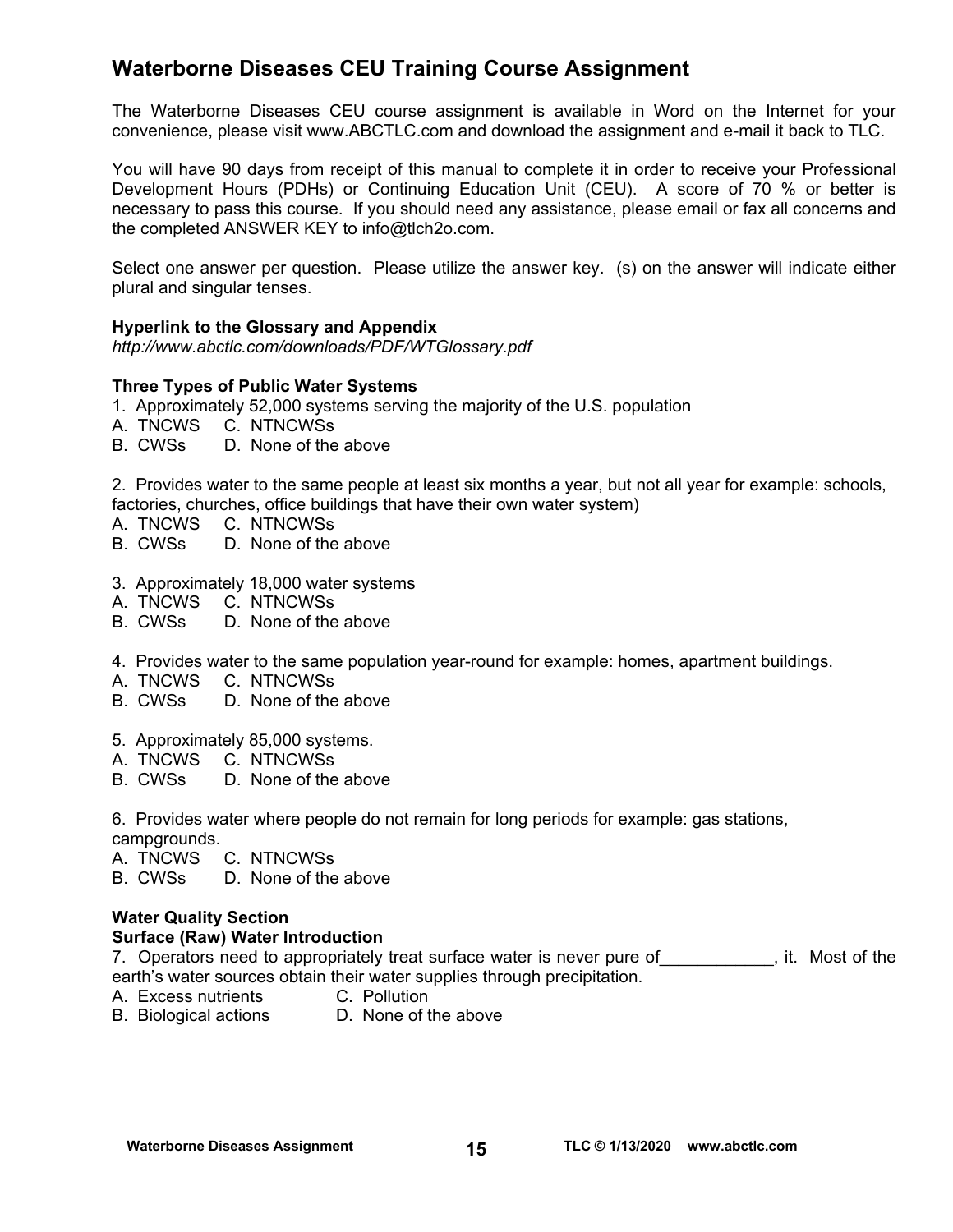8. Water passes runoffs and infiltrates the ground during precipitation; this runoff acquires a wide variety of \_\_\_\_\_\_\_\_\_\_\_\_\_\_\_\_\_\_\_\_that intensely alters its usefulness.

- A. Excess nutrients C. Dissolved or suspended impurities
- B. Biological actions D. None of the above

9. \_\_\_\_\_\_\_\_\_\_\_\_\_\_\_\_\_\_\_\_ enhancement and formation of policy measures (administrative and engineering) revolves around most effective types of treatment methods and/or chemicals.

A. Universal solvent C. Surface water

B. Water quality **D.** None of the above

10. Raw water generally contains varying amounts of dissolved minerals including calcium, magnesium, sodium, chlorides, sulfates and bicarbonates, depending on its source. A. True B. False

#### **Surface Water Properties**

11. Water is accepted as the \_\_\_\_\_\_\_\_\_\_\_\_\_\_\_\_\_\_\_\_\_\_\_ because will dissolve most substances that comes in contact.

- A. Universal solvent C. Surface water
- B. Water quality **D.** None of the above

12. Depending on the region, some lakes and rivers receive **the act and really from sewer facilities or** defective septic tanks.

- A. Excess nutrients C. Discharge
- B. Biological actions D. None of the above

13. Runoff could produce mud, leaves, decayed vegetation, and human and animal refuse. The discharge from industry could increase **Exercise 1. Some lakes and reservoirs may experience** seasonal turnover.

- A. Volatile organic compounds C. Excess nutrients
- B. Water quality **D.** None of the above

14. Adjustments in the dissolved oxygen, algae, temperature, suspended solids, turbidity, and carbon dioxide will change because of \_\_\_\_\_\_\_\_\_\_\_\_\_\_\_\_.

- A. Excess nutrients C. Discharge
- B. Biological actions D. None of the above

#### **Managing Water Quality at the Source**

15. Contingent upon the region, source water may have several restrictions of use as part of a Water Shed Management Plan. In some areas, it may be restricted from recreational use, discharge or runoff from agriculture, or

- A. Excess nutrients C. Industrial and wastewater discharge
- B. Biological actions D. None of the above

16. Another characteristic of quality control is aquatic plants. The ecological equilibrium in lakes and reservoirs plays a natural part in purifying and sustaining the life of the lake. Certain vegetation removes the excess nutrients that would promote the growth of algae. Too much algae will imbalance the lake and kill fish.

A. True B. False

17. Algae growth is supplied by the energy of the sun. As algae absorbs this energy, it converts carbon dioxide to oxygen. Algae and rooted aquatic plants are essential in the food chain of fish and birds. Algae growth is the result of photosynthesis.

A. True B. False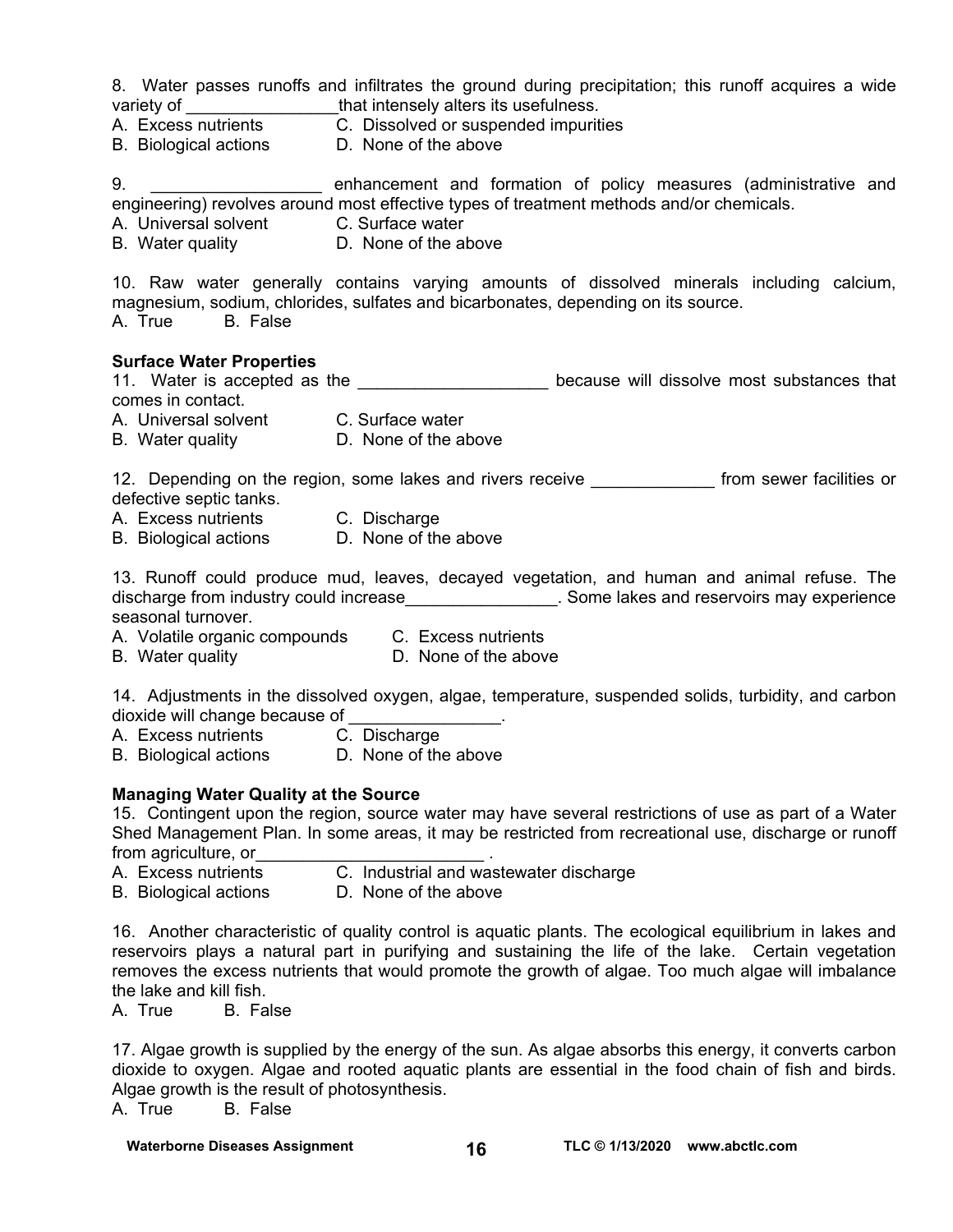18. The absence of dissolved oxygen in water is known as aerobic conditions.

A. True B. False

19. Most treatment plant upsets are such as taste and odor, color, and filter clogging is due to algae. The type of algae determines the problem it will cause, for instance slime, corrosion, color, and toxicity. A. True B. False

20. Algae can be controlled in the water supply by using chemicals such as

- A. pH and alkalinity C. Powdered activated carbon and chlorine
- B. Copper sulfate D. None of the above

21. Contingent upon federal regulations and the amount of copper found natural in water, operators have used **the used** summary resolution of the setter of a control algae blooms.

- A. pH and alkalinity C. Potassium permanganate
- B. Metals, and non-metals D. None of the above

22. The \_\_\_\_\_\_\_\_\_\_\_\_\_\_\_\_ of the water will govern how these chemicals will react.

- C. Powdered activated carbon and chlorine
- B. Metals, and non-metals D. None of the above

#### **Physical Characteristics of Water**

23. Physical characteristics are the elements found that are considered alkali, metals, and non-metals such as carbonates, fluoride, \_\_\_\_\_\_\_\_\_\_\_\_\_\_\_\_\_\_\_. The consumer relates it to scaling of faucets or staining.<br>A. pH and alkalinity

- A. pH and alkalinity C. Powdered activated carbon and chlorine<br>B. Sulfides or acids C. None of the above
- D. None of the above

24. Total Dissolved Solids (TDS) is not a primary pollutant; it is a gauge of appealing water characteristics such as hardness and an indication of an assortment of chemical contaminants that might be present, such as?

- A. Turbidity C. Arsenic
- B. Colloids D. None of the above

25. pH is the negative logarithm of the hydrogen ion concentration, [H+], a measure of the degree to which a solution is

- A. Alkalinity C. Hydrogen ion (H+)
- B. Acidic or alkaline D. None of the above

26.  $\blacksquare$  is a substance that can give up a hydrogen ion  $(H^+)$ ; a base is a substance

that can accept H<sup>+</sup>.<br>A. Acid

- C. Acidic or alkaline
- B. Base D. None of the above

27. The more acidic a solution the greater the hydrogen ion concentration and the lower the pH; a pH of 7.0 indicates neutrality, a pH of less than 7 indicates acidity, and a pH of more than 7 indicates

A. Acid C. Alkalinity

 $\mathcal{L}_\text{max}$  and  $\mathcal{L}_\text{max}$  and  $\mathcal{L}_\text{max}$ 

B. Base D. None of the above

#### **Alkalinity**

28. Alkalinity of water is its acid-neutralizing capacity. It is the sum of all the titratable bases. The measured value may vary significantly with the end-point pH used. A. True B. False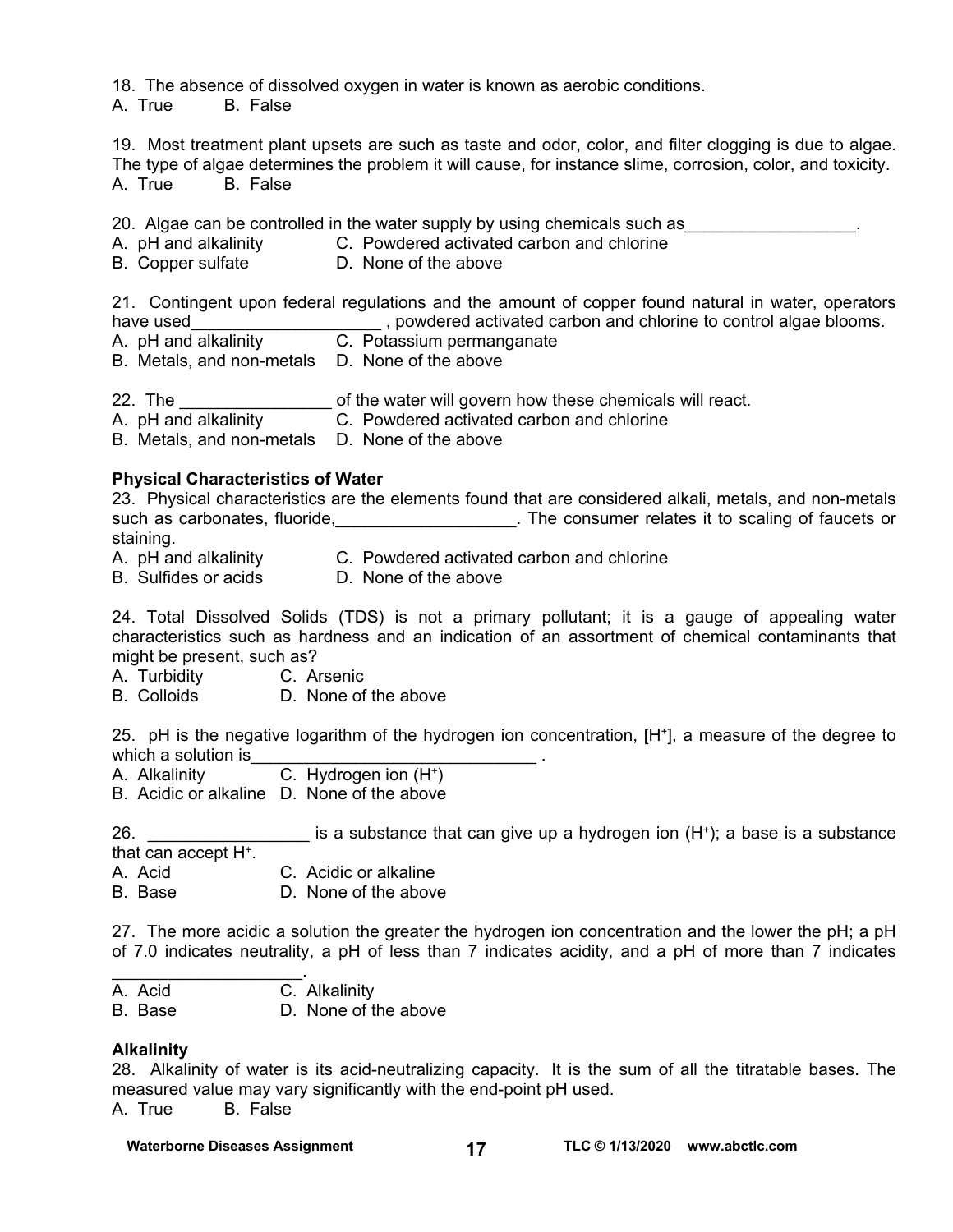29. Alkalinity is a measure of **Exercise 20** and can be interpreted in terms of specific substances only when the chemical composition of the sample is known.

A. Hydrogen ion (H+) C. An aggregate property of water

B. Alkaline earth metal D. None of the above

30. Alkalinity is substantial in many uses and treatments of natural waters and wastewaters. Because the alkalinity of many surface waters is primarily a function of carbonate, bicarbonate, and hydroxide content, it is taken as an indication of the concentration of these constituents. The measured values also may include contributions from borates, phosphates, silicates or other bases if these are present. A. True B. False

31. \_\_\_\_\_\_\_\_\_\_\_\_\_\_\_\_\_\_\_ with an overabundance of alkaline earth metal concentrations is significant in determining the suitability of water for irrigation.

A. Alkalinity **C.** Hydrogen ion  $(H^+)$ 

B. Acid D. None of the above

32. Alkalinity measurements are used in the interpretation and control of water and wastewater treatment processes

A. True B. False

#### **Turbidity Introduction**

33. One physical feature of water is turbidity. A measure of the cloudiness of water caused by\_\_\_\_\_\_\_\_\_\_\_\_\_\_\_\_\_\_\_\_\_. The cloudy appearance of water caused by the presence of tiny particles.

A. Suspended particles C. Temperature fluctuation<br>B. Variations D. None of the above

D. None of the above

34. High levels of turbidity may inhibit with proper water treatment and monitoring. If high quality raw water is low in turbidity, there will be a reduction in water treatment costs. Turbidity is unwanted because it causes health hazards.

A. True B. False

35. The turbidity in natural surface waters is composed of a large number of sizes of particles. The sizes of particles can be changing constantly, depending on precipitation and **we are constantly** factors.

A. MCL C. Temperature

B. Manmade D. None of the above

36. When heavy rains transpire, runoff into streams, rivers, and reservoirs occurs, causing turbidity levels to increase. In most cases, the particle sizes are relatively large and settle relatively quickly in both the water treatment plant and the source of supply. However, in some instances, fine, colloidal material may be present in the supply, which may cause some difficulty in the coagulation process. A. True B. False

37. Generally, higher turbidity levels require higher coagulant dosages. However, seldom is the relationship between turbidity level and **Example 2018** 1 linear.

A. Coagulant dosage C. Temperature

B. Total Dissolved Solids (TDS) D. None of the above

38. Usually, the extra coagulant required is relatively small when turbidities are much higher than normal due to higher collision probabilities of the during high turbidities.

- A. Turbidity C. Total Dissolved Solids (TDS)
- B. Colloids D. None of the above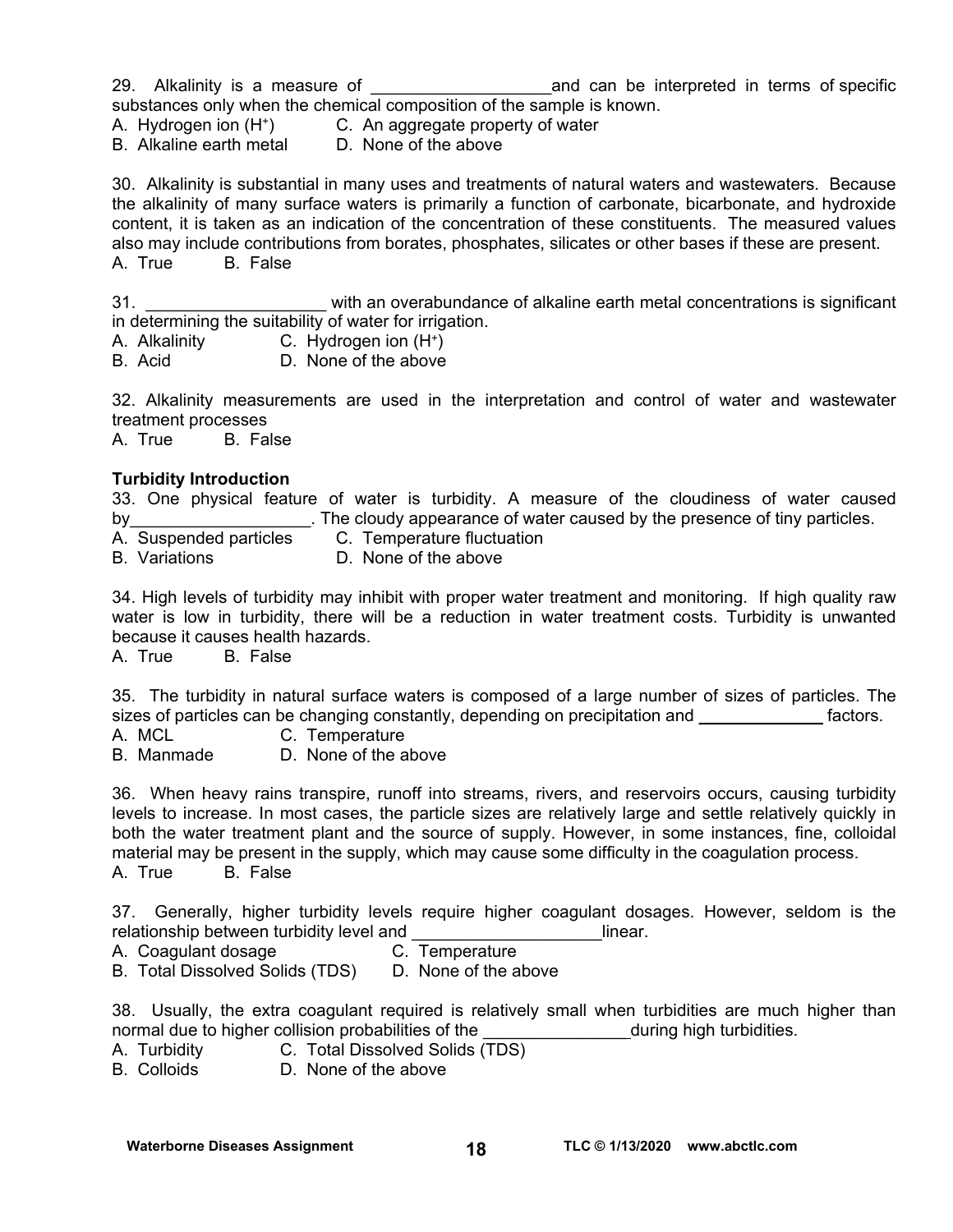39. Low \_\_\_\_\_\_\_\_\_\_\_\_\_waters can be very difficult to coagulate due to the difficulty in inducing collision between the colloids.

- A. Turbidity C. Total Dissolved Solids (TDS)
- B. Colloids D. None of the above

40. **Example 20. Alternary be existing in a water supply due to pollution, and these colloids can** be difficult to remove in the coagulation process. In this situation, higher coagulant dosages are generally required.

A. Turbidity C. Total Dissolved Solids (TDS)

B. Organic colloids D. None of the above

#### **Turbidity MCL**

41. An MCL for turbidity established by the EPA because **EXALL SECONG EXAM** interferes with disinfection. This characteristic of water changes the most rapidly after a heavy rainfall.

- A. Conductivity C. Temperature
- B. Turbidity D. None of the above

42. The temperature variation of a sample, a scratched or unclean sample tube in the nephelometer and selecting an incorrect wavelength of a light path may be conditions caused by an inaccurate measurement.

A. Conductivity C. Temperature

B. Turbidity D. None of the above

#### **Dissolved Oxygen**

43. The level of dissolved oxygen in natural waters is often a direct indication of quality, since aquatic plants produce oxygen, while microorganisms generally consume it as they feed on  $\blacksquare$ 

A. Pollutants C. E. coli bacteria

B. Organic matter D. None of the above

44. At low temperatures, the \_\_\_\_\_\_\_\_\_\_\_\_\_\_\_\_\_\_\_\_\_\_\_is increased, so that in winter, concentrations as high as 20 ppm may be found in natural waters; during summer, saturation levels can be as low as 4 or 5 ppm.

A. Dissolved oxygen C. Solubility of oxygen

B. Thermal stratification D. None of the above

45. \_\_\_\_\_\_\_\_\_\_\_\_\_\_\_\_\_ is essential for the support of fish and other aquatic life and aids in the natural decomposition of organic matter.

A. Dissolved oxygen C. Solubility of oxygen

B. Thermal stratification D. None of the above

46. Thermal stratification is possible as water becomes less dense when heated, meaning water weighs less per unit volume. Therefore, warmer water will be lighter and colder water will be heavier. Due to this, there will always be a level of "self-induced" \_\_\_\_\_\_\_\_\_\_\_\_\_\_\_ in a water storage.

A. Saturation level(s) C. Permanent hardness

B. Thermal stratification D. None of the above

#### **Secondary Standard**

47. TDS is most often measured in parts per million (ppm) or milligrams per liter of water (mg/L). The normal TDS level ranges from

A. 50 ppm to 1,000 ppm C. 50 ppm to 100 ppm

B. 5 ppm to 10 ppm D. None of the above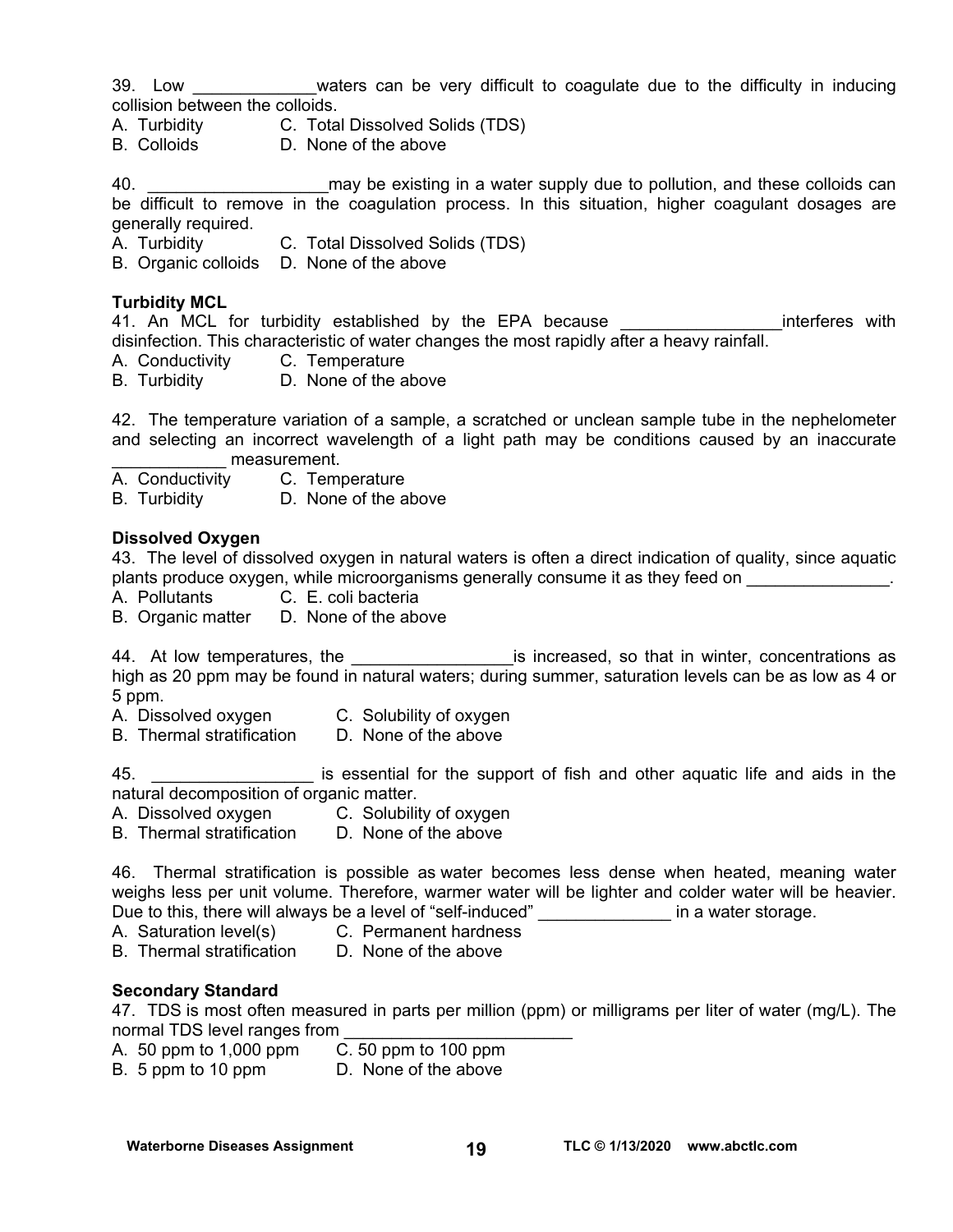48. The Environmental Protection Agency (EPA), which is responsible for drinking water regulations in the United States, has identified TDS as a secondary standard, meaning that it is a voluntary guideline. While the United States set legal standards for many harmful substances, TDS, along with other contaminants that cause aesthetic, cosmetic, and technical effects, has only a guideline.

A. True B. False

#### **Langelier Saturation Index**

49. The Langelier Saturation index (LSI) is an evenness scale derived from the theoretical concept of saturation and provides an indicator of the degree of saturation of water with respect to calcium carbonate. It can be shown that the Langelier saturation index (LSI) approximates the base 10 logarithm of the saturation level.

A. Magnesium carbonate C. Calcite

B. Calcium carbonate D. None of the above

50. The Langelier saturation level approaches the concept of saturation using pH as a main variable. The LSI can be interpreted as the pH change required to bring water to **with the same of the set of the set of** 

A. Saturation level(s) C. Equilibrium<br>B. Stratification D. None of the

D. None of the above

#### **More on the Stage 2 DBP Rule**

51. Which of the following rules focuses on public health protection by limiting exposure to DBPs, specifically total trihalomethanes and five haloacetic acids, which can form in water through disinfectants used to control microbial pathogens?

- A. Stage 2 DBP rule C. Long Term 2 Enhanced Surface Water Treatment Rule
- B. Stage 1 DBPR D. None of the above

52. Safe Drinking Water Act (SDWA) has been highly effective in protecting public health and has evolved to respond to new and emerging threats to safe drinking water.

A. True B. False

53. Which of the following is one of the major public health advances in the 20th century?

- A. Disinfection of drinking water C. Amendments to the SDWA
- B. Water distribution D. None of the above

54. There are specific microbial pathogens, such as \_\_\_\_\_\_\_\_\_\_\_\_\_\_\_\_\_, which can cause illness, and are highly resistant to traditional disinfection practices.

- A. Cryptosporidium C. Protozoa
- B. E. coli host culture D. None of the above

55. The Stage 1 Disinfectants and Disinfection Byproducts Rule and The Stage 1 Disinfectants and Disinfection Byproducts Rule and December 1998.

- A. Stage 1 DBPR C. Interim Enhanced Surface Water Treatment Rule
- B. Stage 2 DBPR D. None of the above

56. Which of the following rules will reduce potential cancer and reproductive and developmental health risks from disinfection byproducts?

- A. Stage 1 DBPR C. Long Term 2 Enhanced Surface Water Rule
- B. Stage 2 DBPR D. None of the above

#### **What are Disinfection Byproducts (DBPs)?**

57. Which of the following form when disinfectants used to treat drinking water react with naturally occurring materials in the water?

- A. Chloramines C. Disinfection byproducts (DBPs)
- Waterborne Diseases Assignment **20** TLC © 1/13/2020 www.abctlc.com B. Humic and fulvic acids D. None of the above
	-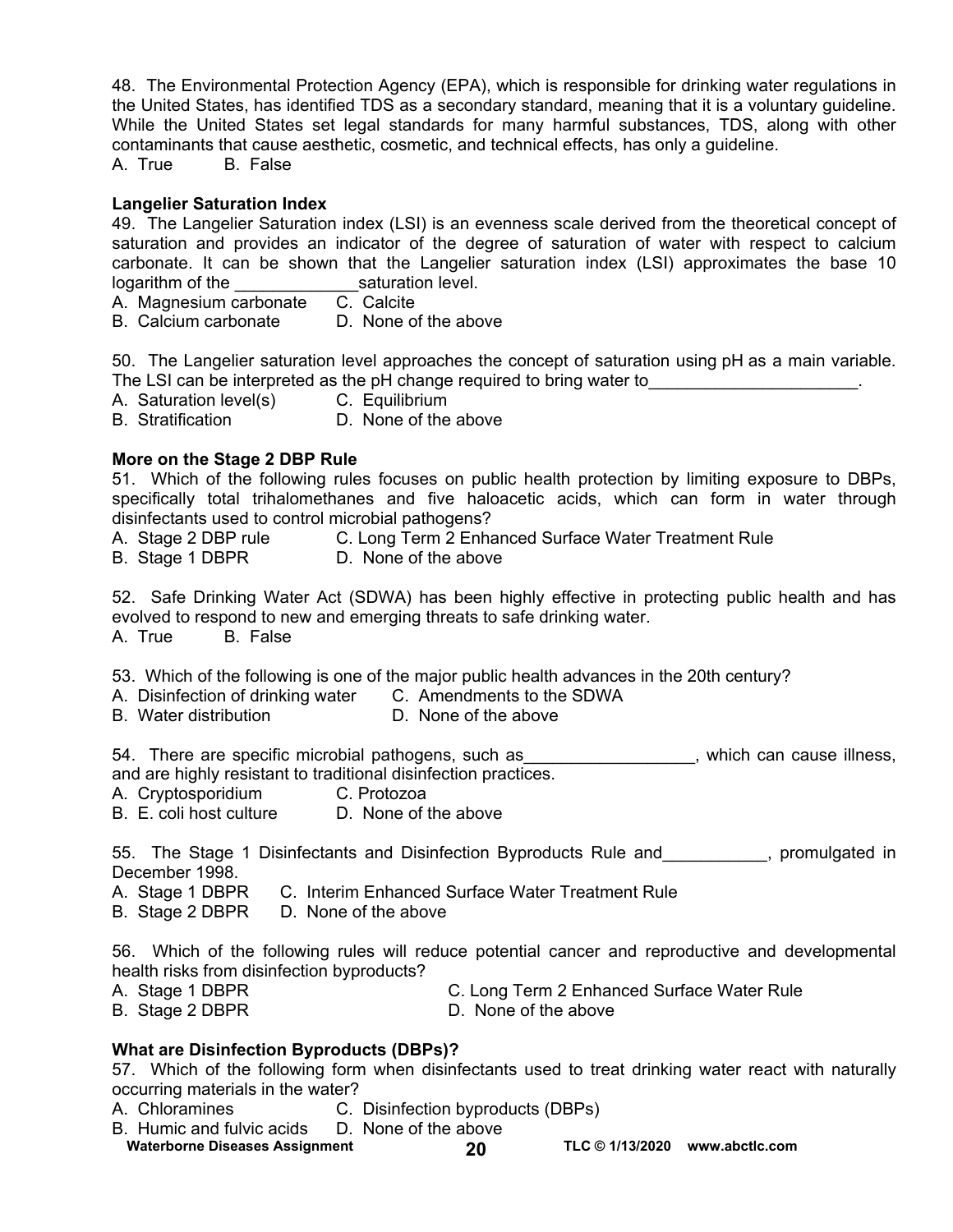58. Total trihalomethanes and haloacetic acids are widely occurring \_\_\_\_\_\_\_\_\_\_\_\_\_ formed during disinfection with chlorine and chloramine.

- 
- A. Gases C. Classes of DBPs
- B. Substances D. None of the above

#### **Are THMs and HAAs the only disinfection byproducts?**

59. The presence of TTHM and HAA5 is representative of the occurrence of many other chlorination DBPs; thus, an increase of TTHM and HAA5 generally indicates an increase of DBPs from chlorination. A. True B. False

#### **All disinfectants form DBPs in one of two reactions:**

60. Chorine and chlorine-based compounds (halogens) react with organics in water causing the hydrogen atom to substitute other atoms, resulting in halogenated by-products.

A. True B. False

61. Secondary by-products are also formed when multiple disinfectants are used.

A. True B. False

62. The EPA Surface Water Treatment Rule (SWTR) requires systems using public water supplies from either surface water or groundwater under the direct influence of surface water to disinfect. A. True B. False

#### **Public Health Concerns**

63. Results from toxicology studies have shown several DBPs (e.g., bromodichloromethane, bromoform, chloroform, dichloroacetic acid, and bromate) to be inert to laboratory animals. A. True B. False

64. Other DBPs (e.g., chlorite, bromodichloromethane, and certain haloacetic acids) have also been shown to cause adverse mutations (extra chromosomes) in laboratory animals. A. True B. False

#### **Disinfection Byproduct Research and Regulations Summary**

65. **Example 12** is unquestionably the most important step in the treatment of water for drinking water supplies.

A. DBP(s) C. Disinfection

B. Turbidity (particle) D. None of the above

66. The **Example 20** should not be compromised because of concern over the potential long-term effects of disinfectants and DBPs.

- A. DBP(s) C. Microbial quality of drinking water<br>B. Turbidity (particle) D. None of the above
- B. Turbidity (particle)

67. The risk of illness and death resulting from exposure to pathogens in drinking water is very much greater than the risks from

- A. Disinfectants and DBPs C. Natural organic matter precursors
- B. Turbidity (particle) D. None of the above

#### **Controlling Disinfection Byproducts**

68. Treatment techniques are available that provide water suppliers the opportunity to maximize potable water safety and quality while minimizing the risk of

A. DBP risks C. Disinfectants and DBPs

B. Turbidity (particle) D. None of the above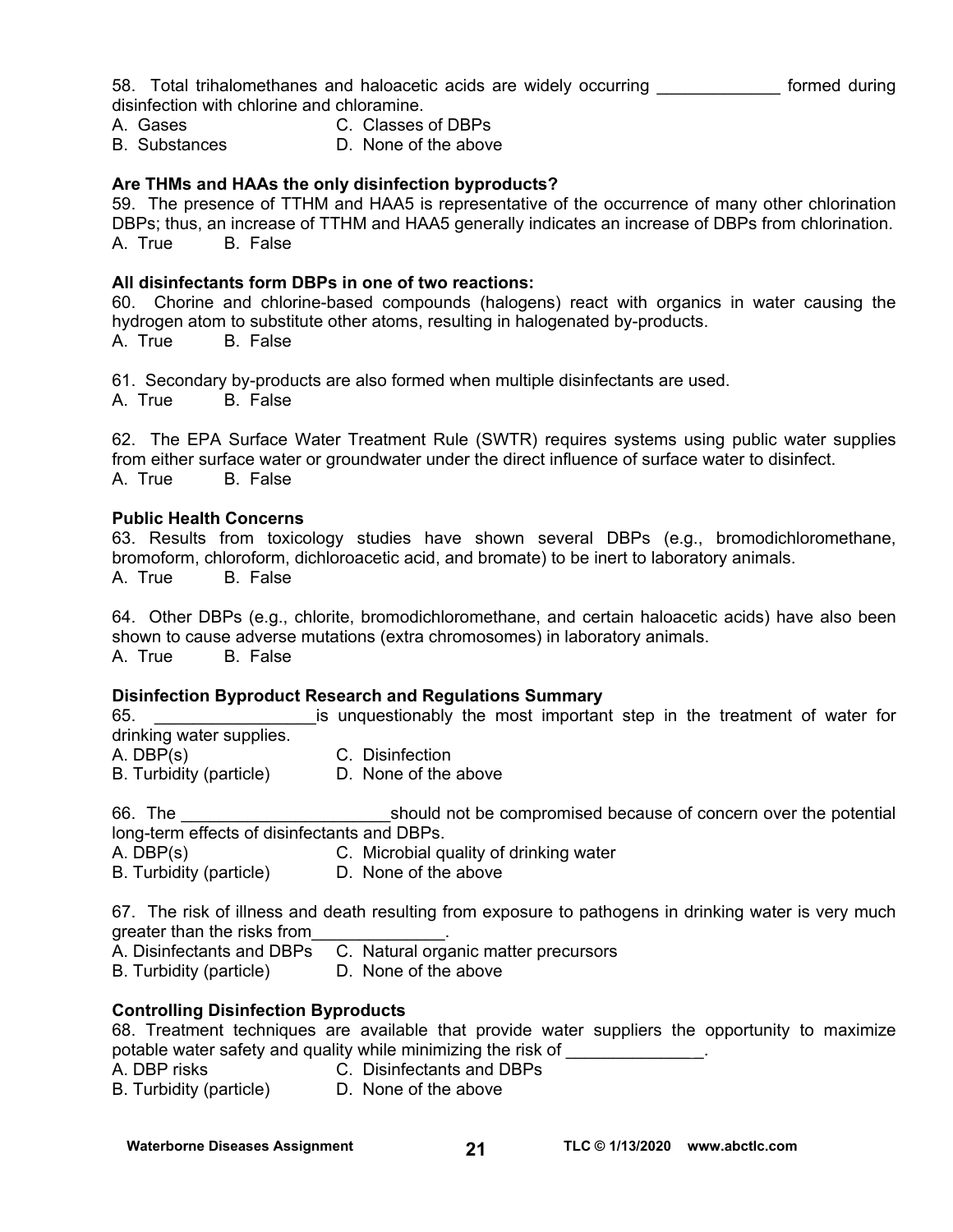| 69. Generally, the best approach to reduce |                  |  | is to remove natural organic matter |  |
|--------------------------------------------|------------------|--|-------------------------------------|--|
| precursors prior to disinfection.          |                  |  |                                     |  |
| A. DBP(s)                                  | C. DBP formation |  |                                     |  |

B. Turbidity (particle) D. None of the above

#### **The EPA guidance discusses three processes to effectively remove natural organic matter prior to disinfection:**

#### **Coagulation and Clarification**

70. Most treatment plants optimize their coagulation process for Theorem 2011 Fremoval.

- A. Inorganic coagulants C. Turbidity (particle)
- B. Most contaminants D. None of the above

71. Coagulation processes can also be optimized for natural organic matter removal with higher doses of  $\qquad \qquad$  (such as alum or iron salts), and optimization of pH.

- A. THMs and HAAs C. Natural organic matter
- B. Inorganic coagulants D. None of the above

#### **Absorption**

72. Activated carbon can be used to absorb **that react with disinfectants to form** byproducts.

- A. Inorganic coagulants C. Soluble organics
- B. Most contaminants D. None of the above

#### **Membrane Technology**

73. Membranes, used historically to desalinate brackish waters, have also demonstrated excellent removal of

- A. THMs and HAAs C. Natural organic matter
- B. Optimization of pH D. None of the above

74. Membrane processes use hydraulic pressure to force water through a semi-permeable membrane that rejects most \_\_\_\_\_\_\_\_\_\_\_\_\_\_\_\_. Variations of this technology include reverse osmosis (RO), nanofiltration (low pressure RO), and microfiltration (comparable to conventional sand filtration).

- A. Inorganic coagulants C. Insoluble organics
- B. Contaminants D. None of the above

75. Other conventional methods of reducing DBP formation include changing the point of chlorination and using and using the state of the state of the state of the state of the state of the state of the state of the state of the state of the state of the state of the state of the state of the state of the state of the sta

- A. Free residual disinfection C. Total residual disinfection
- B. Chloramines D. None of the above

76. EPA predicted that most water systems will be able to achieve compliance with new DBP regulations through the use of one or more of these relatively low cost methods (EPA, 1998). Water system managers may also consider switching from chlorine to alternative disinfectants to reduce formation of

A. THMs and HAAs C. Natural organic matter

B. Optimization of pH D. None of the above

# **Bacteriological Monitoring Section**

## **Organisms Descriptors and Meanings**

77. Photo means...

A. Feed or nourish C. Light

B. Other (Organic carbon) D. None of the above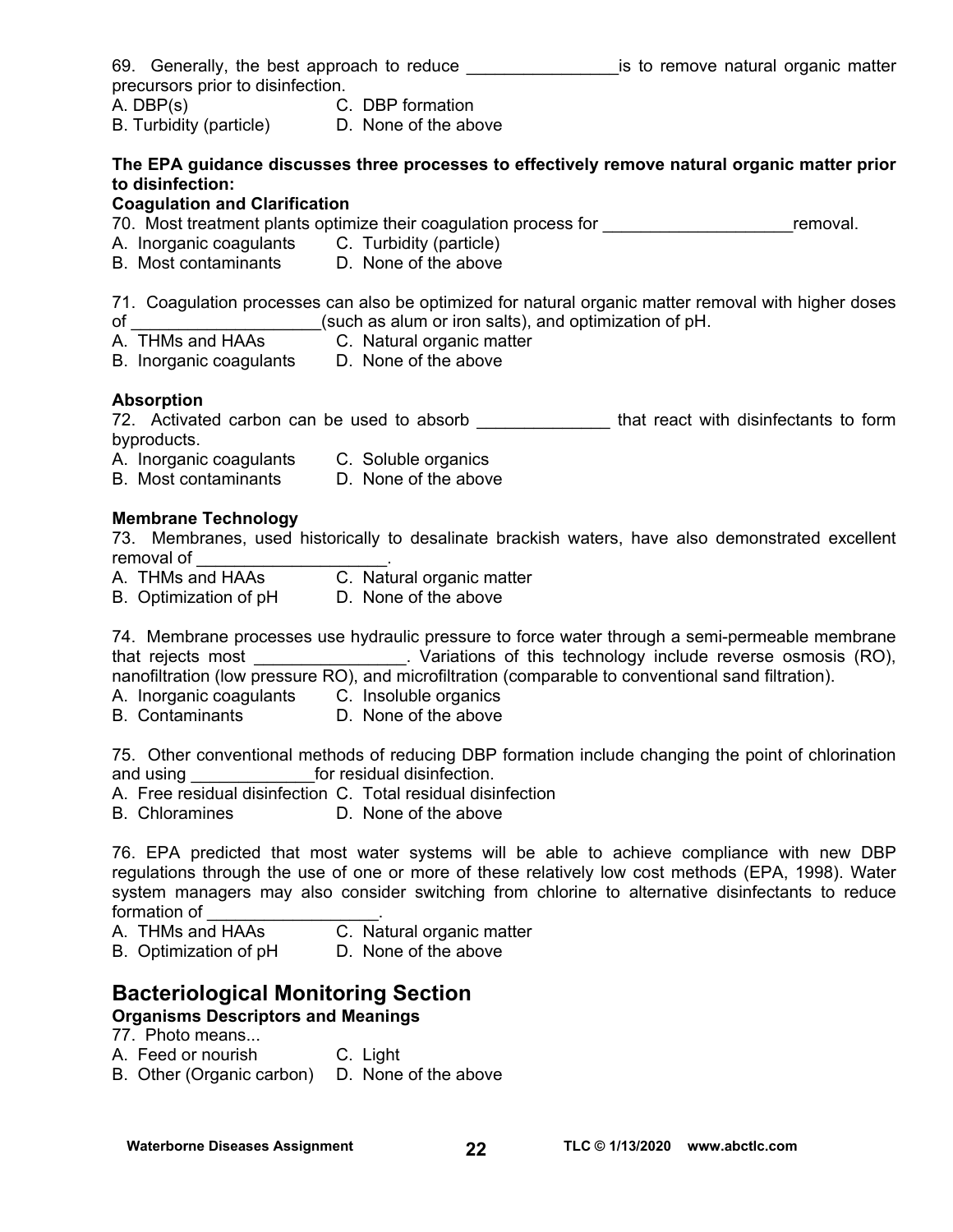78. Troph means... A. Feed or nourish C. Light B. Other (Organic carbon) D. None of the above 79. Litho means... A. Rock C. Light B. Organic D. None of the above 80. Organo means... A. Rock C. Light B. Organic D. None of the above 81. Auto means... A. Without air C. Self (Inorganic carbon) B. With air D. None of the above 82. Facultative means... A. Without air **C. Self (Inorganic carbon)**<br>B. With air or without air **D. None of the above** B. With air or without air 83. Aerobic means... A. Without air C. Self (Inorganic carbon) B. With air D. None of the above 84. Chemo means...<br>A. Rock C. Ch C. Chemical B. Organic D. None of the above 85. Hetero means... A. Feed or nourish C. Light B. Other (Organic carbon) D. None of the above 86. Anaerobic means A. Without air C. Self (Inorganic carbon) B. With air D. None of the above **Contaminants that may be present in sources of drinking water include:**  87. Which of the following like salts and metals, which can be naturally occurring or result from urban stormwater runoff, industrial or domestic wastewater discharges, oil and gas production, mining or farming? A. Radioactive contaminants C. Inorganic contaminants<br>
B. Pesticides and herbicides D. Microbial contaminants B. Pesticides and herbicides 88. Which of the following may come from a variety of sources such as agriculture, urban stormwater run-off, and residential uses? A. Radioactive contaminants C. Inorganic contaminants B. Pesticides and herbicides D. Microbial contaminants 89. Which of the following, such as viruses and bacteria, which may come from sewage treatment plants, septic systems, agricultural livestock operations and wildlife? A. Microbial contaminants C. Inorganic contaminants

B. Pesticides and herbicides D. All of the above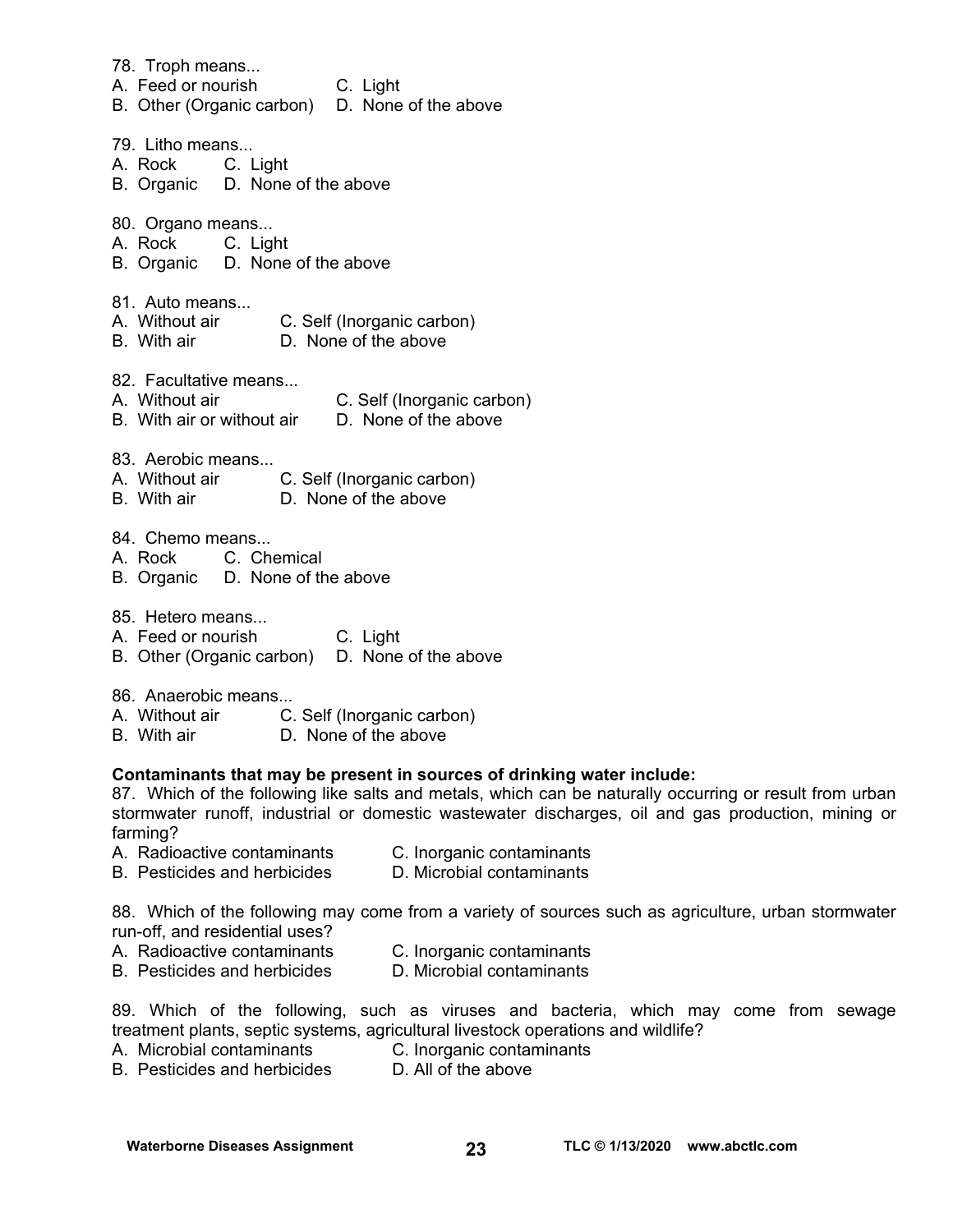90. Which of the following can be synthetic and volatile organic chemicals, which are by-products of industrial processes and petroleum production, and can come from gas stations, urban stormwater runoff, and septic systems?

- A. Organic chemical contaminants C. Inorganic contaminants
- B. Pesticides and herbicides D. Microbial contaminants

91. Which of the following can be naturally occurring or be the result of oil and gas production and mining activities?

- A. Radioactive contaminants C. Inorganic contaminants
- B. Pesticides and herbicides D. Microbial contaminants

#### **Background**

92. Coliform bacteria and chlorine residual are the only routine sampling and monitoring requirements for small ground water systems with chlorination. The coliform bacteriological sampling is governed by the Coliform Reduction amendment of the SDWA.

A. True B. False

#### **TCR**

93. The TCR recommends most of the Public Water Systems (PWS) to monitor their distribution system for bacteria according to the written sample sitting plan for that system.

A. True B. False

94. The sample sitting plan identifies sampling frequency and locations throughout the distribution system that are selected to be representative of conditions in the entire system. A. True B. False

95. Coliform contamination may occur anywhere in the system, possibly due to problems such as; high pressure conditions, line fluctuations, or wells, and therefore routine monitoring is required. A. True B. False

#### **Routine Sampling Requirements**

96. Total coliform samples must be collected by PWSs at sites that are representative of water quality throughout the distribution system according to a written sample siting plan subject to state review and revision.

A. True B. False

97. For PWSs collecting more than one sample per month, collect total coliform samples at regular intervals throughout the month, except that ground water systems serving 4,900 or fewer people may collect all required samples on a single day if the samples are taken from different sites.

A. True B. False

98. Each total coliform-positive (TC+) routine sample must be tested for the presence of autotrophic bacteria.

A. True B. False

99. If any TC+ sample is also E. coli-positive (EC+), then the EC+ sample result must be reported to the state by the end of the month that the PWS is notified. A. True B. False

100. If any routine sample is TC+, repeat samples are required. – PWSs on quarterly or annual monitoring must take a minimum of one additional routine samples (known as additional routine monitoring) the quarter following a TC+ routine or repeat sample. A. True B. False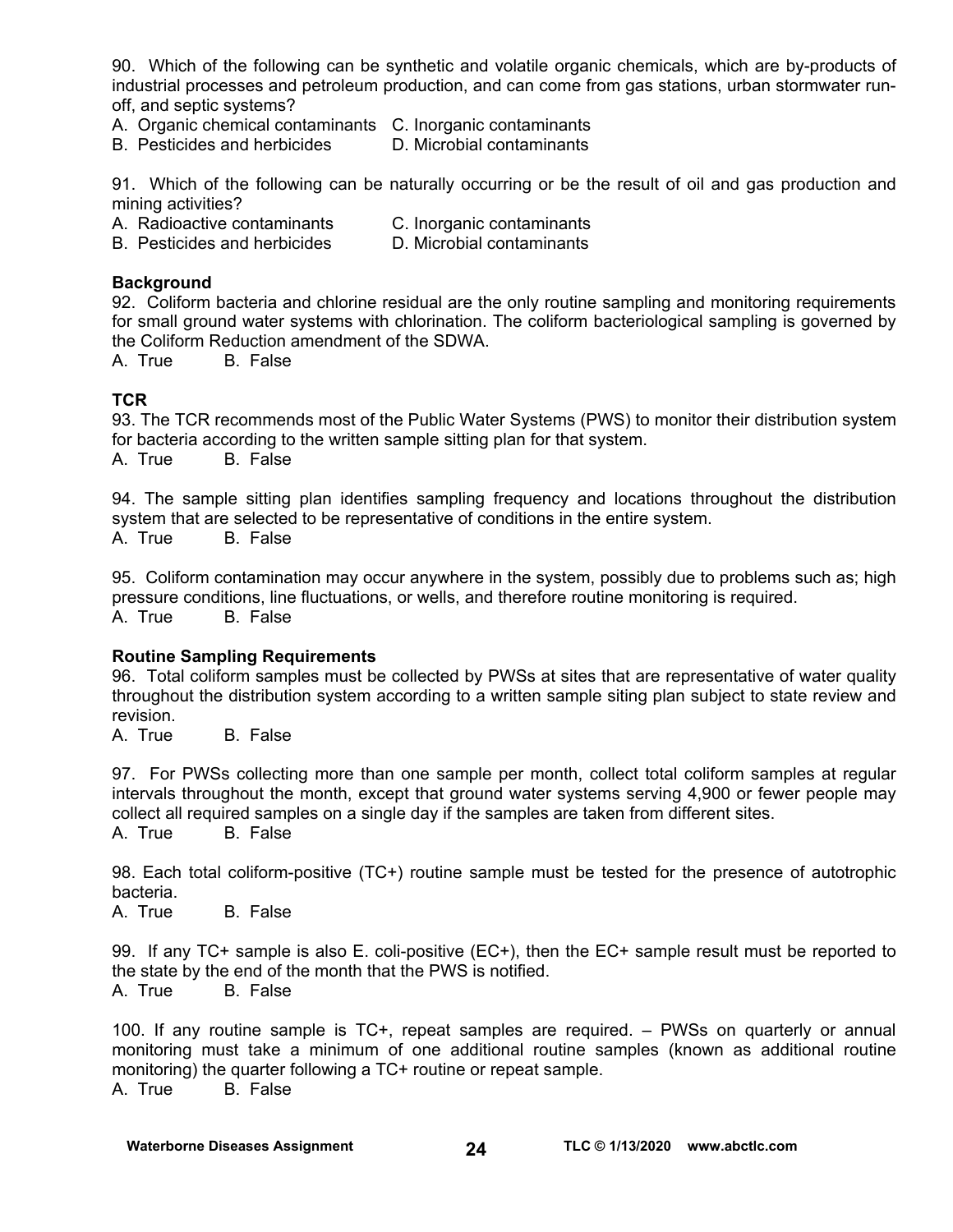101. Reduced monitoring is general available for PWSs using only surface water and serving 1,000 or fewer persons that meet certain additional PWS criteria. A. True B. False

#### **Dangerous Waterborne Microbes**

102. Which of the following is a parasite that enters lakes and rivers through sewage and animal waste. It causes cryptosporidiosis, a mild gastrointestinal disease. The disease can be severe or fatal for people with severely weakened immune systems.

A. Coliform Bacteria C. Giardia lamblia

B. Cryptosporidium D. None of the above

103. Which of the following are not necessarily agents of disease may indicate the presence of disease-carrying organisms?

A. Fecal coliform bacteria C. Shigella dysenteriae

B. Cryptosporidium D. None of the above

104. Which of the following is a parasite that enters lakes and rivers through sewage and animal waste. It causes gastrointestinal illness (e.g. diarrhea, vomiting, and cramps)?

A. Coliform Bacteria C. Protozoa

B. Cryptosporidium D. None of the above

105. Which of the following is a species of the rod-shaped bacterial genus Shigella?

- A. Fecal coliform bacteria C. Shigella dysenteriae
- B. Cryptosporidium D. None of the above

106. Which of the following can cause bacillary dysentery?

- A. Fecal coliform bacteria C. Shigella
- B. Cryptosporidium D. None of the above

107. Which of the following are Gram-negative, non-spore-forming, facultatively anaerobic, non-motile bacteria?

- A. Fecal coliform bacteria C. Shigellae
- B. Cryptosporidium D. None of the above

108. Which of the following are microscopic organisms that live in the intestines of warm-blooded animals? They also live in the waste material, or feces, excreted from the intestinal tract. When fecal coliform bacteria are present in high numbers in a water sample, it means that the water has received fecal matter from one source or another.

A. Fecal coliform bacteria C. Shigella dysenteriae

B. Cryptosporidium D. None of the above

109. Which of the following are common in the environment and are generally not harmful? However, the presence of these bacteria in drinking water are usually a result of a problem with the treatment system or the pipes which distribute water, and indicates that the water may be contaminated with germs that can cause disease.

A. Coliform Bacteria C. Giardia lamblia

B. Cryptosporidium D. None of the above

110. Which of the following are bacteria whose presence indicates that the water may be contaminated with human or animal wastes? Microbes in these wastes can cause short-term effects, such as diarrhea, cramps, nausea, headaches, or other symptoms.

A. Fecal Coliform and E. coli C. Shigella dysenteriae

B. Cryptosporidium D. None of the above

Waterborne Diseases Assignment **25 TLC © 1/13/2020** www.abctlc.com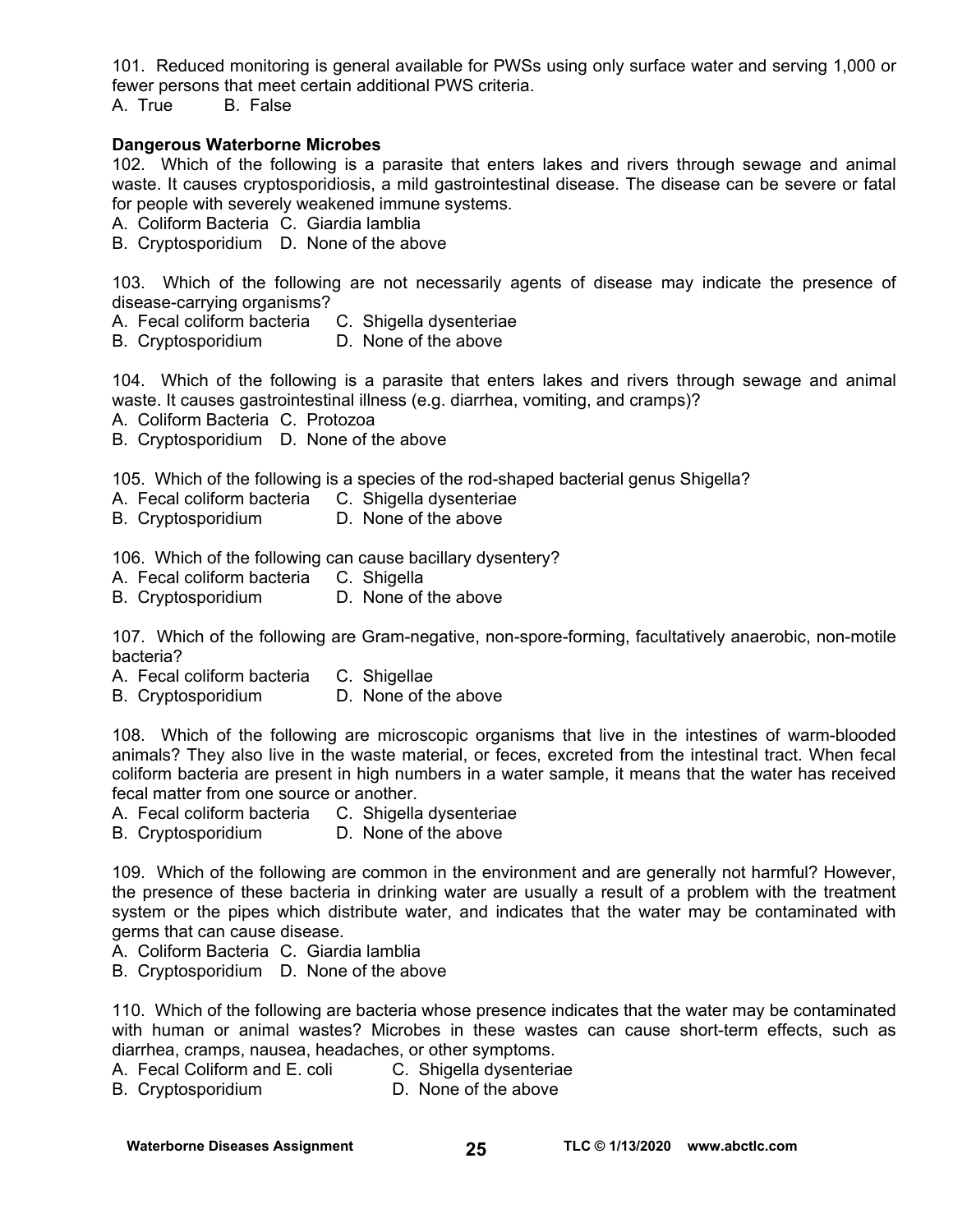#### **Bacteriological Monitoring Introduction**

111. Which of the following are usually harmless, occur in high densities in their natural environment and are easily cultured in relatively simple bacteriological media?

- A. Indicator bacteria C. Viruses
- B. Amoebas D. None of the above

112. Indicators in common use today for routine monitoring of drinking water include total coliforms, fecal coliforms, and?

- A. Cryptosporidium C. Escherichia coli (E. coli)
- B. Protozoa D. None of the above

113. According to the text, the routine microbiological analysis of your water is for?

- A. Contamination C. Coliform bacteria
- B. Colloids D. None of the above

#### **Bacteria Sampling**

114. Water samples for **the samples of the same of the same steps** must always be collected in a sterile container.

- A. Amoebas C. Viruses
- B. Bacteria tests D. None of the above

#### **Methods**

115. The MMO-MUG test, a product marketed as  $\qquad \qquad$ , is the most common. The sample results will be reported by the laboratories as simply coliforms present or absent.

- A. Colilert **C. Total coliform analysis**
- B. Coliform D. None of the above

#### **Microbial Regulations**

116. One of the key regulations developed and implemented by the United States Environmental Protection Agency (USEPA) to counter pathogens in drinking water is the Surface Water Treatment Rule.

A. True B. False

117. Among Surface Water Treatment Rule provisions, the rule requires that a public water system, using surface water (or ground water under the direct influence of surface water) as its source, have sufficient treatment to reduce the source water concentration of protozoa and coliform bacteria by at least 99.9% and 99.99%, respectively.

A. True B. False

118. The Surface Water Treatment Rule suggests treatment criteria to assure that these performance recommendations are met; they may include turbidity limits, disinfectant residual and disinfectant contact time conditions.

A. True B. False

#### **Basic Types of Water Samples**

119. It is important to properly identify the type of sample you are collecting. A. True B. False

#### **The three (3) primary types of samples are:**

120. Samples collected following a coliform present routine sample. The number of repeat samples to be collected is based on the number of **Examples** you normally collect.

- A. Repeat C. Routine
- B. Special D. None of the above

(S) Means the answer can be plural or singular in nature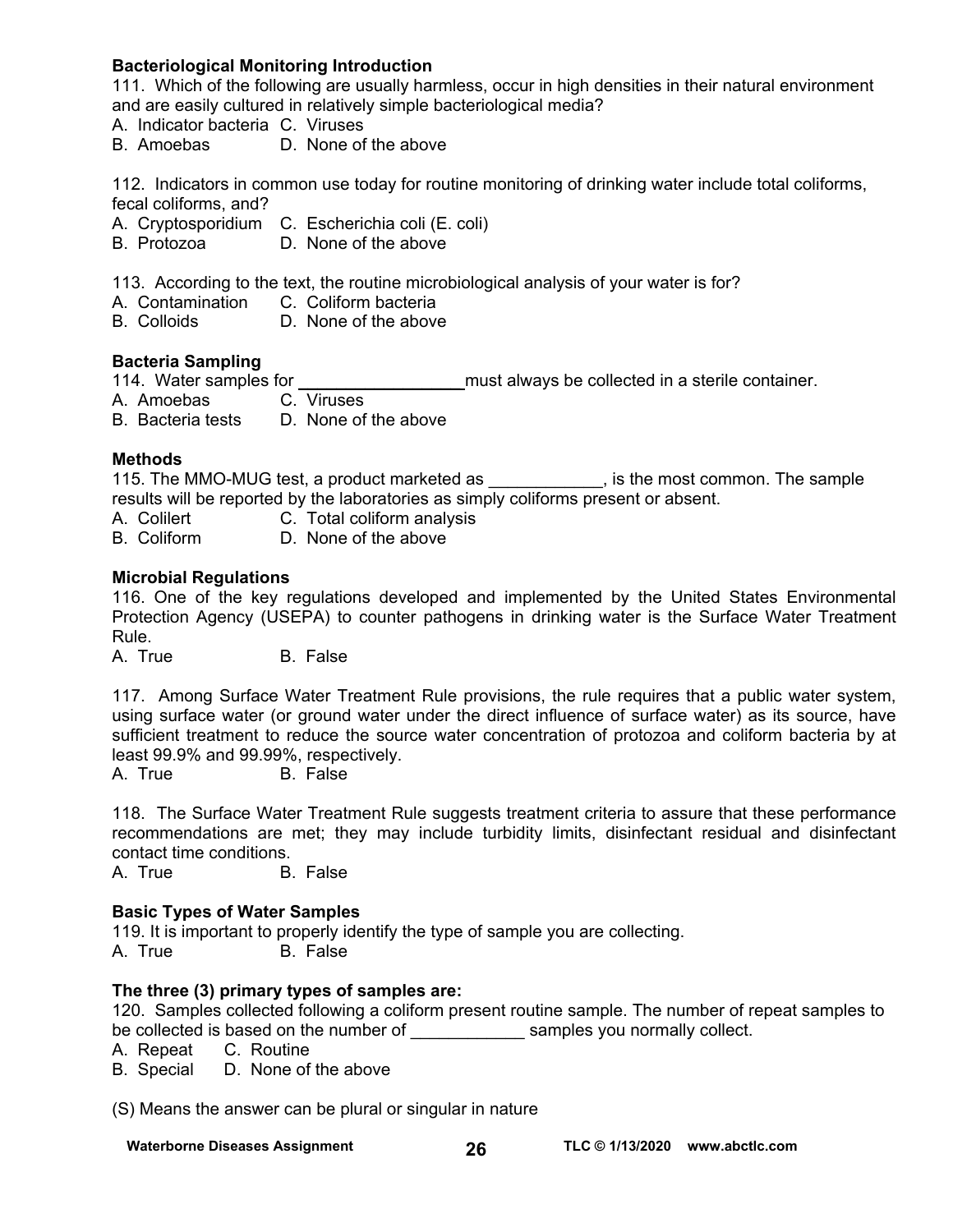121. A PWS fails to take every required repeat sample after any single TC+ sample

- A. Trigger: Level 1 Assessment C. All of the above
- B. Trigger: Level 2 Assessment D. None of the above

122. A PWS incurs an E. coli MCL violation.

- A. Trigger: Level 1 Assessment C. All of the above
- B. Trigger: Level 2 Assessment D. None of the above

123. A PWS collecting fewer than 40 samples per month has 2 or more TC+ routine/ repeat samples in the same month.

- A. Trigger: Level 1 Assessment C. All of the above<br>B. Trigger: Level 2 Assessment D. None of the above
- B. Trigger: Level 2 Assessment

124. A PWS collecting at least 40 samples per month has greater than 5.0 percent of the routine/repeat samples in the same month that are TC+.

- A. Trigger: Level 1 Assessment C. All of the above
	-

B. Trigger: Level 2 Assessment D. None of the above

125. A PWS has a second Level 1 Assessment within a rolling 12-month period.

- A. Trigger: Level 1 Assessment C. All of the above
- B. Trigger: Level 2 Assessment D. None of the above

126. A PWS on state-approved annual monitoring has a Level 1 Assessment trigger in 2 consecutive years.

- -

A. Trigger: Level 1 Assessment C. All of the above<br>B. Trigger: Level 2 Assessment D. None of the above B. Trigger: Level 2 Assessment

127. Noncommunity and nontransient noncommunity public water systems will sample at the same frequency as a like sized community public water system if:

1. It has more than 1,000 daily population and has ground water as a source, or

2. It serves 25 or more daily population and utilizes surface water as a source or ground water under the direct influence of surface water as its source.

A. True B. False

128. Noncommunity and nontransient, noncommunity water systems with less than 10,000 daily population and groundwater as a source will sample on an annual basis. **B.** False

#### **Maximum Contaminant Levels (MCLs)**

129. State and federal laws establish standards for drinking water quality. Under normal circumstances when these standards are being met, the water is safe to drink with no threat to human health. These standards are known as maximum contaminant levels (MCL). When a particular contaminant exceeds its MCL a potential health threat may occur.

A. True B. False

130. The MCLs are based on extensive research on toxicological properties of the contaminants, risk assessments and factors, short-term (acute) exposure, and long-term (chronic) exposure. You conduct the monitoring to make sure your water is in compliance with the MCL.

A. True B. False

131. There are two types of MCL violations for coliform bacteria. The first is for total coliform; the second is an acute risk to health violation characterized by the confirmed presence of fecal coliform or E. coli.

A. True B. False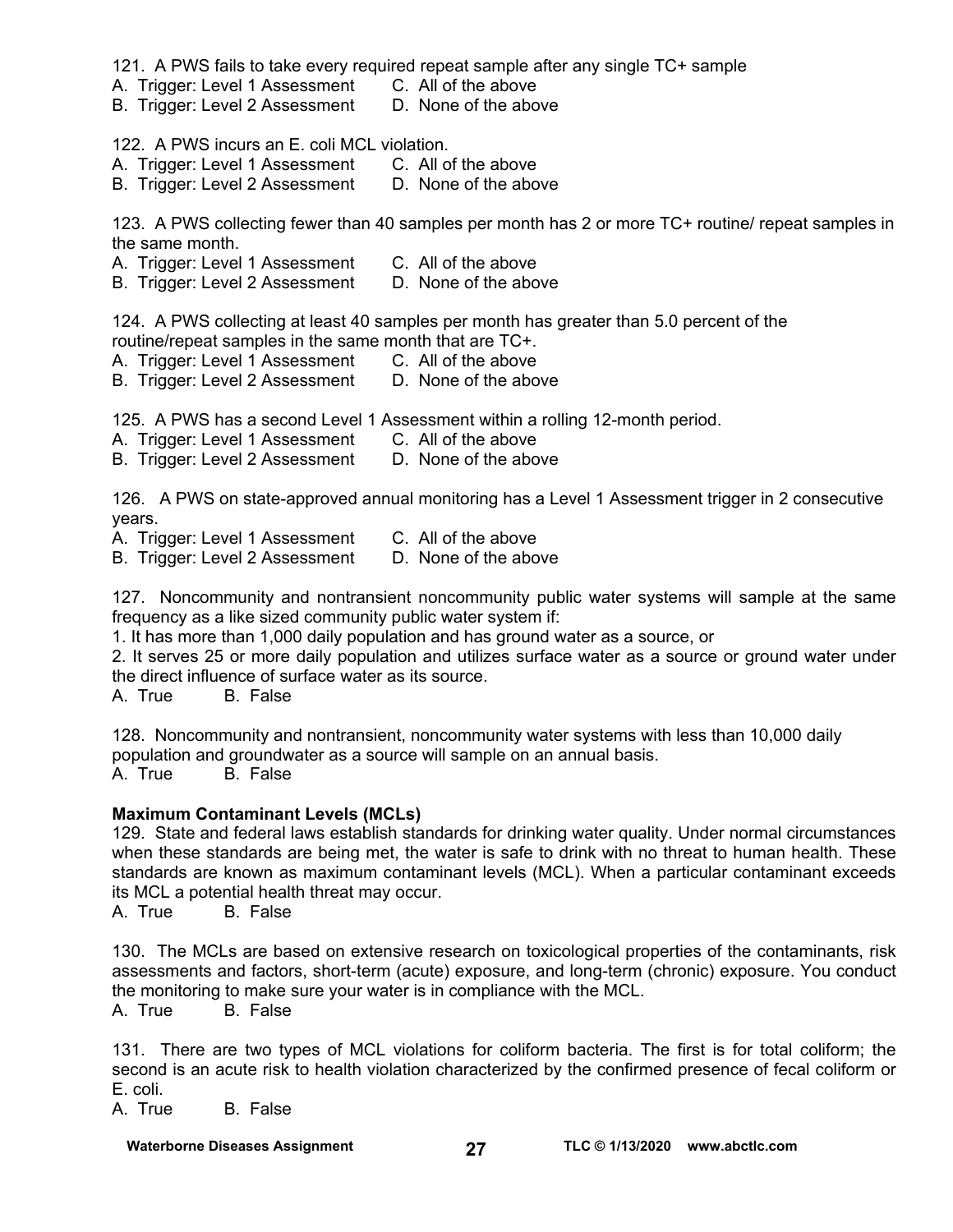#### **Positive or Coliform Present Results**

132. If you are notified of a positive coliform test result you need to contact either the Drinking Water Program or your local county health department within 72 hours, or by the next business day after the MCL compliance violation

A. True B. False

133. With a positive total coliform sample, after you have contacted an agency for assistance, you will be instructed as to the proper repeat sampling procedures and possible corrective measures for solving the problem. It is very important to initiate the entity as the corrective measures will be based on those results.

A. Perform routine procedures C. Corrective measures

B. Repeat sampling immediately D. None of the above

#### **Heterotrophic Plate Count HPC**

134. Heterotrophic Plate Count (HPC) --- formerly known as the Bac-T plate, is a procedure for estimating the number of live heterotrophic bacteria and measuring changes during water treatment and distribution in water or in swimming pools.

A. True B. False

#### **Heterotrophic Plate Count (Spread Plate Method**)

135. Which of the following provides a technique to quantify the bacteriological activity of a sample? A. Colonies C. Heterotrophic Plate Count

B. Agar D. None of the above

#### **Total Coliforms**

136. This MCL is based on the presence of total coliforms, and compliance is on a daily or weekly basis, depending on your water system type and state rule.

A. True B. False

137. For systems that collect fewer than subsetiment of samples per month, no more than one sample per month may be positive. In other words, the second positive result (repeat or routine) in a month or quarter results in a MCL violation.

A. 40 C. 200

B. 100 D. None of the above

#### **The following are acute violations:**

138. Which determines a violation of nitrate?

A. Presence C. MCLG<br>B. MCL D. None c

D. None of the above

#### **Revised Total Coliform Rule (RTCR) Summary**

139. EPA published the Revised Total Coliform Rule (RTCR) in the Federal Register (FR) on February 13, 2013 (78 FR 10269). It is the revision to the 1989 Total Coliform Rule (TCR). A. True B. False

140. The RTCR upholds the purpose of the 1989 TCR to protect public health by ensuring the duplicity of the drinking water distribution system and monitoring for the absence of microbial contamination. A. True B. False

141. The RTCR establishes criteria for systems to qualify for and stay on for special increased monitoring, which could reduce water system problems for better system operation. A. True B. False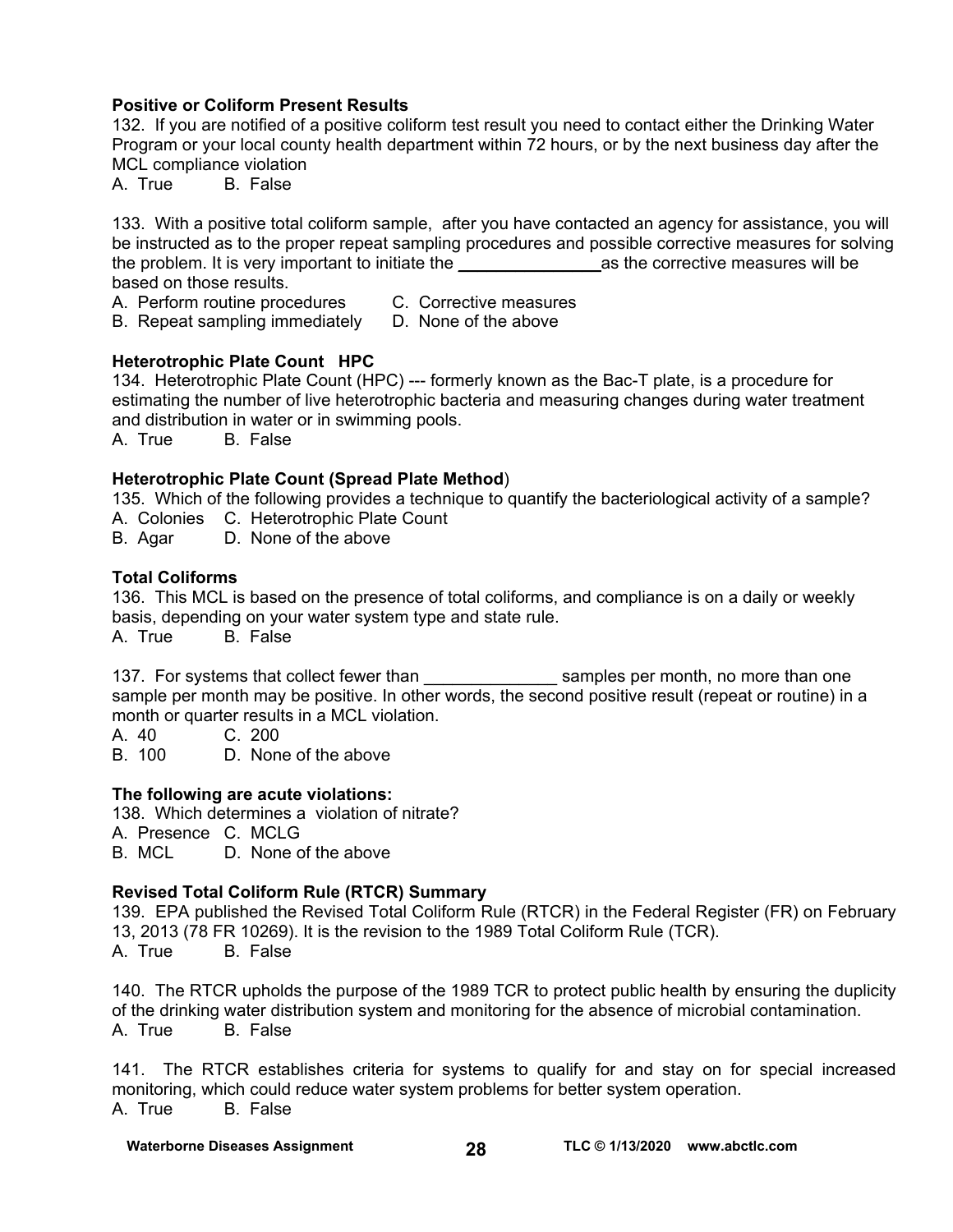142. The water provider shall develop and follow a sample-siting plan that designates the PWS's collection schedule. This includes location of\_\_\_\_\_\_\_\_\_\_\_.

- A. Routine and repeat water samples C. Microbial contamination
	-
- B. Reduced monitoring **D. Repeat water samples**

143. The water provider shall collect **the set of the set of the set on a regular basis (monthly,** quarterly, annually). Have samples tested for the presence of total coliforms by a state certified laboratory.

A. Routine water samples C. Microbial contamination

B. Reduced monitoring D. Repeat water samples

144. PN is required for violations incurred. Within required timeframes, the PWS must use the required health effects language and notify the public if they did not comply with certain requirements of the RTCR. The type of depends on the severity of the violation.

- A. CCR(s) C. MCL violation
- B. PN D. TC+ routine or repeat sample

145. The RTCR requires public water systems that are vulnerable to microbial contamination to identify and fix problems.

A. True B. False

146. The water provider shall collect repeat samples (at least 3) for each TC+ positive routine sample. A. True B. False

147. For PWSs on quarterly or annual routine sampling, collect additional routine samples (at least 3) in the month after a

A. CCR(s) C. Total coliform positive samples

B. PN D. TC+ routine or repeat sample

148. PWSs incur violations if they do not comply with the requirements of the RTCR. The violation types are essentially the same as under the TCR with few changes. The biggest change is no acute or monthly MCL violation for monthly MCL violation for

A. CCR(s) C. Total coliform positive samples

B. PN D. TC+ routine or repeat sample

149. Community water systems (CWSs) must use specific language in their CCRs when they must conduct an assessment or if they incur

A. CCR(s) C. An E. coli MCL violation

B. PN D. TC+ routine or repeat sample

150. The water provider shall analyze all **the set of that are total coliform positive (TC+) for** E. coli.

A. Routine or repeat water samples C. Microbial contamination

B. Reduced monitoring D. Repeat water samples

151. The RTCR requires public water systems (PWSs) to meet a legal limit for E. coli, as demonstrated by required monitoring.

A. True B. False

152. The RTCR suggests the frequency and timing of required microbial testing based on, public water type and source water type. A. True B. False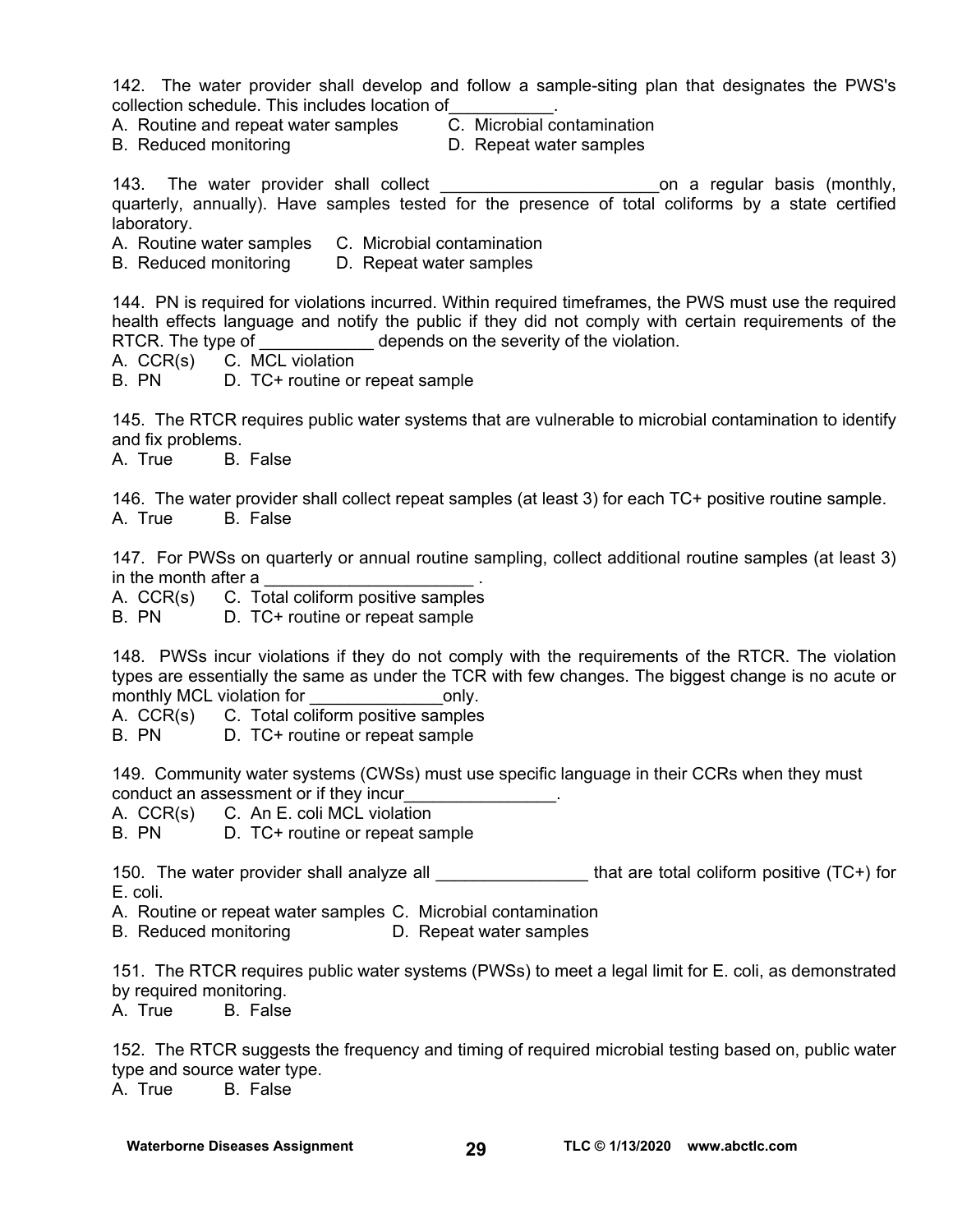# **Disinfection Key**  153. The RTCR requires 99.99% or 4 log inactivation of A. Enteric viruses C. Giardia lamblia cysts B. Crypto D. None of the above 154. The RTCR requires 99% or 2 log inactivation of  $\blacksquare$ A. Enteric viruses C. Giardia lamblia cysts B. Crypto D. None of the above 155. The RTCR requires 99.9% or 3 log inactivation of  $\blacksquare$ A. Enteric viruses C. Giardia lamblia cysts B. Crypto D. None of the above 156. The RTCR requires the chlorine residual leaving the plant must be  $=$  or  $\qquad \qquad$  mg/L and measurable throughout the system.<br>A. > 0.2 C. 0.2  $A. > 0.2$ B. 2.0 D. None of the above **Waterborne Pathogen Section Pathogen Section**  157. Most pathogens are generally associated with diseases that Theoral and affect people in a relatively short amount of time, generally a few days to two weeks. A. Cause intestinal illness C. Will cause fatalities B. Are mild in nature D. None of the above **How Diseases are Transmitted.**  158. Waterborne pathogens are primarily spread by the? A. Fecal-oral, or feces-to-mouth route C. Oral to fecal route B. Dermal to fecal route **D. None of the above Protozoan Caused Diseases**

159. Which of the following bugs is larger than bacteria and viruses but still microscopic; they invade and inhabit the gastrointestinal tract?

A. Hepatitis A C. Protozoan pathogens

B. E.coli D. None of the above

160. Some of the parasites enter the environment in a dormant form, with a protective cell wall, called a?

A. Lamblia C. Cyst

B. Shell D. None of the above

#### **Giardia lamblia**

161. Which of the following bugs has been responsible for more community-wide outbreaks of disease in the U.S. than any other, and drug treatment are not 100% effective?

- A. Giardia lamblia C. Giardiasis
- B. Cryptosporidiosis D. None of the above

162. All of these diseases, with the exception of the state one symptom in common: diarrhea. They also have the same mode of transmission, fecal-oral, whether through personto-person or animal-to-person contact.

A. HIV infection C. Hepatitis A

B. Giardiasis D. None of the above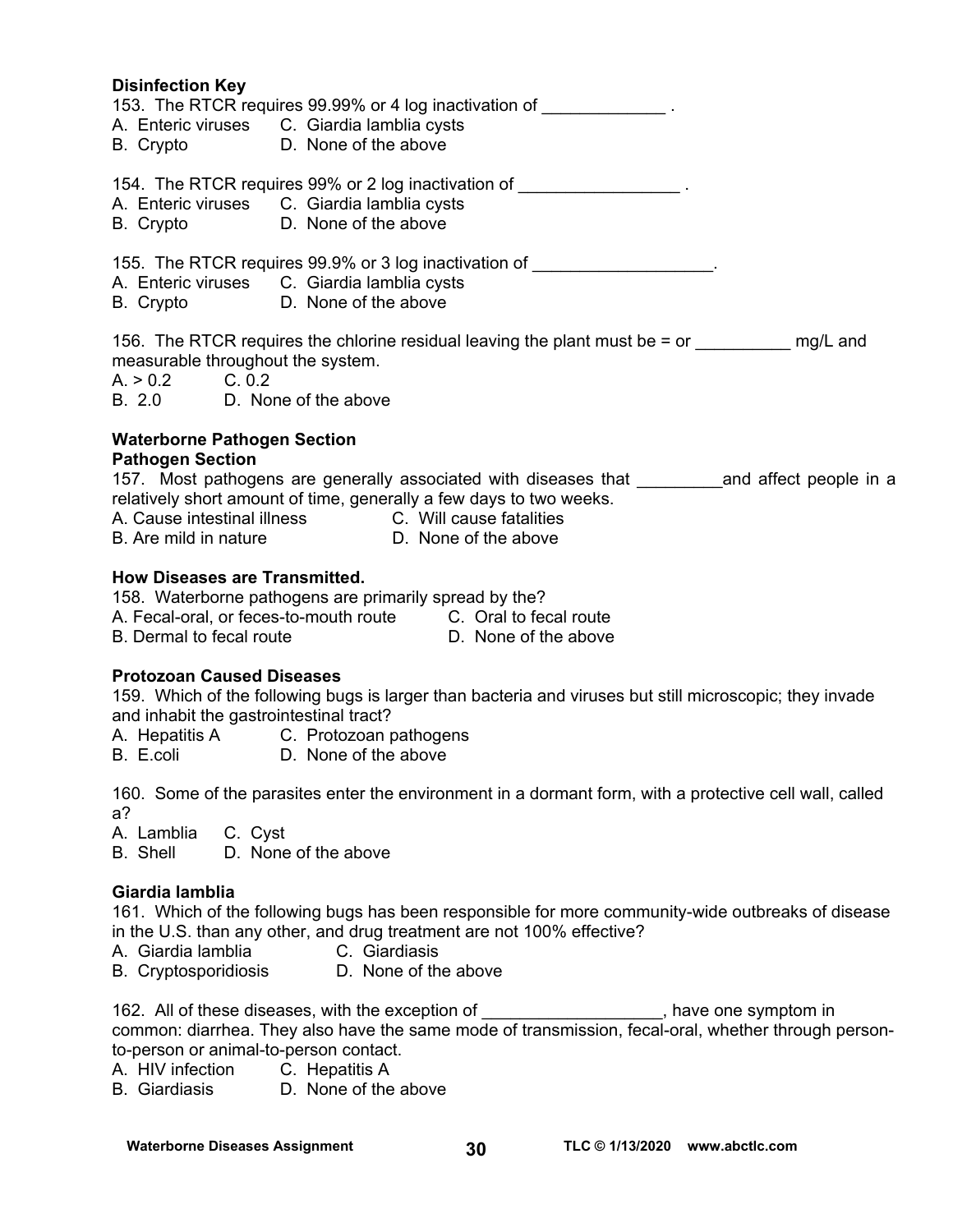#### **Primary Waterborne Diseases Section**

163. Humans are the reservoir for the Salmonella typhi pathogen, which causes diarrheal illness, and also known as?

A. Campylobacter **C.** Typhoid fever

B. Shigella dysenteriae D. None of the above

164. Shigella species, in the United States two-thirds of the shigellosis in the U.S. is caused by Shigella dysenteriae and the remaining one-third is caused by Shigella Campylobacter. A. True B. False

165. Campylobacter, the basics. It's a bacterium. It causes diarrheal illness. A. True B. False

166. Campylobacter is primarily associated with poultry, animals, and humans. A. True B. False

167. Vibrio cholerae, the basics. It's a virus. It causes diarrheal illness, also known as cholera. It is typically associated with aquatic environments, shell stocks, and human. Vibrio cholerae has also been associated with ship ballast water.

A. True B. False

168. Legionnaire's disease, which causes a severe pneumonia, and the second,

which is a non-pneumonia illness; it's typically an influenza-like illness, and it's less severe.

- A. Pontiac fever C. Typhoid fever
- B. Yellow fever D. None of the above

169. Legionella, prevention. Legionella in water systems. Hot water in tanks should be maintained between degrees Centigrade.

A. 81 to 100 C. 71 and 77

B. 110 to 210 D. None of the above

170. Which of the following is typically associated with soil and water?

A. Hepatitis A virus C. Pseudomonas

B. Legionella D. None of the above

171. Hepatitis A virus is resistant to combined chlorines, so it is important to have an adequate free chlorine residual. Fecal matter can shield Hepatitis A virus from chlorine. A. True B. False

172. Humans are the reservoir for the Norovirus. Prevention strategies for this pathogen include?

- A. Internal protection C. Containment protection
- B. Source protection D. None of the above

173. Cryptosporidium is typically associated with animals and humans, and it can be acquired through consuming fecally contaminated food, contact with fecally contaminated soil and water. A. True B. False

174. Cryptosporidium, prevention. Prevention strategies for this pathogen include source protection. A CT value of 50 is required when dealing with fecally accidents. CT equals a concentration, in parts per million, while time equals a contact time in minutes. A. True B. False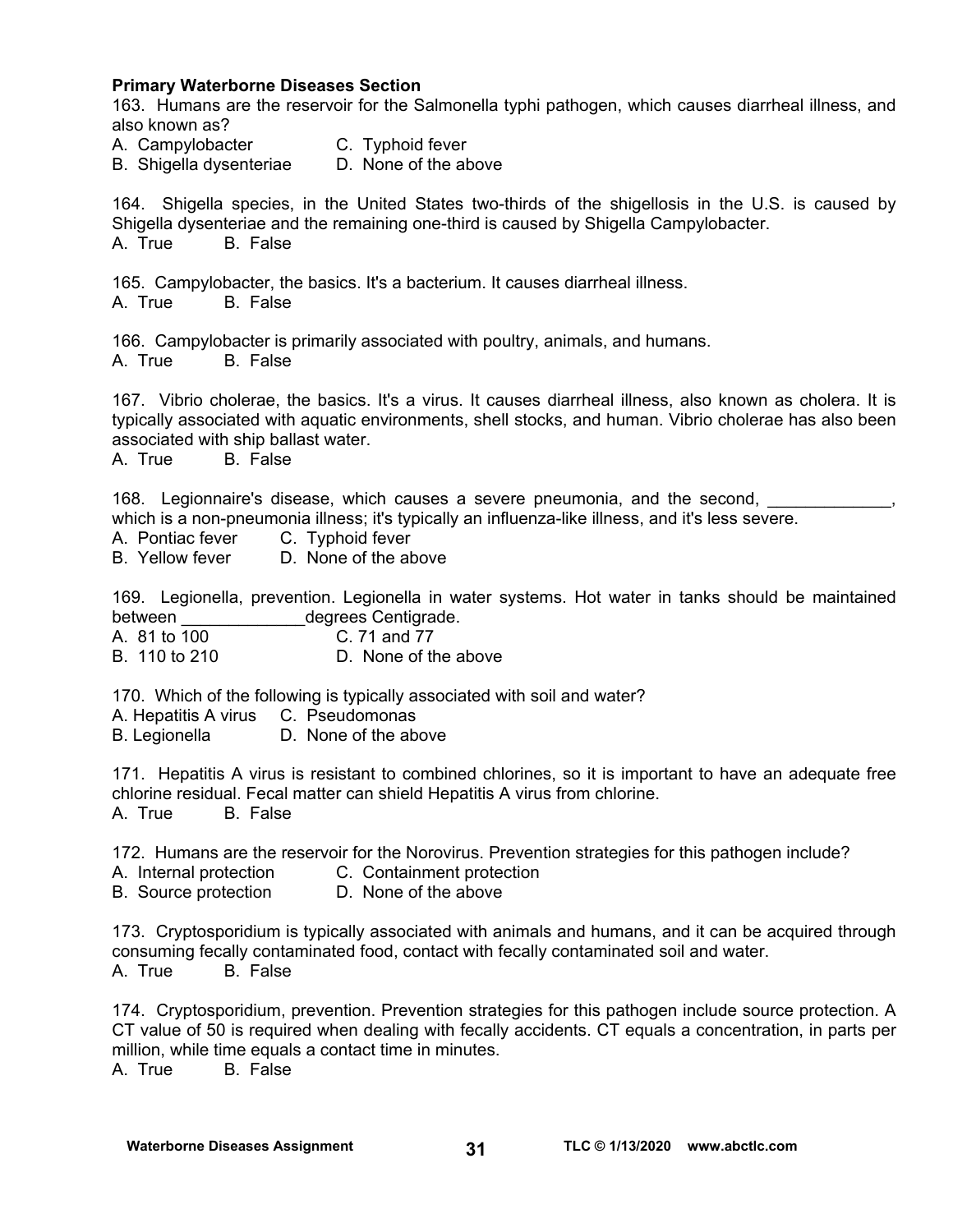175. Giardia prevention strategies for this pathogen include \_\_\_\_\_\_\_\_\_\_\_\_; filtration, coagulation, and halogenation of drinking water.

- A. Internal protection C. Containment protection
- B. Source protection D. None of the above

176. Schistosomatidae, the basics. It is a parasite. It is acquired through dermal contact, cercarial dermatitis. It is commonly known as?

A. Swimmer's itch C. Hemorrhagic colitis

B. Beaver fever D. None of the above

177. Schistosomatidae prevention strategies for this pathogen include Placing boric acid on berms or interrupting the life cycle of the parasite by treating birds with a lead.

A. True B. False

#### **Waterborne Bacterial Diseases**

178. Campylobacteriosis outbreaks have most often been associated with food, especially chicken and un-pasteurized milk, as well as un-chlorinated water. These organisms are also an important cause of "travelers' diarrhea." Medical treatment generally is not prescribed for campylobacteriosis because recovery is usually rapid.

A. True B. False

179. Cholera, Legionellosis, salmonellosis, shigellosis, yersiniosis, are other bacterial diseases that can be transmitted through water. All bacteria in water are readily killed or inactivated with chlorine or other disinfectants.

A. True B. False

180. Campylobacteriosis is the most common diarrheal illness caused by bacteria. Other symptoms include abdominal pain, malaise, fever, nausea and vomiting; and begin three to five days after exposure. The illness is frequently over within two to five days and usually lasts no more than 10 days. A. True B. False

#### **Viruses - Coronavirus**

181. It looks like the COVID-19 coronavirus is not able to live in water. A. True B. False

#### **Chain of Custody Procedures**

182. If both parties involved in the transfer must sign, date and note the time on the chain of custody record, this is known as?

- A. TC Plan C. Samples transfer possession
- B. Sample siting plan D. None of the above

183. The recipient will then attach the the showing the transfer dates and times to the custody sheets. If the samples are split and sent to more than one laboratory, prepare a separate chain of custody record for each sample.

A. Shipping invoices C. Sample siting plan

B. Chain of custody release D. None of the above

#### **Factors in Chlorine Disinfection: Concentration and Contact Time**

184. Based on the work of several researchers, CXT values [ final free chlorine concentration (mg/L) multiplied by minimum contact time (minutes)], offer water operators guidance in computing an effective combination of chlorine concentration and  $\Box$  required to achieve disinfection of water at a given temperature.

- A. Chlorine concentration C. Higher strength chlorine solutions
- B. Chlorine contact time D. None of the above
- Waterborne Diseases Assignment **32 TLC © 1/13/2020** www.abctlc.com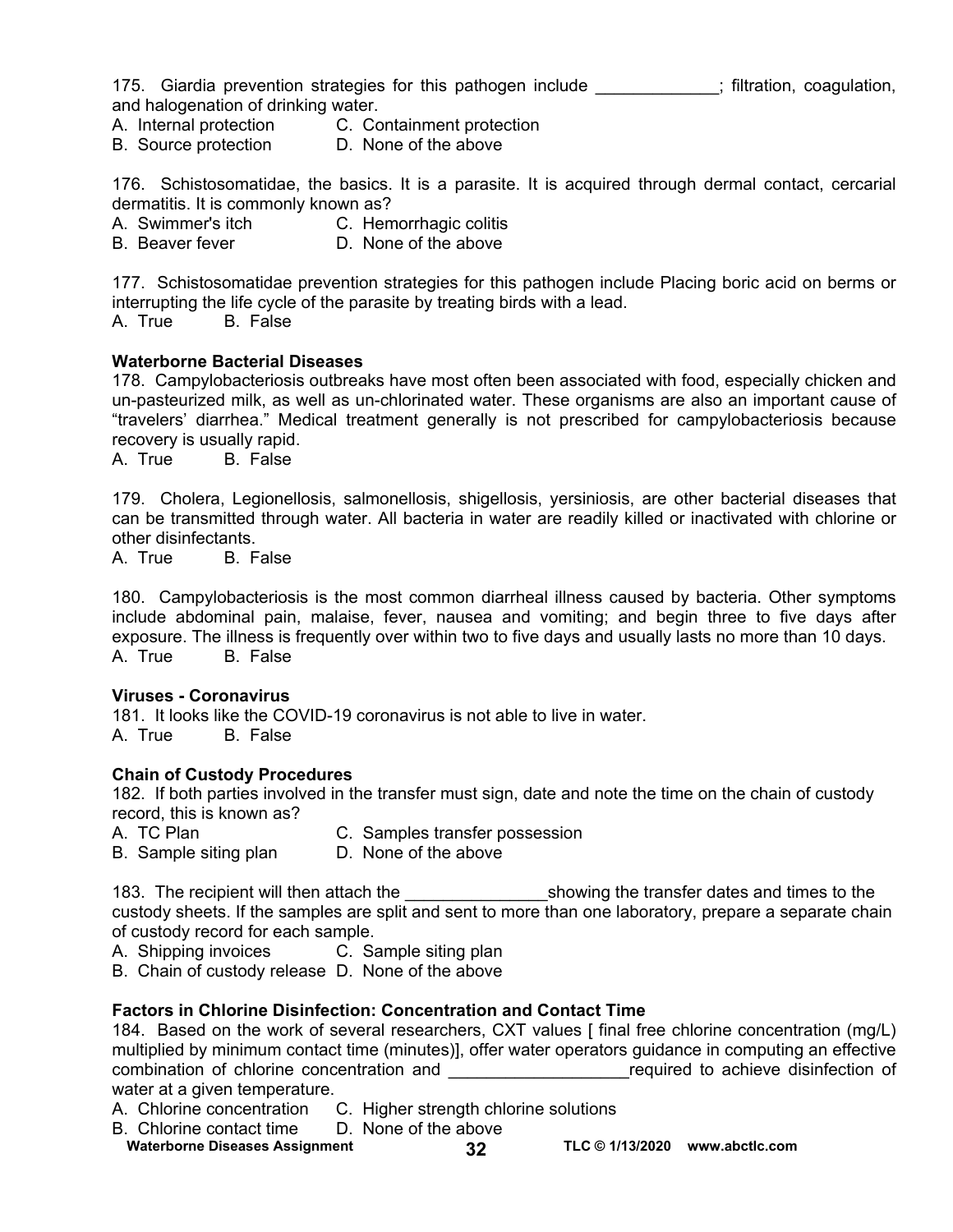185. The CXT formula demonstrates that if an operator chooses to decrease the chlorine concentration, the required **the required** must be lengthened.

- A. Chlorine concentration C. Contact time
- B. Temperature D. None of the above

186. As \_\_\_\_\_\_\_\_\_\_\_\_\_\_\_\_\_\_\_\_\_\_\_\_\_\_\_\_ are used, contact times may be reduced.<br>A. Chlorine concentration C. Higher strength chlorine solutions

- C. Higher strength chlorine solutions
- B. Temperature D. None of the above

# **Water Microbiology Section**

187. Who was the famous German scientist with the British surgeon Joseph Lister that developed techniques for growing cultures of single organisms that allowed the assignment of specific bacteria to specific diseases?

A. Louis Pasteur **C. Robert Koch** 

B. Martinus Beijerinck D. None of the above

188. The first experimental transmission of a viral infection was accomplished by which German scientist when he demonstrated that extracts from infected tobacco leaves could transfer tobacco mosaic disease to a new plant, causing spots on the leaves?

- A. Louis Pasteur C. Wendell Meredith Stanley
- B. Adolf Mayer D. None of the above

189. \_\_\_\_\_\_\_\_\_\_\_\_\_\_\_\_\_\_\_\_\_\_\_\_ considered the idea that tobacco mosaic disease might be caused by a soluble agent, but he concluded incorrectly that a new type of bacteria was likely to be the cause.

- A. Adolf Mayer C. Robert Koch
- B. Martinus Beijerinck D. None of the above

190. Who was the Russian scientist that extended Mayer's observation and reported in 1892 that the tobacco mosaic agent was small enough to pass through a porcelain filter known to block the passage of bacteria?

- A. Louis Pasteur C. Dimitri Ivanofsky
- B. Martinus Beijerinck D. None of the above

191. Who was the French-Canadian scientist who discovered that viruses of bacteria, which he named bacteriophage, could make holes in a culture of bacteria?

- A. Louis Pasteur C. Walter Reed
- B. Félix H. d'Hérelle D. None of the above

192. Who is the American biochemist that crystallized tobacco mosaic virus to demonstrate that viruses had regular shapes, and in 1939 tobacco mosaic virus was first visualized using the electron microscope?

- A. Louis Pasteur C. Wendell Meredith Stanley
- B. Adolf Mayer D. None of the above

193. In 1898 the German bacteriologists Friedrich August Johannes Löffler and Paul F. Frosch (both trained by this famous scientist described foot-and-mouth disease virus as the first filterable agent of animals?

- A. Adolf Mayer C. Robert Koch
- B. Martinus Beijerinck D. None of the above

194. In 1900, the American bacteriologist \_\_\_\_\_\_\_\_\_\_\_\_\_\_\_\_\_\_ and colleagues recognized yellow fever virus as the first human filterable agent.

- A. Walter Reed C. Louis Pasteur<br>
B. Wendell Meredith Stanley C. None of the above
- B. Wendell Meredith Stanley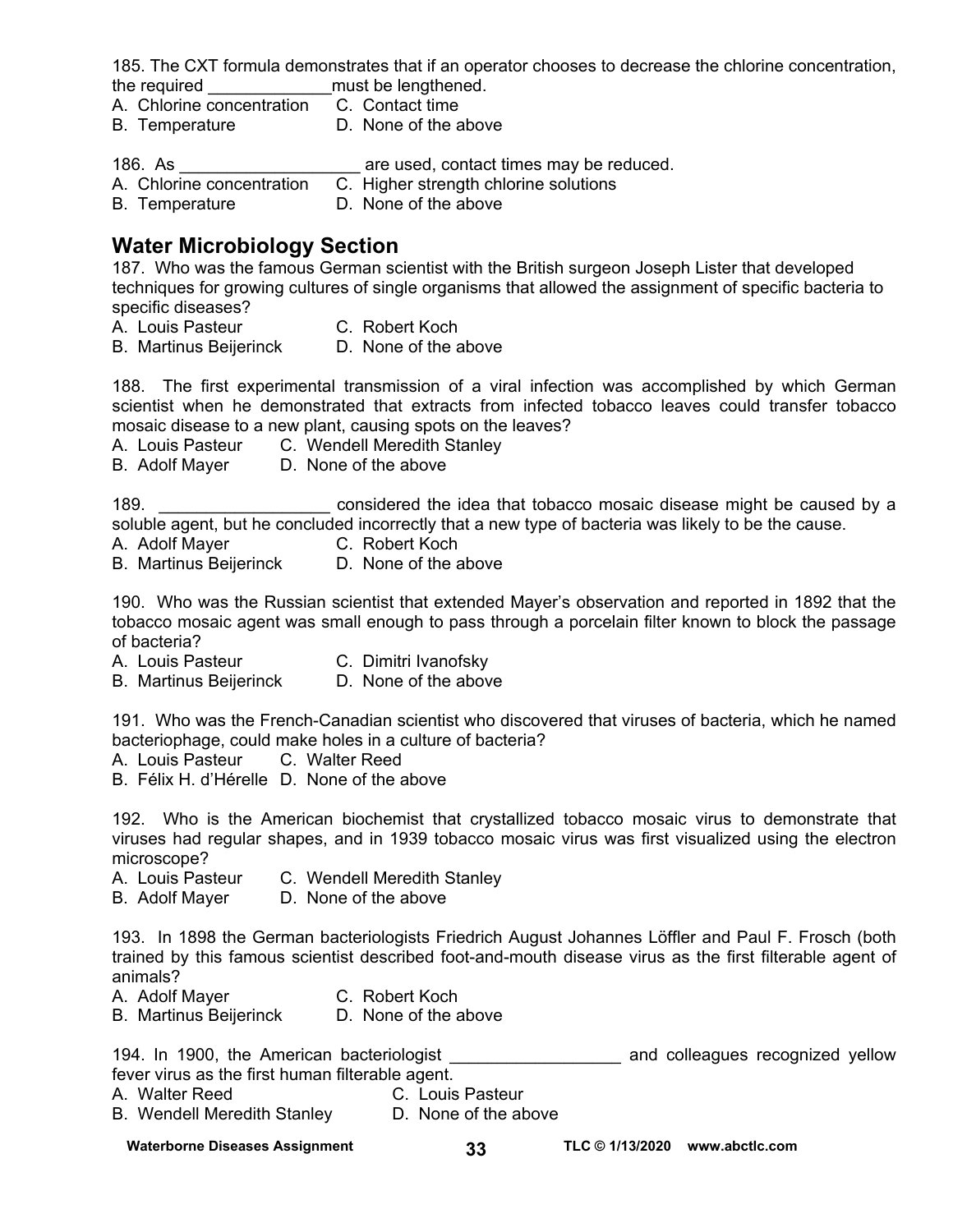195. Viruses were once referred to as filterable agents, and gradually the term virus (Latin for " or "poison") was employed strictly for this new class of infectious agents.

A. Slimy liquid C. Macroorganisms

B. Bacteriophages D. None of the above

196. Through the 1940s and 1950s, many critical discoveries were made about viruses through the study of **EXEC 2018** Study of **EXEC 2018** Study of the ease with which the bacteria they infect could be grown in the laboratory.

- 
- A. Cell culture systems C. Macroorganisms
- B. Bacteriophages D. None of the above

197. Between 1948 and 1955, scientists at the National Institutes of Health (NIH) and at Johns Hopkins Medical Institutions revolutionized the study of animal viruses by developing that permitted the growth and study of many animal viruses in laboratory dishes.

A. Cell culture systems C. Macroorganisms

B. Bacteriophages D. None of the above

198. Louis Pasteur along with which scientist developed the germ theory of disease that states that "a specific disease is caused by a specific type of microorganism?"

- A. Robert Koch C. Rudolph Virchow
- B. Matthias Schleiden D. None of the above

199. Who postulates not only proved the germ theory but also gave a tremendous boost to the development of microbiology by stressing a laboratory culture and identification of microorganisms?

- A. Robert Koch C. Rudolph Virchow
- B. Matthias Schleiden D. None of the above

200. Who observed small empty chambers in the structure of cork with the help of his crude microscope. He called them cells?

- A. Robert Hooke C. Rudolph Virchow
- B. Matthias Schleiden D. None of the above

201. Two German biologists \_\_\_\_\_\_\_\_\_\_\_\_\_\_\_\_\_\_ and Thedore Schwann proposed the "Cell theory' in 1838. According to this theory, all living things are composed of cells.

- A. Robert Hooke C. Rudolph Virchow
- B. Matthias Schleiden D. None of the above

202. **Example 202. Example ted the cell theory with the idea that all cells must arise from** preexisting cells.

- A. Thedore Schwann C. Rudolph Virchow
- B. Matthias Schleiden D. None of the above

203. In the world of bacteria, there is even a species of Deinococcus radiodurans—that can withstand blasts of radiation 10 times greater than would kill a human being.

A. True B. False

#### **Bacteria**

204. "Bacteria" is a plural word. The singular for this word is "bacterium" (bacter = rod, staff). A. True B. False

205. Bacteria are prokaryotes (Kingdom Monera), which means that they have No true nucleus. They do have one chromosome of double-stranded DNA in a ring. A. True B. False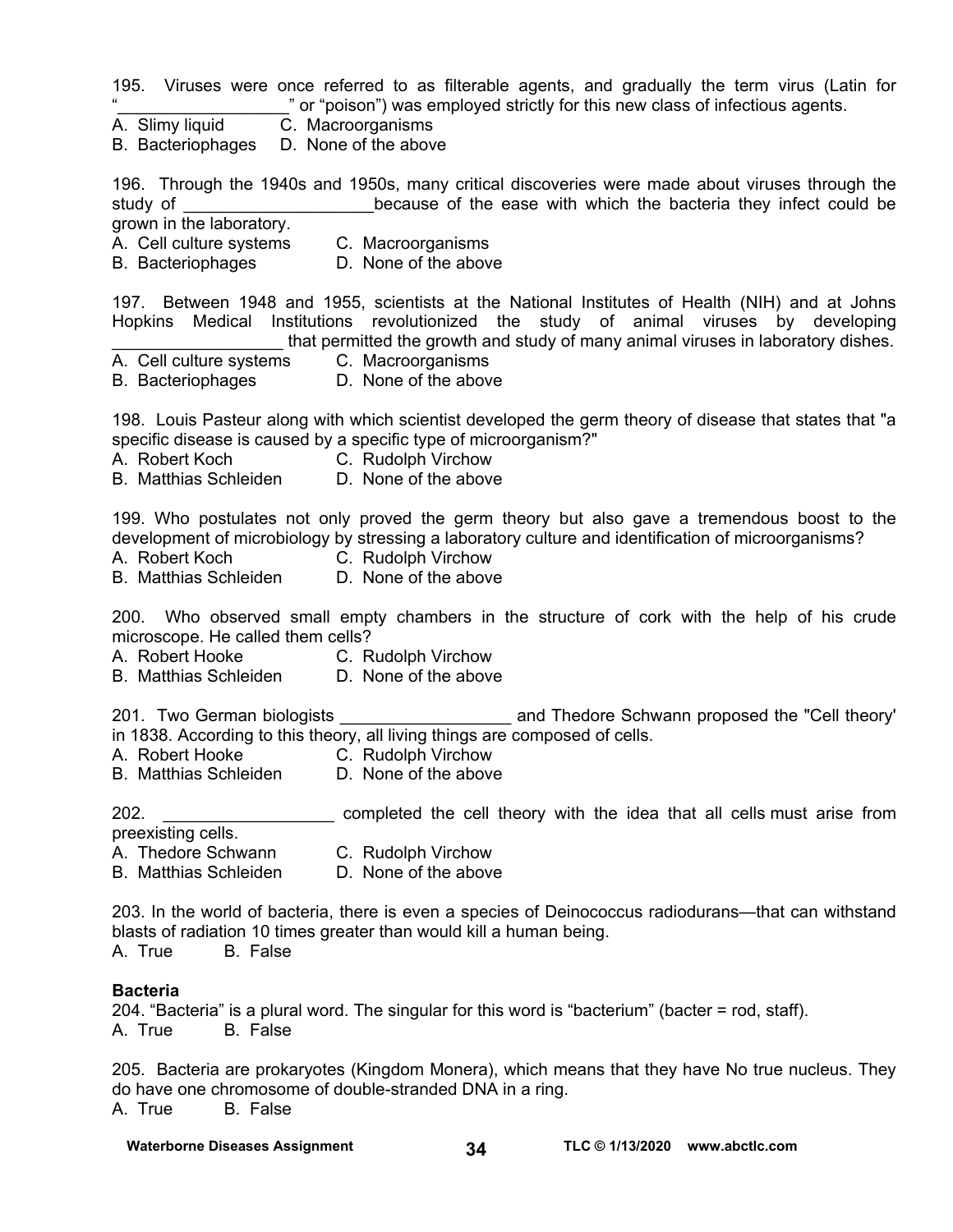206. There are some bacteria relatives that can do photosynthesis--they don't have chloroplasts, but their \_\_\_\_\_\_\_\_\_\_\_and other needed chemicals are built into their cell membranes.

- A. Chlorophyll C. Cellulose
- B. An organelle D. None of the above

207. Bacteria consist of only\_\_\_\_\_\_\_\_\_?

A. A single cell C. Double-stranded DNA

B. An organelle D. None of the above

208. Pathogens have been found that can live in temperatures above the boiling point and in cold that would freeze your blood. They "eat" everything from sugar and starch to sunlight, sulfur and iron. B. False

#### **Prokaryotes**

209. The only prokaryotes are Bacteria and archaea all other life forms are exacures whose cells have nuclei.

A. Bacteria C. Eukaryotes

B. Microorganism D. None of the above

#### **Early Origins**

210. Bacteria, are basically one of three different shapes, some are rod - or stick-shaped and called Bacilli. Others are shaped like little balls and called cocci (cox-eye).

A. True B. False

211. Bacterial cells exist as cluster together to form pairs, chains, squares or other groupings. A. True B. False

212. The mitochondria that make energy for your body cells is one example of?

- A. Chloroplasts C. Chemical battery
- B. Cellulose D. None of the above

213. A single teaspoon of topsoil may contain more than a billion (1,000,000,000) bacteria.

A. True B. False

#### **Peptidoglycan**

214. The amount and location of the and sare different in the two possible types of cell walls, depending on the species of bacterium.

- A. Capsule **C. Cytoplasmic granules**
- B. Peptidoglycan D. None of the above

215. Penicillin, inhibit the formation of the chemical cross linkages needed to make?

- A. Bacteria C. Cytoplasmic granules
- B. Peptidoglycan D. None of the above

216. If a person stops an antibiotic, any living bacteria could start making example suppose and reproduce.

- A. Bacteria C. Cytoplasmic granules
- B. Peptidoglycan D. None of the above

#### **Gram Stain**

217. Two possible types of \_\_\_\_\_\_\_\_\_\_\_\_\_\_may have more peptidoglycan than the other.

- A. Bacteria C. Bacterial cell walls
- B. Chemical cross linkages D. None of the above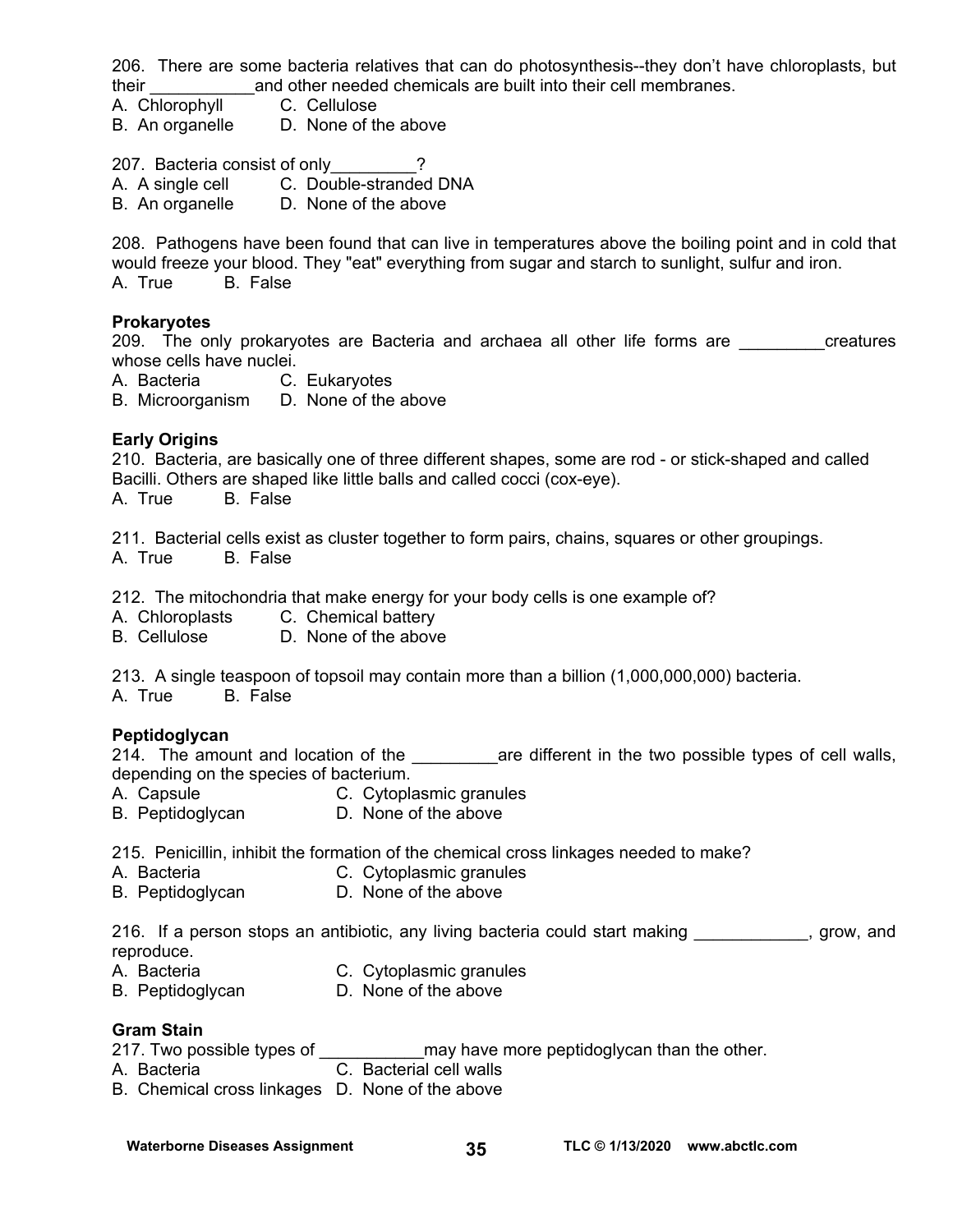218. In the Gram process, the amount of peptidoglycan in the cell walls of the bacteria under study will determine how those bacteria absorb the dyes with which they are stained; thus, bacterial cells can be Gram+ or Gram -.

A. True B. False

219. Which type of bacteria have simpler cell walls with lots of peptidoglycan, and stain a dark purple color?

A. Aerobic C. Gram+

B. Gram -D. None of the above

220. Which type of bacteria have more complex cell walls with less peptidoglycan, thus absorb less of the purple dye used and stain a pinkish color?<br>A. Aerobic C. Gram<sup>+</sup>

- A. Aerobic
- B. Gram D. None of the above

221. Which type of bacteria often incorporate toxic chemicals into their cell walls, and thus tend to cause worse reactions in our bodies?

- A. Aerobic C. Gram+
- B. Gram D. None of the above

222. Which of the bacteria have less peptidoglycan, antibiotics like penicillin are less effective against them?

- A. Aerobic C. Gram+
- B. Gram -D. None of the above

223. Pseudomonas aeruginosa is a strictly aerobic, oxidase positive, non-fermentative bacterium are?

- A. Aerobic C. Gram+
- B. Gram -D. None of the above

224. With the Gram-stain, appearance is not particularly characteristic although rods are somewhat thinner than those seen for the?

- 
- 
- A. Coliform bacteria C. Standard plate count<br>B. Enteric-like bacteria C. None of the above B. Enteric-like bacteria

#### **Two types of cells- Prokaryotes and Eukaryotes**

225. Which of the following exhibits all the characteristics of life but it lacks the complex system of membranes and organelles?

- A. Prokaryotic cell **C. Coliform bacteria** 
	-
- B. Enteric-like bacteria D. None of the above

#### **Structure of a Eukaryotic Cell**

226. Cell Membrane: The cell is enclosed and held intact by the cell membrane/plasma membrane/cytoplasmic membrane and is composed of large molecules of proteins and?

- A. Cytoplasmic granules C. Phospholipids
- B. Cell wall **D.** None of the above

227. Which of the following is selectively permeable?

- A. Cytoplasmic granules C. Cellular membrane<br>B. DNA and proteins D. None of the above
- B. DNA and proteins

#### **Nucleus**

228. Which of the following is enclosed in the nuclear membrane and contains chromosomes?

- A. Chromosomes C. Macromolecular polymer-peptidoglycan
- B. Nucleus D. None of the above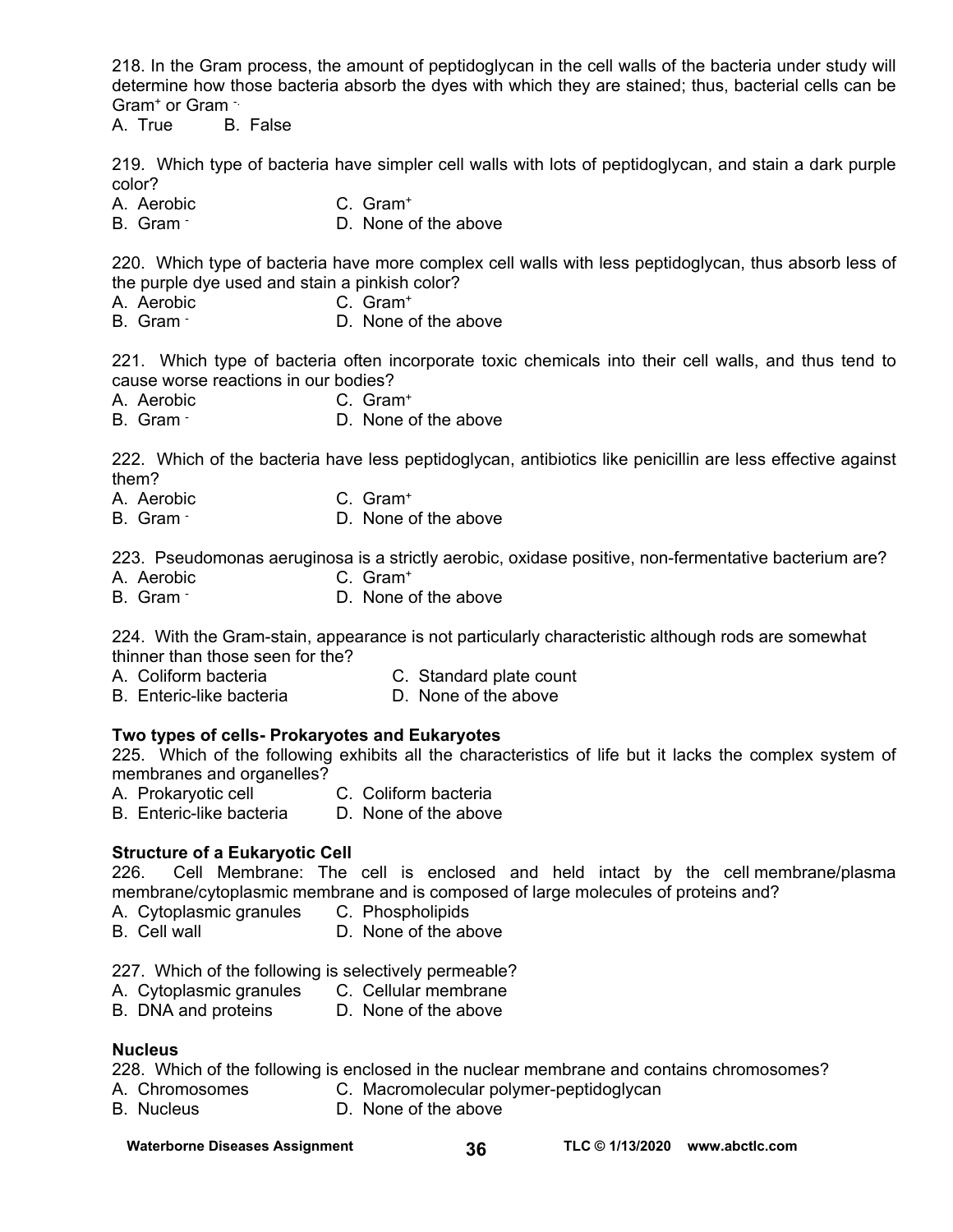229. A single circular DNA molecule consists of many genes. A gene is a coiled unit made up of Cytoplasmic granules and proteins that code for or determine a particular characteristic of an individual organism.

A. True B. False

#### **Cytoplasm**

230. Cytoplasm is comprised of a semifluid gelatinous nutrient matrix and cytoplasmic organelles including endoplasmic reticulum, ribosomes, Golgi complex, mitochondria, metallism and the metallism microtubules, lysosomes and vacoules.

A. Chromosomes C. Centrioles

B. Procaryotes D. None of the above

#### **Cilia and Flagella**

231. Which of the following reflect cells that possess relatively long and thin structures called Flagella?

- A. Eukaryotic C. Prokaryotic
- B. Paramecium D. None of the above

232. Which of the following are organs of locomotion but are shorter and more numerous?

- A. Cytoplasmic granules C. Flagellin
- B. Cilia D. None of the above

#### **Structure of a Procaryotic Cell**

233. All bacteria are prokaryotes and are simple cells and they divide by binary fission.

A. True B. False

#### **Chromosome**

234. The chromosome of a prokaryotic cell normally consists of a single circular **come and** serves as the control center of the bacterial cell.

- A. Cytoplasmic granules C. Singular circular DNA molecule
- B. DNA molecule D. None of the above

235. A characteristic bacterial chromosome contains approximately 10,000 genes.

A. True B. False

#### **Cytoplasm**

236. Which of the following is a semi-liquid that surrounds the chromosome and is contained within the plasma membrane?

- A. Eukaryotic cell membrane C. Macromolecular polymer-peptidoglycan
- B. Cytoplasm D. None of the above
- 

#### **Capsules**

237. Some bacteria have a layer of material outside the?

- A. Capsule C. Membrane/cytoplasmic membrane
- B. Cell wall **D.** None of the above

238. Which of the following terms consist of complex sugars or polysaccharides combined with lipids and proteins?<br>A. Capsule

- 
- A. Capsule **C. Membrane/cytoplasmic membrane**<br>
B. Cell wall **B. Cell wall** D. None of the above
- 
- 

#### **Flagella**

- 239. Flagella are **that enable the bacteria to move.**
- A. Forming spores C. False feet
- B. Cilia D. None of the above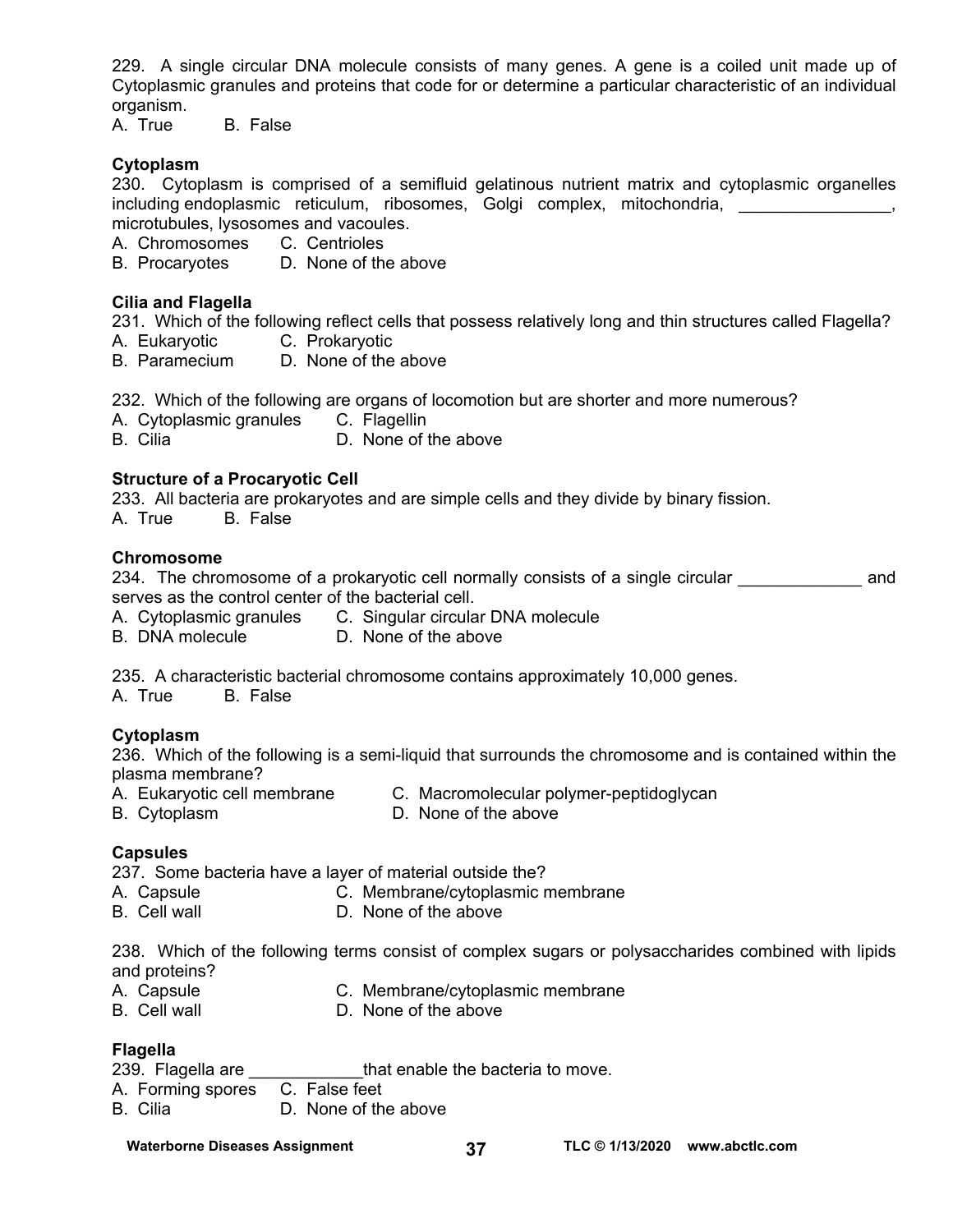240. Which term is motile while non-flagellated bacteria are generally non-motile?

- A. Bacteria C. Flagellated bacteria
- B. Peptidoglycan D. None of the above

#### 241. Peritrichous bacteria- possess?

- A. One flagellum C. Flagella over the entire surface
- B. A single polar flagellum D. None of the above

242. Lophotrichous bacteria-possess at one or both ends?

- A. One flagellum C. Flagella over the entire surface
- B. Tuft of flagella D. None of the above

243. Amphitrichous bacteria-bacteria with

A. One flagellum C. One flagellum at each end

B. A single polar flagellum D. None of the above

244. Monotrichous bacteria-bacteria with

- A. One flagellum C. Flagella over the entire surface
- B. A single polar flagellum D. None of the above

#### **Pili or Fimbriae**

245. Pili or Fimbriae allow the bacteria to attach to other bacteria or to membrane surfaces such as intestinal linings or?

- A. Chromosomes C. Pili or Fimbriae
- B. RBC D. None of the above

246. Which of the following terms is used to transfer genetic material from one bacteria cell to another?

- A. Chromosomes C. Pili or Fimbriae
- B. RBC D. None of the above
	-

#### **Spores**

247. Which of the following is enclosed in several protein coats that are resistant to heat, drying and most chemicals?

- A. Spores C. Spore formation
- B. Genetic material D. None of the above

248. Spore formation is related to the survival of bacterial cells, not reproduction.

A. True B. False

#### **Bacterial Nutrition**

249. Which of the following is needed in substantial quantities, but some seem to need it in trace amounts?

- A. Iron, Zinc, Cobalt C. Calcium
- B. Nitrogen D. None of the above

250. Which of the following terms all life requires in order to grow and reproduce?

- A. Water C. Copper
- B. Calcium D. None of the above

251. All life has the same basic nutritional requirements that include: Energy. This may be light or inorganic substances like sulfur, carbon monoxide or ammonia, or preformed organic matter like sugar, protein, fats etc.

A. True B. False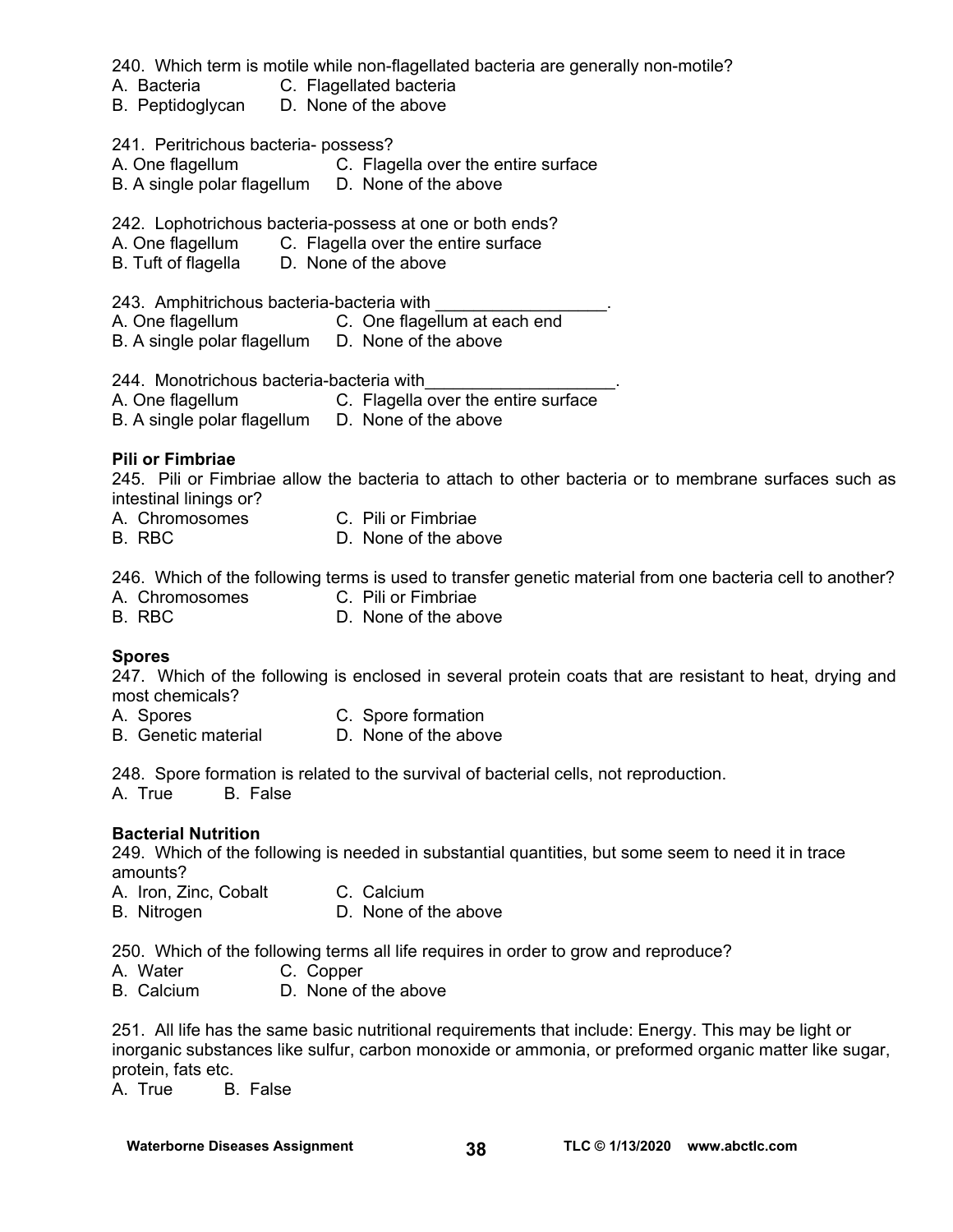252. Which of the following may be in these forms- nitrogen gas, ammonia, nitrate/nitrite, or a nitrogenous organic compound like protein or Nucleic acid?

- A. Nitrites C. Nitrates
- B. Nitrogen D. None of the above

253. Which of the following may be in these forms- carbon dioxide, methane, carbon monoxide, or a complex organic material?

- A. Nitrogen C. Oxygen
- B. Carbon D. None of the above

#### **Fastidious**

254. Which of the following may synthesize every complex molecule they need from the basic minerals?

- A. Viruses C. Centrioles
- B. Bacteria D. None of the above

#### **What in the World is an Eukaryote?**

255. Which of the following terms represents animals, plants, and fungi, which are mostly multicellular, as well as various other groups called protists, many of which are unicellular?

A. Eukaryote(s) C. Prokaryote(s)

B. Bacteria D. None of the above

256. The eukaryotes share a common origin, and are treated formally as a super kingdom, empire, or domain.

A. True B. False

#### **Eukaryotic Cells**

257. According to the text, Eukaryotic cells are generally much larger than exactleding typically with a thousand times their volumes.

A. Macroorganisms C. Prokaryote(s)

B. Bacteria D. None of the above

258. Many cells ingest food and other materials through a process of osmosis, where the outer membrane invaginates and then pinches off to form a Flagella.

A. True B. False

259. Which of the following is surrounded by a double membrane with pores that allow material to move in and out?

A. The nucleus C. Cilia

B. Flagella **D.** None of the above

260. Which of the following represents a variety of Internal membranes and structures, called organelles, and a cytoskeleton composed of microtubules and microfilaments?

- A. Eukaryote(s) C. Prokaryote(s)
- B. Bacteria D. None of the above

261. Which of the following represent DNA that is divided into several bundles called chromosomes, which are separated by a microtubular spindle during nuclear division?

- A. Eukaryote(s) C. Prokaryote(s)
- B. Bacteria D. None of the above

#### **Protozoan Reservoirs of Disease**

262. Which of the following represents the causative organism of Legionnaires' disease?

- A. Amoebae C. Bacterium Legionella pneumophila
- B. Viruses D. None of the above
- Waterborne Diseases Assignment **39 TLC © 1/13/2020** www.abctlc.com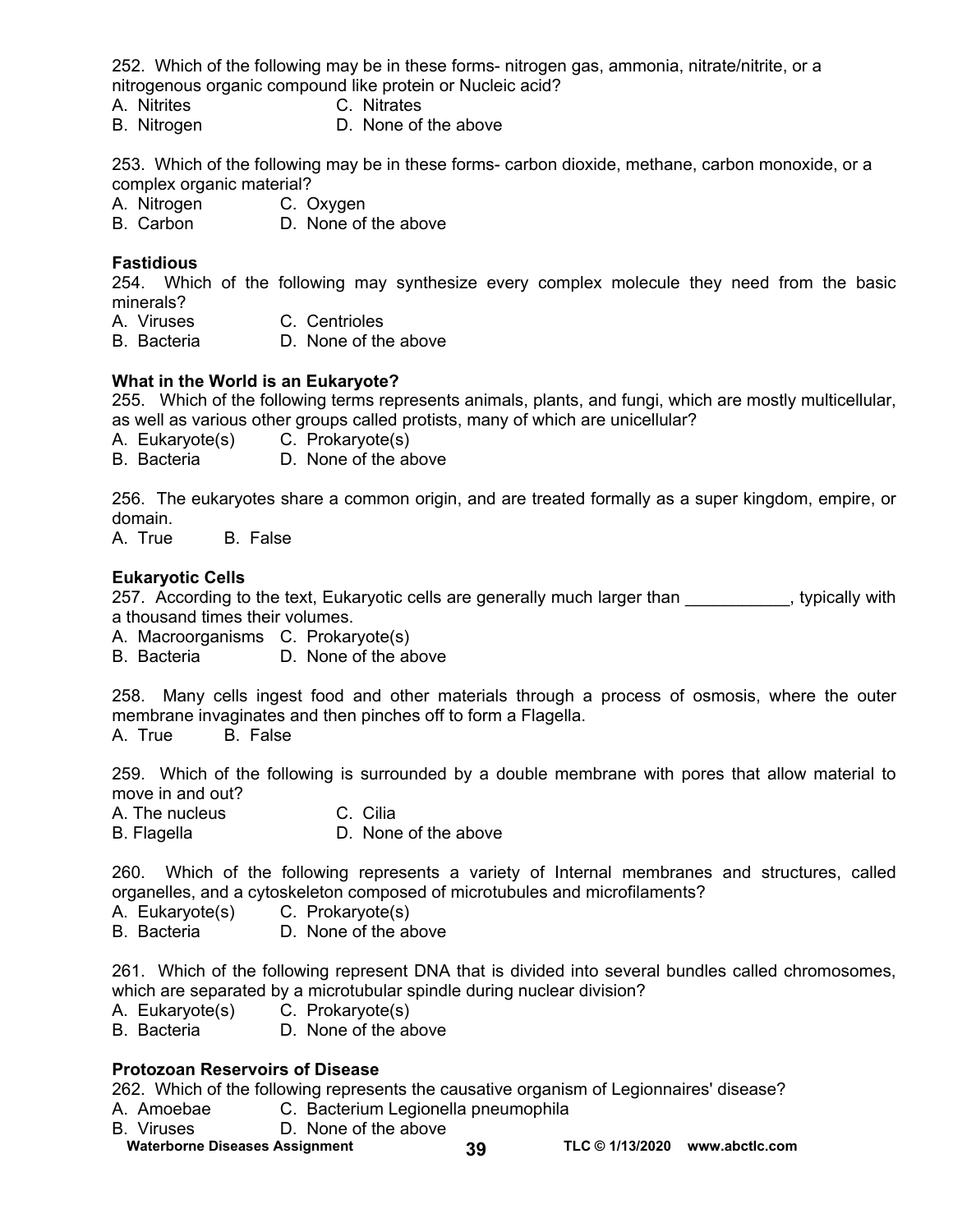263. The presence of bacteria in the cytoplasm of protozoa is well known, whereas that of viruses is less frequently reported. Most of these reports simply record the presence of bacteria or viruses and assume some sort of symbiotic relationship between them and the Protozoa.

A. True B. False

264. Which of the following were shown to not only survive but also to multiply in the cytoplasm of freeliving, nonpathogenic protozoa?

A. Human pathogens C. Freshwater protozoan

B. Marine protozoa D. None of the above

265. Protozoa are the natural habitat for certain pathogenic bacteria.

A. True B. False

#### **Symbionts**

266. Which of the following terms inhabit the rumen and reticulum of ruminates and the cecum and colon of equids?

A. Ciliates C. Freshwater protozoan

B. Marine protozoa D. None of the above

#### **Data on Protozoa**

267.Most ecologists who include \_\_\_\_\_\_\_\_ in their studies of aquatic habitats do not identify them, even if they do count and measure them for biomass estimates.

A. Protozoa C. Freshwater protozoan

B. Marine protozoa D. None of the above

268. Which of the following terms represents an organism of humans, domestic animals, and wildlife are better known although no attempt has been made to compile this information into a single source?

A. Protozoa C. Parasitic protozoa

B. Marine protozoa D. None of the above

#### **Ecological Role of Protozoa**

269. Which of the following terms represents an organism that is frequently overlooked, these play an important role in many communities where they occupy a range of trophic levels?

A. Protozoa C. Parasitic protozoa

B. Marine protozoa D. None of the above

270. According to the text, these are predators of unicellular or filamentous algae, when the sand microfungi, protozoa play a role both as herbivores and as consumers in the decomposer link of the food chain.

- A. Ciliates C. Freshwater protozoan
- B. Bacteria D. None of the above

271. The ecological role of Foraminifera in the transfer of bacterial and algal production to successive trophic levels is important.

A. True B. False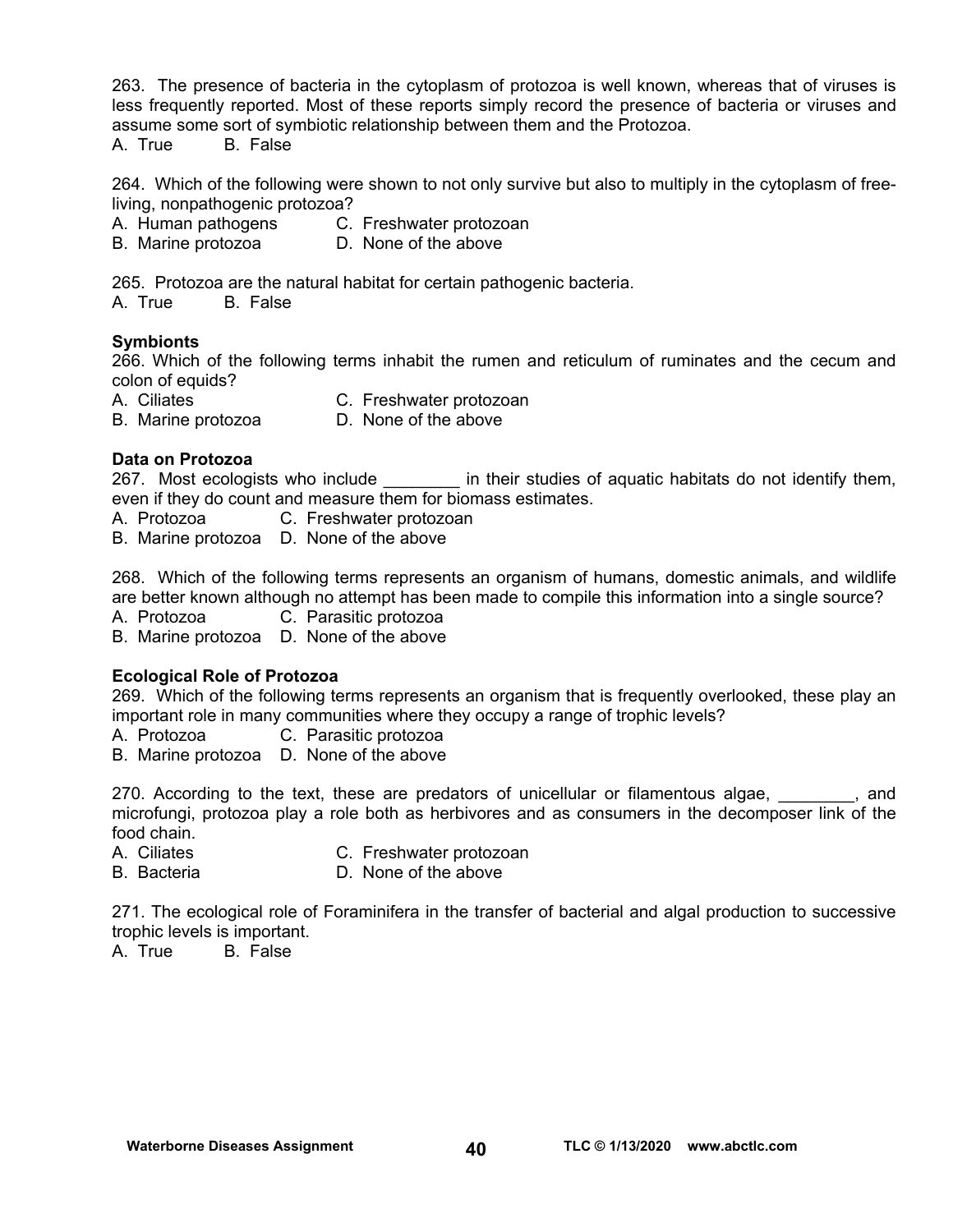#### **Factors Affecting Growth and Distribution**

272.Which of the following reproduce by cell division?

- A. Most free-living protozoa C. Trophozoites and cysts
- B. Parasites D. None of the above

#### **Protozoa**

- 273. When protozoa are in the form of \_\_\_\_\_\_\_\_\_\_\_\_\_\_, they actively feed and grow.
- A. Cysts C. Apicomplexans
- B. Trophozoites D. None of the above

274. Which of the following play a role both as herbivores and as consumers in the decomposer link of the food chain?

- A. Protozoa C. Trophozoites and cysts
- B. Microinvertebrates D. None of the above

275. Which of the following are an important food source for microinvertebrates?

- A. Meiofauna C. Microinvertebrates
- B. Protozoa D. None of the above

276. According to the text, the process by which the protozoa takes its cyst form is called encystation, while the process of transforming back into **the excited excystation**.

- A. Cysts C. Apicomplexans
- B. Trophozoite D. None of the above

277. Protozoa occupy a range of trophic levels, as predators, they prey upon unicellular or filamentous algae, bacteria, and?

- A. Microfungi C. Trophozoites and cysts
- B. Parasites D. None of the above

278. Most protozoa exist in 5 stages of life which are in the form of

- A. Zygotes C. Trophozoites and cysts
- B. Parasites D. None of the above

279. Which of the following can survive harsh conditions, such as exposure to extreme temperatures and harmful chemicals, or long periods without access to nutrients, water, or oxygen for a period of time.

- A. Meiofauna C. Microinvertebrates
- B. Protozoa D. None of the above

280. An individual protozoan is?

- A. Apiphroditic C. Hermaphroditic
- B. Trophoditic D. None of the above

#### **Classification**

281. Protozoa were usually grouped in the kingdom of Protista together with the plant-like algae and fungus-like water molds and slime molds. In the 21st-century systematics, protozoans, along with ciliates, mastigophorans, and apicomplexans, are arranged as animal-like protists.

A. True B. False

282. Protozoans are neither Animalia nor Metazoa.

A. True B. False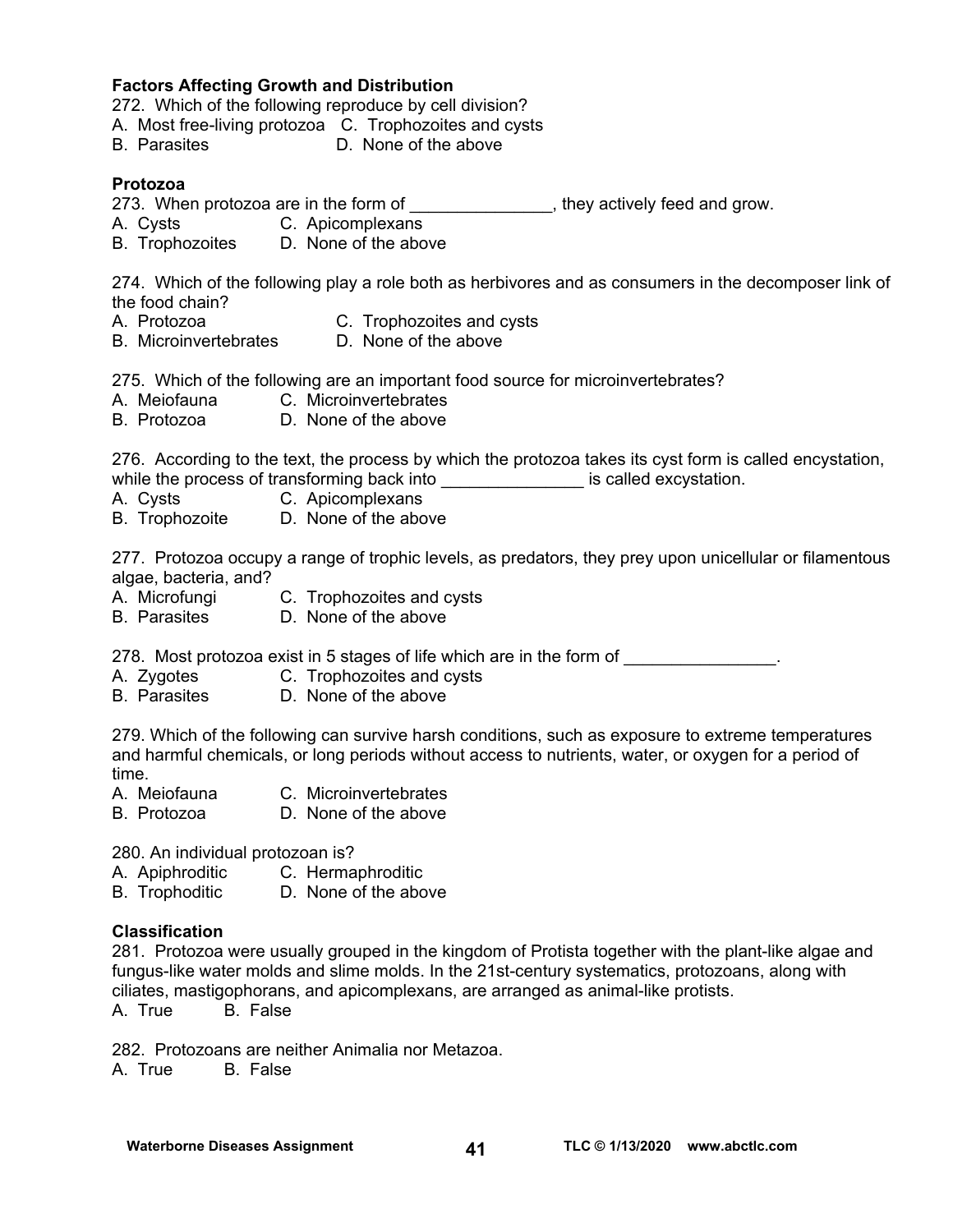#### **Bacteriophage**

283. Bacteriophages are much larger than the bacteria they destroy. A. True B. False

284. Phages are estimated to be the most widely distributed and diverse entities in the biosphere. A. True B. False

285. Phages are not usually found in all reservoirs populated by bacterial hosts, such as soil or the intestine of animals.

A. True B. False

#### **Amoebas**

286. Pseudopods are used to capture prey; they simply engulf the food. They can detect the kind of prey and use different?

A. Cells **C. Engulfing tactics** 

B. Cytoplasma D. None of the above

#### **Protozoa Information**

287. Which of the following have been documented from almost every type of soil and in every kind of environment, from the peat-rich soil of bogs to the dry sands of deserts?

- A. Soil-dwelling protozoa C. Soil-loving Amoeba
- B. Protozoan fauna D. None of the above

288. In freshwater habitats, the foraminifera and radiolaria common in marine environments are absent or low in numbers while exist in greater numbers.

- A. Microsporidia C. Protozoan fauna
- B. Testate amoebae D. None of the above

#### **Environmental Quality Indicators**

289. Polluted waters often have a rich and characteristic?

- A. Microsporidia C. Protozoan fauna
- B. Testate amoebae D. None of the above

#### **Symbiotic Protozoa**

#### **Parasites**

290. Which term means a unique group of obligate, intracellular parasitic protozoa?

- A. Microsporidia C. Protozoan fauna
- B. Testate amoebae D. None of the above

291. There are four different genera of microsporidia (Encephalitozoon, Nosema, Pleistophora,

- 
- and\_\_\_\_\_\_\_\_\_\_\_\_\_\_\_\_\_\_\_\_\_\_). C. Enterocytozoon
- B. Protozoan fauna D. None of the above

292. The presence of bacteria in **the set of the set of viruses is less** is less frequently reported.

- A. Foraminifera C. Cytoplasm of protozoa
- 
- B. Protozoan fauna D. None of the above

293. The presence of bacteria or viruses and assume some sort of symbiotic relationship between them and the?

- A. Protozoa C. Free-living amoebae
- B. Bacteria or viruses D. None of the above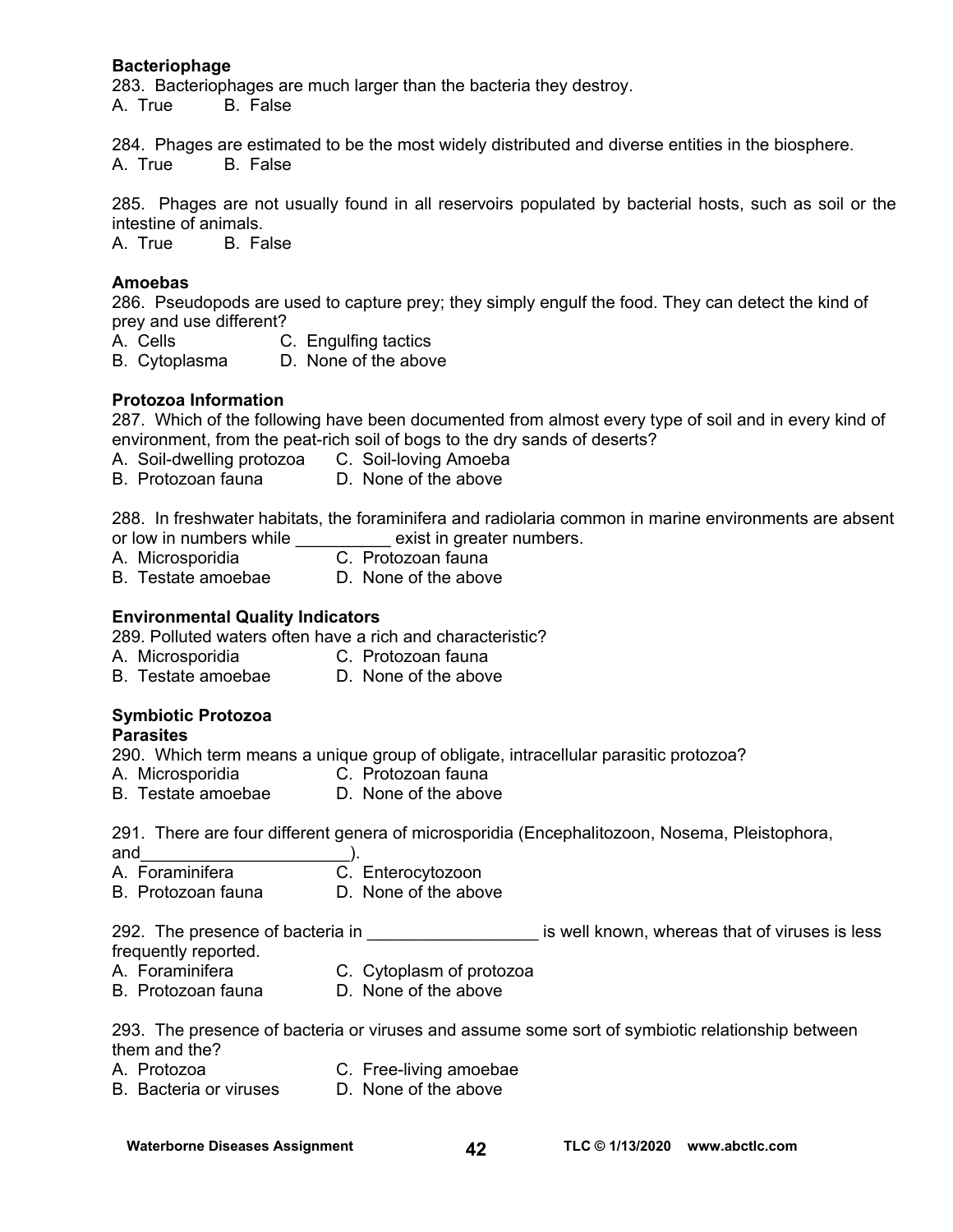294. Some human pathogens were shown to not only survive but also to multiply in the cytoplasm of free-living?

- A. Beneficial symbionts C. Nonpathogenic protozoa
- B. Organisms D. None of the above

295. To date, the focus of attention has been on the entitled and more causative organism of Legionnaires' disease; these bacteria live and reproduce in the cytoplasm of some free-living amoebae.

- A. Free-living amoebae C. Bacterium Legionella pneumophila
- B. Bacteria or viruses D. None of the above

#### **Symbionts**

296. According to the text, which of these creatures are harmless or even beneficial symbionts?

- A. Protozoa C. Bacterium Legionella pneumophila
- B. Viruses D. None of the above

#### **Contractile Vacuoles**

297. Many protozoa have\_\_\_\_\_\_\_\_\_\_\_\_\_\_\_, which collect and expel excess water, and extrusomes, which expel material used to deflect predators or capture prey.

- A. Flagella C. Vacuole or tonoplast
- B. Contractile vacuoles D. None of the above

298. In higher plants, most of a cell's volume is taken up by a central vacuole or tonoplast, which maintains its?

A. Kinetosome or centriole C. Osmotic pressure

B. Vacuole or tonoplast D. None of the above

299. Which of the following have slender motile projections, usually called flagella when long and cilia when short?

- A. Eukaryote(s) C. Prokaryote(s)
- B. Bacteria D. None of the above

300. Which bug/creature/organism are entirely distinct from prokaryotic flagella?

- A. Eukaryote(s) C. Prokaryote(s)
- B. Bacteria D. None of the above

301. Flagella also may have hairs or mastigonemes, scales, connecting membranes, and internal rods, their interior is continuous with the?

- A. Flagella C. Cell's cytoplasm
- B. Haptonema D. None of the above

#### **Centrioles**

302. Centrioles are often present even in cells and groups that do not have flagella. They generally occur in groups of one or two, called \_\_\_\_\_\_\_\_\_\_\_\_\_that give rise to various microtubular roots.

- A. Kinetosome or centriole C. Beneficial symbionts
- B. Kinetids D. None of the above

303. These form a primary component of the the case and are often assembled over the course of several cell divisions, with one flagellum retained from the parent and the other derived from it.

- A. Centrioles C. Cytoskeletal structure
- B. Haptonema D. None of the above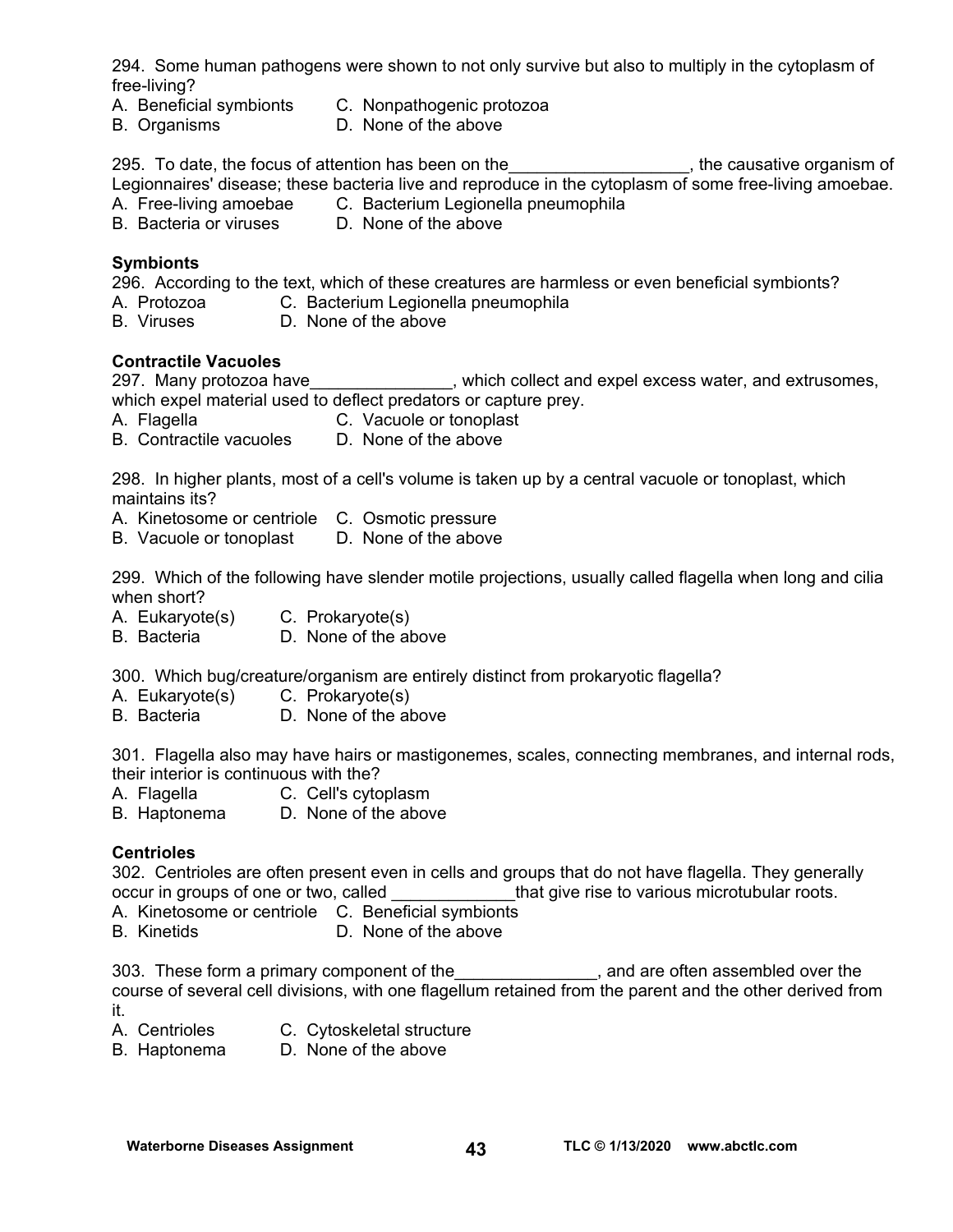304. Which of the following may also be associated in the formation of a spindle during nuclear division?

- A. Centrioles C. Cytoskeletal structure
- B. Haptonema D. None of the above

305. Which of the following produces axopodia that is used in flotation or to capture prey, and the haptophytes, which have a peculiar flagellum-like organelle called the haptonema?

- A. Paramecium C. Radiolaria and heliozoa
- B. Haptonema D. None of the above

#### **Paramecium**

306. Which of the following are single-celled, freshwater organisms in the kingdom Protista?

- A. Paramecium C. Prokaryote(s)
- B. Bacteria D. None of the above

307. Paramecium exist in an environment in which the osmotic concentration in their external

- environment is much lower than that in their?
- A. Contractile vacuoles C. Cytoplasm
- B. Haptonema D. None of the above

308. If Paramecium is to maintain \_\_\_\_\_\_\_\_\_\_\_\_\_\_, water must be continually pumped out of the cell at the same rate at which it moves in.

- A. Life C. Homeostasis
- B. Happiness D. None of the above

309. Osmoregulation, is carried out by two organelles in Paramecium known as?

- A. Kinetosome or centriole C. Contractile vacuoles
- B. Vacuole or tonoplast D. None of the above

# **Escherichia Coli Section**

## **Fecal Coliform Bacteria**

310. Fecal Coliform Bacteria live in the waste material, or feces, excreted from the intestinal tract. When fecal coliform bacteria are present in high numbers in a water sample, it means that the water has received **the source of another.** 

- A. Bacteria levels C. Enrichment concentrations
- B. Fecal matter D. None of the above

311. Although not necessarily agents of disease, \_\_\_\_\_\_\_\_\_\_\_\_\_\_\_ may indicate the presence of disease-carrying organisms, which live in the same environment as the fecal coliform bacteria.

- A. Paramecium C. Fecal coliform bacteria
- B. Bacteria D. None of the above

## **Reasons for Natural Variation**

312. Which of the following is dependent on specific conditions for growth, and these conditions change quickly, fecal coliform bacteria counts are not easy to predict?

- A. Fecal matter C. Bacterial concentrations
- B. Fecal coliform bacteria D. None of the above

313. Winter rains may wash more **the end of the stream** more that is a stream; cool water temperatures may cause a major die-off.

- A. Fecal matter C. Bacterial concentrations
- B. Fecal coliform bacteria D. None of the above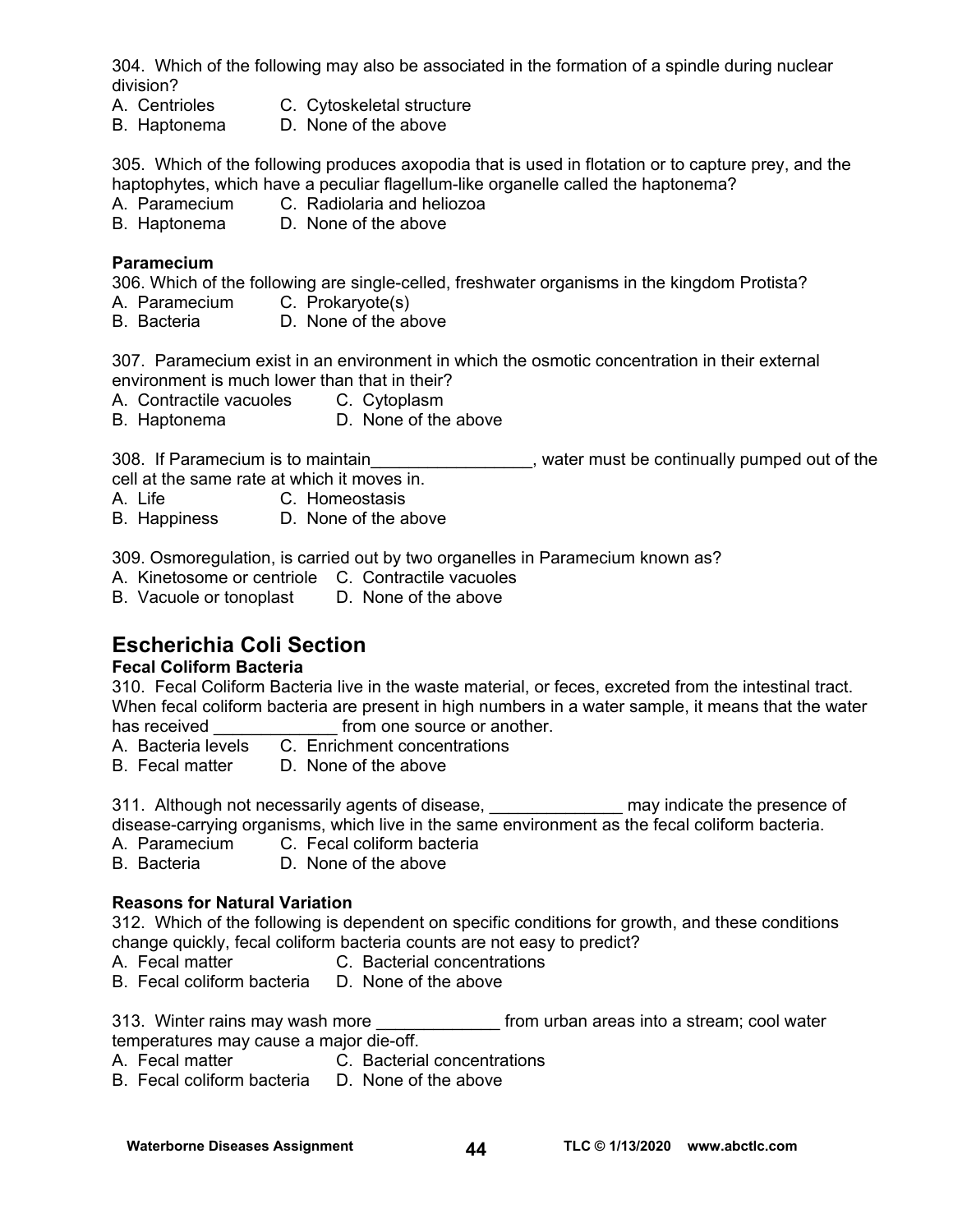#### **Expected Impact of Pollution**

314. The primary sources of **Example 20** to fresh water are wastewater treatment plant discharges, failing septic systems, and animal waste.

- A. Bacteria levels **C. Fecal coliform bacteria**
- B. New sources of bacteria D. None of the above

315. Bacteria levels do not necessarily decrease as a watershed develops from rural to urban. Instead, urbanization usually generates?

- A. Bacteria levels **C. Fecal coliform bacteria concentrations**
- B. New sources of bacteria D. None of the above

316. Farm animal manure and septic systems are replaced by domestic pets and leaking sanitary sewers. In fact, stormwater runoff in urbanized areas has been found to be surprisingly high in?

- A. Bacteria levels **C. Fecal coliform bacteria concentrations**
- B. New sources of bacteria D. None of the above

#### **Indicator Connection Varies**

317. General coliforms, E. Coli, and Enterococcus bacteria are the " The magnisms " organisms generally measured to assess microbiological quality of water.

A. Pathogens C. Indicator

B. Fecal coliforms D. None of the above

#### **E. coli O157:H7**

318. Symptoms of E. coli O157:H7 (bacterium) vary with type caused .

- A. Gastroenteritis C. E. coli
- B. Bacterium D. None of the above

319. Which of the following is an emerging cause of foodborne illness?

- A. Shigella dysenteriae C. E. coli O157:H7
- B. Most illnesses D. None of the above

320. Which of the following have been associated with eating undercooked, contaminated ground beef?

- A. Shigella dysenteriae C. E. coli O157:H7
- B. Most illnesses D. None of the above

321. Which term is used to express that in families and childcare centers are an important mode of transmission and that infection can also occur after drinking raw milk and after swimming in or drinking sewage-contaminated water?

A. Preventive measures C. A cause of illness<br>B. Person-to-person contact D. None of the above B. Person-to-person contact

322. Consumers can prevent **Exercise 2018** infection by thoroughly cooking ground beef, avoiding unpasteurized milk, and washing hands carefully.

A. Shigella dysenteriae C. E. coli O157:H7

B. Some illness D. None of the above

#### **What is Escherichia coli O157:H7?**

323. Systems serving 25 to 1,000 people typically take one sample per month. Some states reduce this frequency to quarterly for ground water systems if a recent sanitary survey shows that the system is free of sanitary defects.

A. True B. False

324. Larger types of systems can qualify for five samples a month.

A. True B. False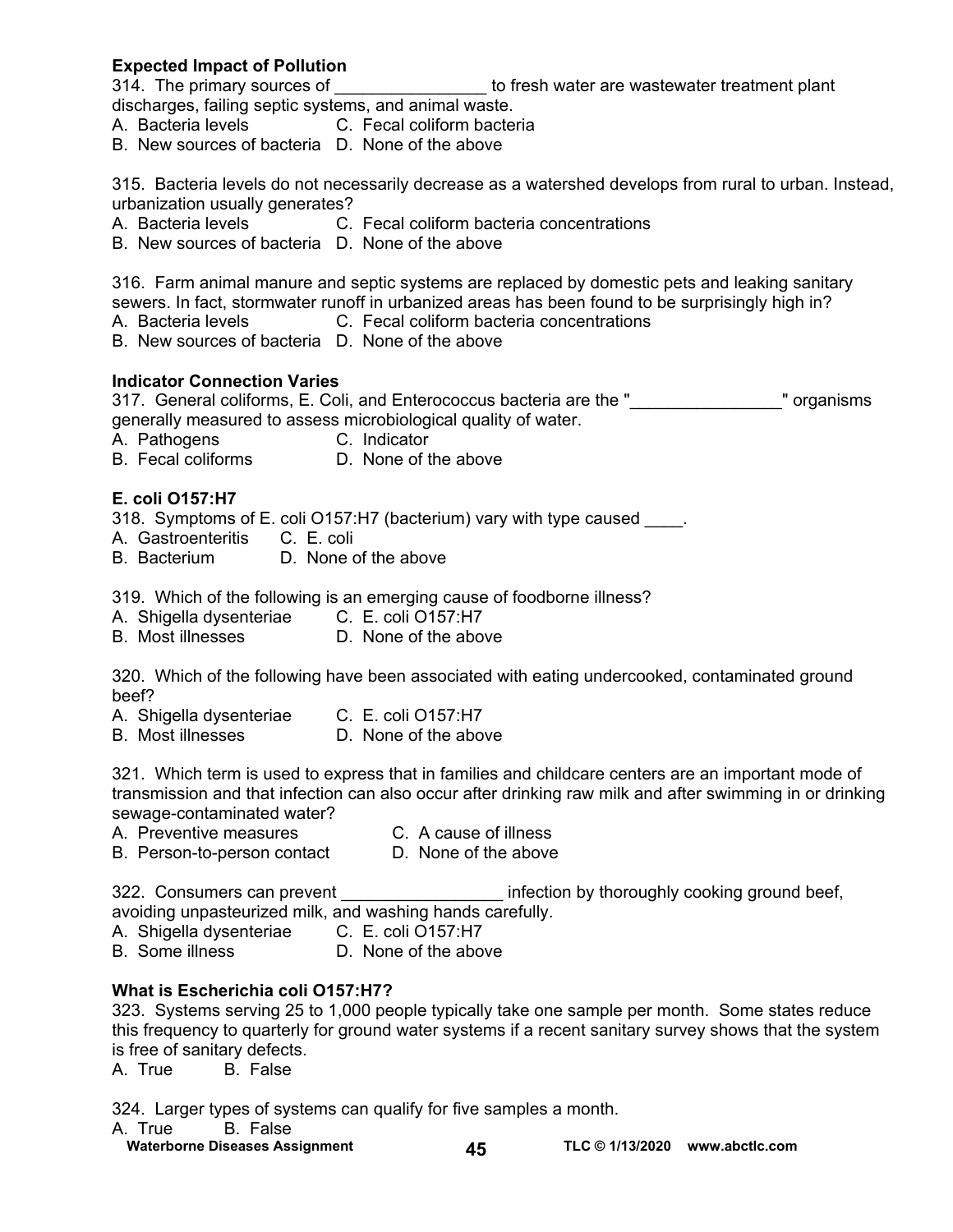325. Systems using surface water, rather than ground water, are required to take extra steps to protect against bacterial contamination because surface water sources are more vulnerable to such contamination.

A. True B. False

326. Which of the following is a normal occupant of the intestines of all animals, including humans?

- A. Shigella dysenteriae C. Bacterium
- B. E. coli O157:H7 D. None of the above

327. Under the Safe Drinking Water Act, the EPA requires public water systems to monitor for ?

- A. Indicators C. Coliform bacteria
- B. Five samples a month D. None of the above

328. Systems analyze first for total coliform, any time that a sample is positive for total coliform, the same sample must be analyzed for either

- A. Total coliform C. Fecal coliform or E. coli
- B. Sanitary survey **D. None of the above**

329. Smaller systems must take at least five samples a month unless the state has conducted a sanitary survey – a survey in which a state inspector examines system components and ensures they will protect public health – at the system within the last five years.

A. True B. False

330. E. coli O157:H7 is one of hundreds of strains of the Enterococcus bacteria. A. True B. False

331. E. coli O157:H7 was first recognized as a cause of illness in 1982 during an outbreak of severe bloody diarrhea; the outbreak was traced to contaminated hamburgers. Since then, most infections have come from eating undercooked ground beef.

A. True B. False

332. The combination of letters and numbers in the name of the bacterium refers to the specific markers found on its surface and distinguishes it from other types of E. coli. A. True B. False

333. Currently, there are four recognized classes of  $\Box$  (collectively referred to as the EEC group) that cause gastroenteritis in humans.

A. Total coliform **C. Fecal coliform or E. coli**<br>B. Enterovirulent F. coli D. None of the above

B. Enterovirulent E. coli

#### **How is E. coli O157:H7 spread?**

334. The **the can be found on a small number of cattle farms and can live in the** intestines of healthy cattle. Meat can become contaminated during slaughter, and organisms can be thoroughly mixed into beef when it is ground.

A. Organism(s) C. Hemorrhagic colitis

B. Bacteria D. None of the above

# **Giardiasis Giardia lamblia Section**

335. According to the text, Giardia lamblia (intestinalis) is a single celled animal, i.e., a protozoa, that moves with the aid of five flagella. In Europe, it is sometimes referred to as?

- A. Lambia intestines C. Lamblia intestinalis
- B. Giardia intestinalis D. None of the above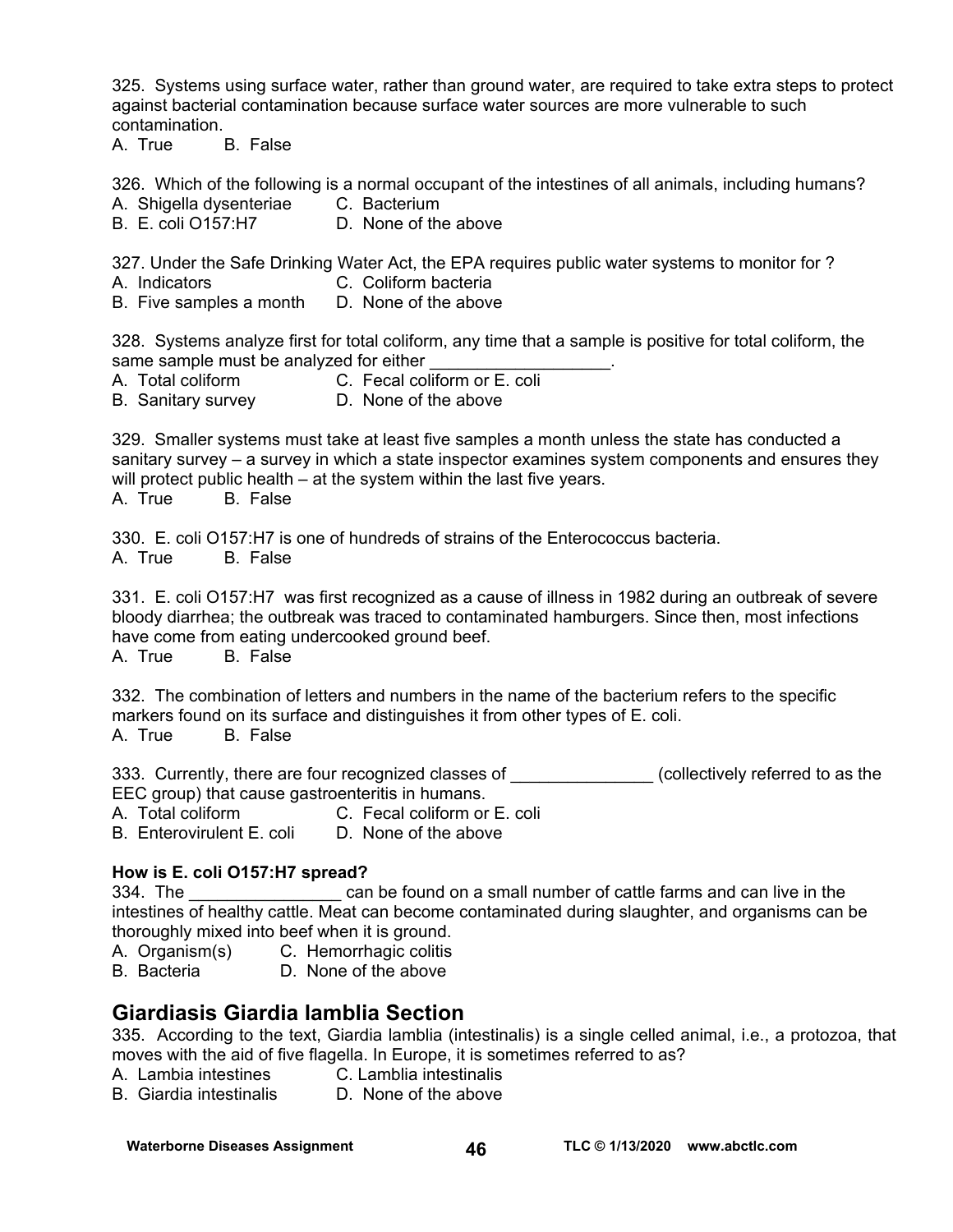336. Giardiasis is the most frequent cause of non-bacterial diarrhea in North America. Giardia duodenalis, cause of giardiasis, is a one-celled, Microscopic parasite that can live in the intestines of animals and people.

A. True B. False

337. Giardia is found in every region throughout the world and has become recognized as one of the most common causes of waterborne (and occasionally foodborne) illness often referred to as "Beaver Fever."

A. True B. False

338. Approximately one week after ingestion of the same prolonged, greasy diarrhea, gas, stomach cramps, fatigue, and weight loss begin.

- A. Intestinal flora C. Degrees of symptoms
- B. Giardia cysts D. None of the above

339. Giardiasis disease runs its course in a week or two, although in some cases, the disease may linger for months, causing severe illness and weight loss. Nonetheless, the basic biology of this **EXECUTE:** The end of the digestive tract--is poorly understood.

A. Intestinal flora **C. Parasite** 

- 
- B. Giardia cysts D. None of the above

340. Which of the following uses these mitosomes in the maturation of iron-sulfur proteins rather than in ATP synthesis as is the case in mitochondria-possessing eukaryotes?

- A. Intestinal flora C. Microaerophilic Giardia
- 
- B. Giardia cysts D. None of the above

#### **Nature of Disease**

341. Which of the following may involve diarrhea within 1 week of ingestion of the cyst, which is the environmental survival form and infective stage of the organism?

- A. Human giardiasis **C. Immune deficiencies**
- B. The disease mechanism D. None of the above

342. Chronic cases, both those with defined and those without, are difficult to treat.

- A. Human giardiasis C. Immune deficiencies
	-
- B. The disease mechanism D. None of the above

343. Which of the following is unknown, with some investigators reporting that the organism produces a toxin while others are unable to confirm its existence?

A. Human giardiasis C. Immune deficiencies

B. The disease mechanism D. None of the above

344. Which of the following of the absorptive surface of the intestine has been proposed as a possible pathogenic mechanism, as has a synergistic relationship with some of the intestinal flora?

- A. Intestinal flora C. Various degrees of symptoms
- B. Mechanical obstruction D. None of the above

345. Which of the following have been isolated and described through analysis of their proteins and DNA; type of strain, however, is not consistently associated with disease severity?

- A. Several strains of G. lamblia C. Human giardiasis
	-
- B. The microaerophilic Giardia **D.** None of the above
- 

346. Different individuals show various degrees of symptoms when infected with the same strain, and the symptoms of an individual may vary during the  $\frac{1}{2}$ .<br>A. Course of the disease  $\frac{1}{2}$ . C. Immune deficiencies

- A. Course of the disease
- 
- B. The disease mechanism D. None of the above
- 

Waterborne Diseases Assignment **47 TLC © 1/13/2020** www.abctlc.com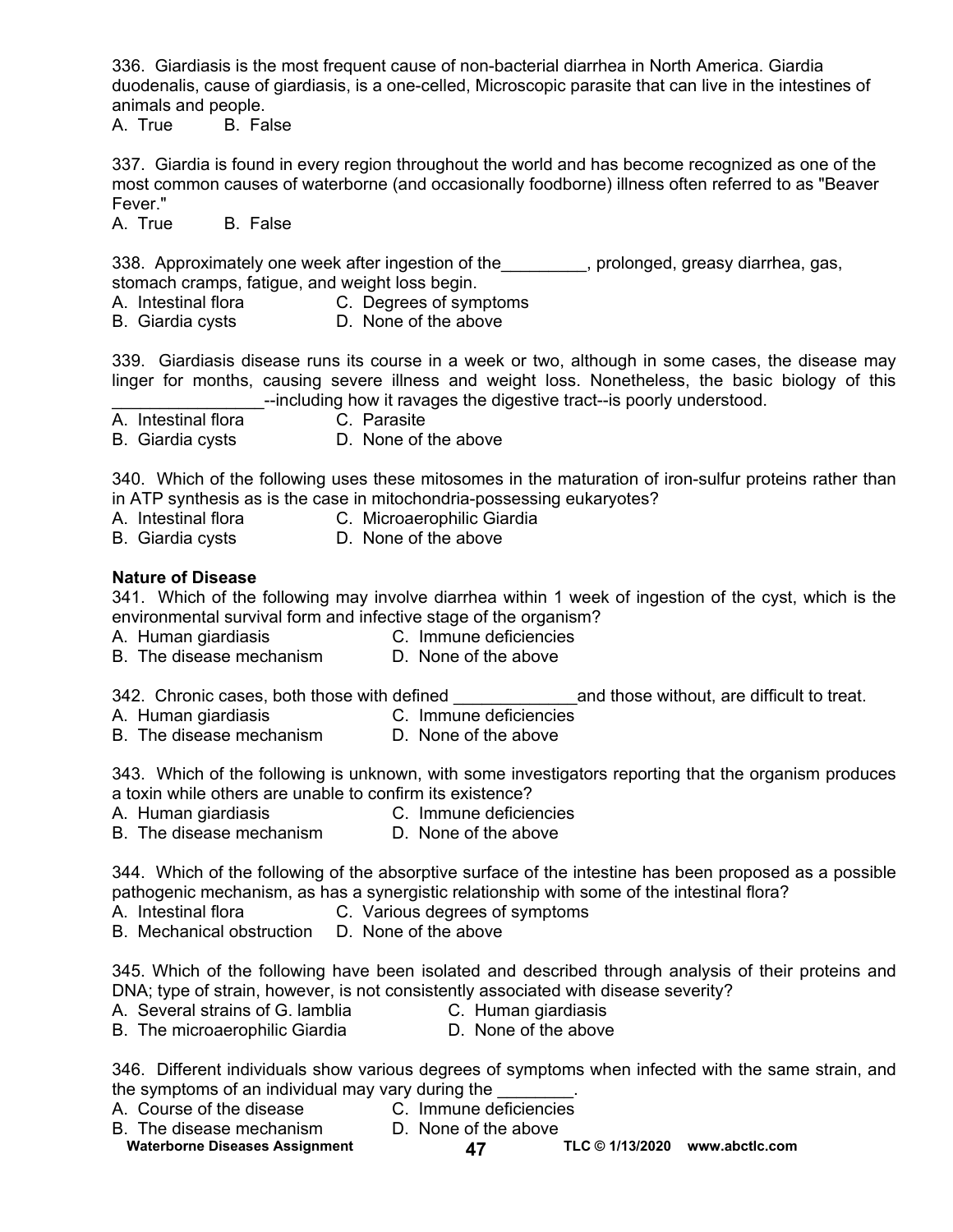#### **Diagnosis of Human Illness**

347. Giardia lamblia is frequently diagnosed by visualizing the organism, either the trophozoite (active reproducing form) or the cyst (the resting stage that is resistant to adverse environmental conditions) in stained preparations or unstained wet mounts with the aid of a microscope.

A. True B. False

348. Which of the following terms that detects excretory secretory products of the organism is also available?

- A. Bac-T C. An enzyme linked immunosorbant assay (ELISA)
- B. Lab array D. None of the above

#### **Relative Frequency of Disease**

349. Which of the following is more prevalent in children than in adults, possibly because many individuals seem to have a lasting immunity after infection?

- A. Infective cysts **C. Giardiasis**
- B. Acute outbreaks D. None of the above

350. Which of the following terms is implicated in 25% of the cases of gastrointestinal disease and may be present asymptomatically, the overall incidence of infection is estimated at 2% of the population.

- A. Infective cysts C. Giardiasis
- B. Acute outbreaks D. None of the above

351. Which of the following terms appear to be common with infants and is not usually associated with water but is related to child care and diaper changing hygiene procedures.

- A. Infective cysts C. Intestinal flora
- B. Acute outbreaks D. None of the above

352. Which of the following terms in immunodeficient and normal individuals are frequently refractile to drug treatment?

- A. Infective cysts C. Chronic cases of giardiasis
- B. Giardiasis D. None of the above

#### **Target Populations**

353. Chronic symptomatic giardiasis is more common in adults than children are.<br>A. True B. False

B. False

## **Cryptosporidiosis Section**

354. Until 1993, when over 400,000 people in Milwaukee became ill with diarrhea after drinking water contaminated with the parasite, few people had heard of Cryptosporidium parvum, or the disease it causes, cryptosporidiosis.

A. True B. False

355. Transmission is also common from ingestion of food or water contaminated with stool, including water in the recreational water park and swimming pool settings.

A. True B. False

356. Symptoms of cryptosporidiosis include, most commonly, watery diarrhea and cramps, sometimes severe. Weight loss, nausea, vomiting, and fever are also possible.

A. True B. False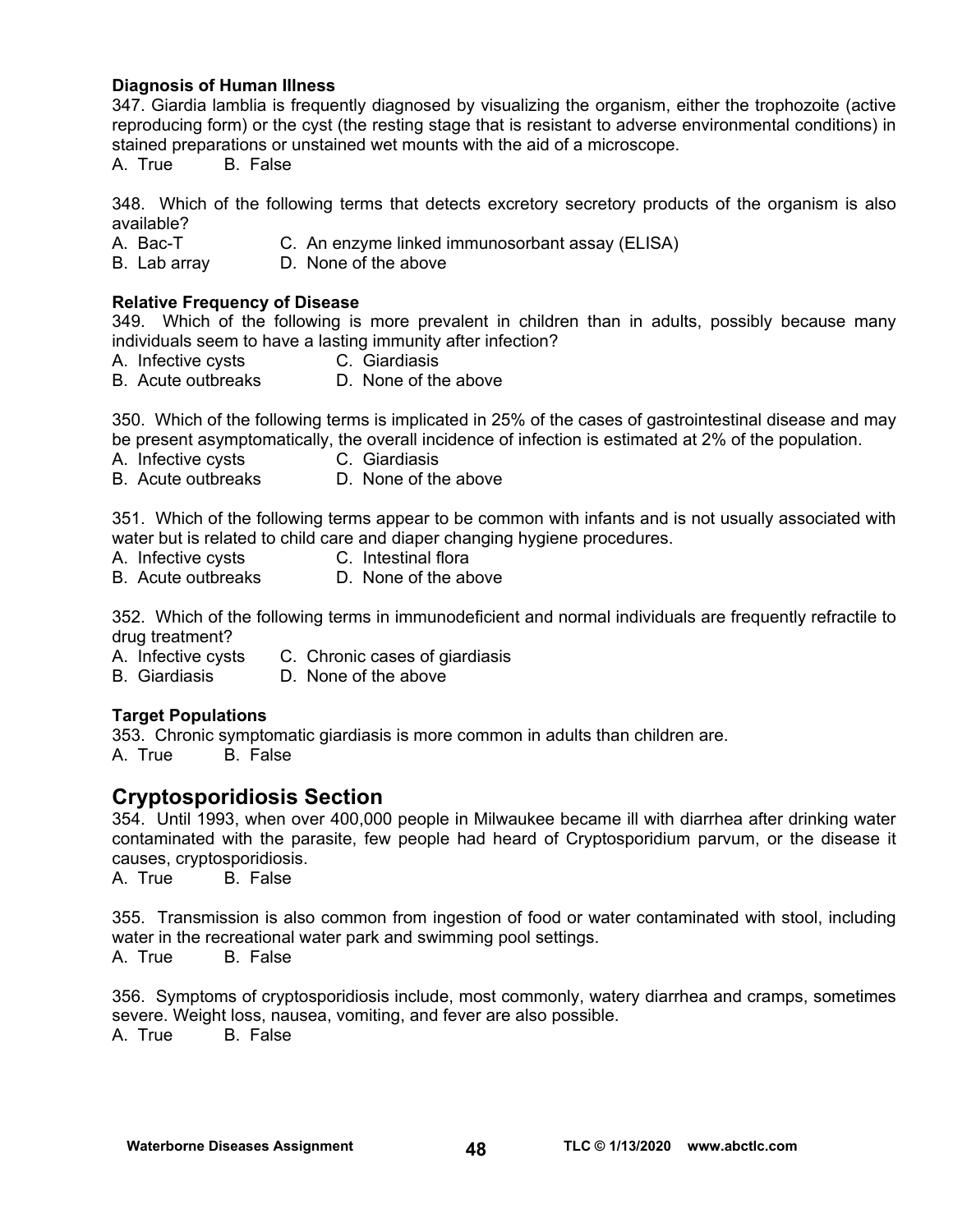357. The severity of symptoms varies with the degree of underlying immunosuppression, with immunocompetent patients commonly experiencing watery diarrhea for a few days to 4 or more weeks and occasionally having a recurrence of diarrhea after a brief period of recovery. A. True B. False

358. Cryptosporidiosis is most particularly a danger for the immunocompromised, especially HIVpositive persons and persons with AIDS. Individuals with CD4 cell counts below 200 are more likely to experience severe complications, including prolonged diarrhea, dehydration, and possible death. A. True B. False

359. Persons at increased risk for contracting cryptosporidiosis include child care workers; diaper-aged children who attend child care centers; persons exposed to human feces by sexual contact; and caregivers who might come in direct contact with feces while caring for a person infected with cryptosporidiosis.

A. True B. False

360. Transmission is by an oral-fecal route, including hand contact with the stool of infected humans or animals or with objects contaminated with stool.

A. True B. False

## **Cholera -Vibrio cholerae Section**

361. Cholera, which is derived from a Greek term meaning "Running to the bathroom," is caused by Vibrio cholerae and is the most feared epidemic diarrheal disease because of its severity. Dehydration and death can occur within a matter of minutes of infection.

A. True B. False

362. In 1883, Louis Pasteur discovered V cholerae during a cholera outbreak in Egypt. A. True B. False

363. Cholera has been very common in industrialized nations for the last 100 years. A. True B. False

364. Cholera is always life-threatening, it is easily prevented and treated with chloramines. A. True B. False

365. In the United States, because of advanced water and sanitation systems, cholera is not a major threat; however, everyone, especially travelers, should be aware of how the disease is transmitted and what can be done to prevent it.<br>A. True B. False

B. False

366. The V cholerae organism is a comma-shaped, gram-negative aerobic bacillus whose size varies from 1-3 mm in length by 0.5-0.8 mm in diameter. Its antigenic structure consists of a flagellar H antigen and a somatic O antigen. A. True B. False

367. The differentiation of the latter allows for separation into pathogenic and nonpathogenic strains. V cholerae O1 or O139 are associated with epidemic cholera. V cholerae O1 has 2 major biotypes: classic and El Tor.

A. True B. False

368. Currently, El Leche is the predominant cholera pathogen. A. True B. False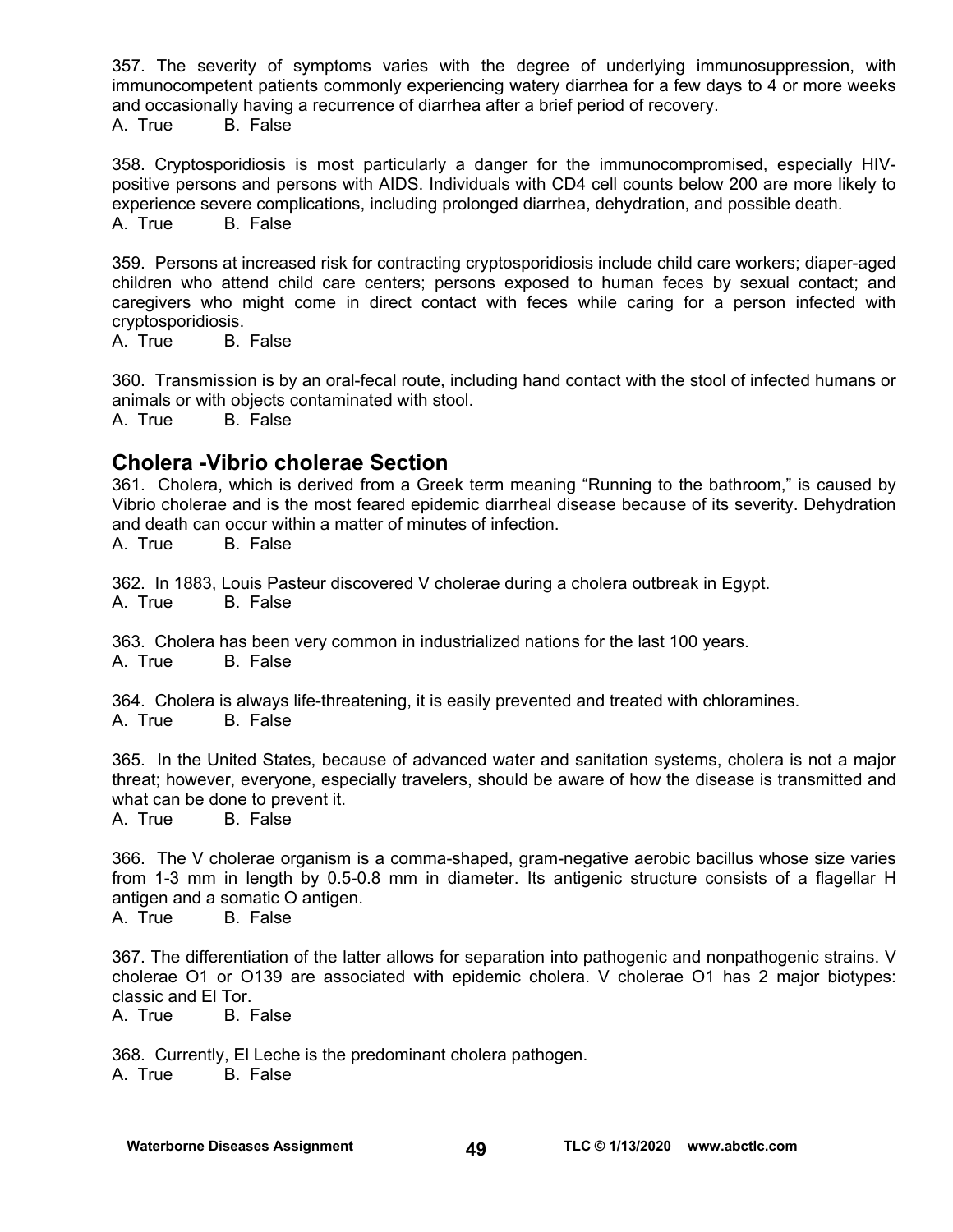369. A person may get cholera by drinking water or eating food contaminated with the cholera bacterium. In an epidemic, the source of the contamination is usually the feces of an infected person. The disease can spread rapidly in areas with inadequate treatment of sewage and drinking water. A. True B. False

370. The cholera bacterium may also live in the environment in brackish rivers and coastal waters. Shellfish eaten raw have been a source of cholera, and a few persons in the United States have contracted cholera after eating raw or undercooked shellfish from the Gulf of Mexico. The disease is not likely to spread directly from one person to another; therefore, casual contact with an infected person is not a risk for becoming ill.

A. True B. False

371. Cholera (also called Asiatic flu) is a disease of the respiratory tract caused by the Vibrio cholerae bacterium. These bacteria are typically ingested by drinking water contaminated by improper sanitation or by eating improperly cooked fish, especially shellfish.

A. True B. False

372. About one hundred Vibrio cholerae bacteria must be ingested to cause cholera in normally healthy adults, although increased susceptibility may be observed in those with a strong immune system, individuals with increased gastric acidity, or those who are malnourished. A. True B. False

373. Vibrio cholerae causes disease by producing a toxin that disables the example of G proteins which are part of G protein-coupled receptors in intestinal cells. This has the effect that the G proteins are locked in the "on position" binding GTP (normally, the G proteins quickly return to "off" by hydrolyzing GTP to GDP).

A. GTPase function C. Bacterium

B. G proteins D. None of the above

374. The \_\_\_\_\_\_\_\_\_\_\_\_\_\_\_\_\_\_\_\_ then cause adenylate cyclases to produce large amounts of cyclic AMP (cAMP) which results in the loss of fluid and salts across the lining of the gut.

A. GTPase function C. Bacterium

B. G proteins D. None of the above

375. The resulting diarrhea allows the \_\_\_\_\_\_\_\_\_\_\_\_\_\_\_\_\_\_\_\_ to spread to other people under unsanitary conditions.

A. Serotypes C. Bacterium

B. Flagellar antigens D. None of the above

376. \_\_\_\_\_\_\_\_\_\_\_\_\_\_\_\_\_\_\_\_\_ variation plays an important role in the epidemiology and virulence of cholera. The emergence of the Bengal strain is an example.

- A. Serological strain C. Phenotype
- B. Antigenic **D. None of the above**

377. The \_\_\_\_\_\_\_\_\_\_\_\_\_\_\_\_\_\_\_\_\_ of V. cholerae are shared with many water vibrios and therefore are of no use in distinguishing strains causing epidemic cholera.

- A. Serotypes C. Bacterium
- B. Flagellar antigens D. None of the above

378. O antigens, however, do distinguish strains of V. cholerae into 139 known

- A. Serotypes C. Bacterium
- B. Flagellar antigens D. None of the above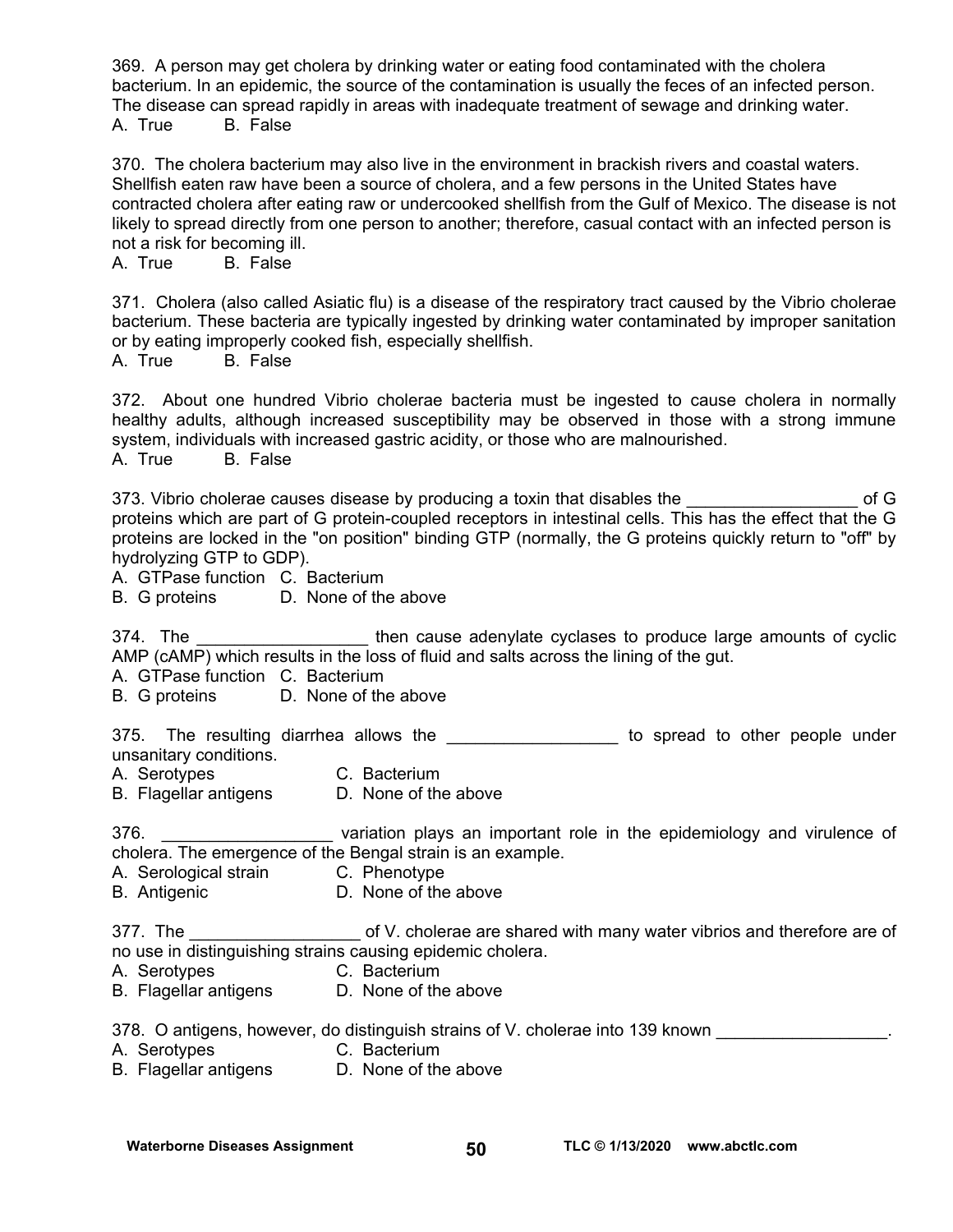379. Almost all strains of V. cholerae are

- A. Serological strain C. Phenotype
- B. Nonvirulent D. None of the above

380. Until the emergence of the Bengal strain (which is "non-O1") a single serotype, designated O1, has been responsible for epidemic cholera. However, there are three distinct O1 biotypes, named Ogawa, Inaba and Hikojima, and each biotype may display the "classical" or El Tor

 $\mathcal{L}_\text{max}$  and  $\mathcal{L}_\text{max}$  and  $\mathcal{L}_\text{max}$ A. Serological strain C. Phenotype

#### B. Nonvirulent D. None of the above

381. E. coli produces a toxin, heat labile toxin (LT) that is very similar to the cholera toxin in structure and mode of action. The DNA that encodes the LT entity is on a plasmid that can be transferred to other E. coli strains and probably to other enteric bacteria, as well.

- A. Toxin C. Adenylate cyclase enzyme
- B. Enterotoxins D. None of the above

382. The genetic information for the toxin in V. cholerae is located on the bacterial chromo-some. Other bacterial **Deta in the contract of the choice** related to cholera toxin have been reported in non-group O Vibrio strains and a strain of Salmonella.

- A. Toxin C. Adenylate cyclase enzyme
- B. Enterotoxins D. None of the above

# **Related Diseases and Associated Illnesses Section**

#### **Amebic Meningoencephalitis PAM Section Naegleria fowleri**

383. Primary Amebic Meningoencephalitis (PAM) is a common and usually deadly disease caused by infection with the ameba (a multi-celled organism that maintains the original shape).

A. True B. False

384. Following an incubation period of 2-15 days, there is a relatively sudden start of severe meningitis-like symptoms, which begin with fever and headache. These are rapidly followed by sensitivity to light, nausea, projectile vomiting, stiff neck, and, in many cases, disturbances to taste and smell. Changes in behavior and seizures may also be present. As conditions worsen the patient falls into a coma. Death usually occurs 3-7 days after the onset of symptoms. A. True B. False

385. The ameba that causes the infection lives in soil and in freshwater ponds, lakes, rivers, poorly or non-chlorinated pools, discharge or holding basins, and hot springs throughout the world. Naegleria thrives in warm, stagnant bodies of fresh water when temperatures are high, usually above 80 degrees. A. True B. False

386. Although the ameba is commonly found in the environment, PAM is very rare. In the last 30 years, only a few hundred cases have been reported worldwide. A. True B. False

387. The ameba is believed to enter the body through the mouth and travel to the stomach. The disease is easily spread from person to person. A. True B. False

388. The disease is initially suspected based on patient history. The diagnosis is made through the examination of the fluid in the digestive tract or frequently before death through the examination of digestive lining.

A. True B. False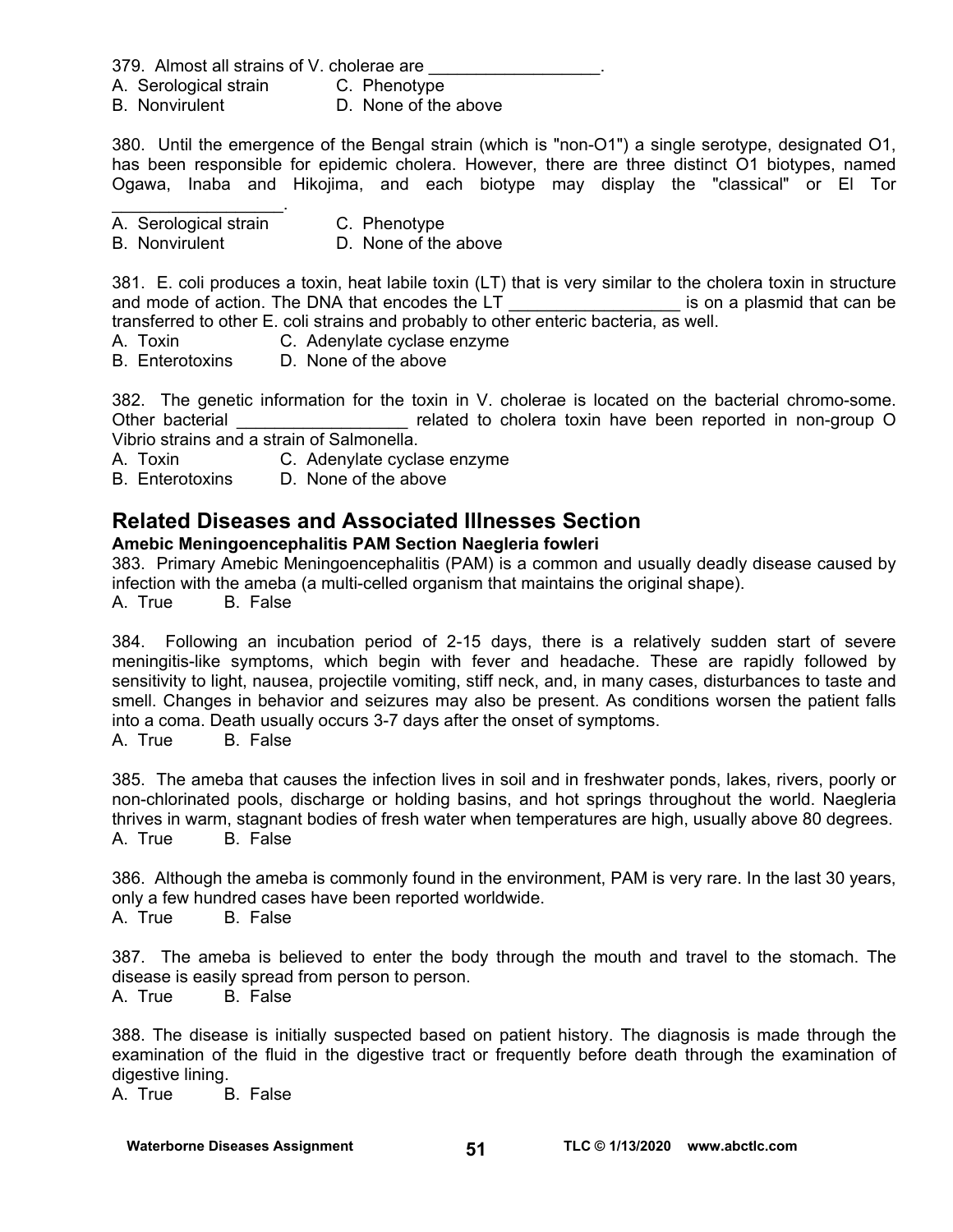389. PAM is a mild illness that responds to routine treatments. Aggressive use of some antifungal medications have always been successful. Intensive supportive care is rarely necessary along with the medication.

A. True B. False

#### **Noroviruses Section**

390. Noroviruses (genus Norovirus, family Caliciviridae) are a group of related, single-stranded RNA, nonenveloped viruses that cause acute gastroenteritis in humans. Norovirus was recently approved as the official genus name for the group of viruses provisionally described as "Norwalk-like viruses" (NLV). A. True B. False

391. The symptoms of norovirus illness usually include nausea, vomiting, diarrhea, and some stomach cramping. Sometimes people additionally have a low-grade fever, chills, headache, muscle aches, and a general sense of tiredness. The illness often begins suddenly, and the infected person may feel very sick. The illness is usually brief, with symptoms lasting only about 1 or 2 days. In general, children experience more vomiting than adults. Most people with norovirus illness have both of these symptoms. A. True B. False

392. Persons who are infected with norovirus should not prepare food while they have symptoms and for 3 weeks after they recover from their illness. Food that may have been contaminated by an ill person can be eaten.

A. True B. False

393. Illness caused by norovirus infection has several names, including stomach flu – this "stomach flu" is **not** related to the flu (or influenza), which is a respiratory illness caused by influenza virus. A. True B. False

394. Noroviruses are found in the stool or vomit of infected people. People can become infected with the virus in several ways, including eating food or drinking liquids that are contaminated with norovirus; touching surfaces or objects contaminated with norovirus, and then placing their hand in their mouth; having direct contact with another person who is infected and showing symptoms (for example, when caring for someone with illness, or sharing foods or eating utensils with someone who is ill). A. True B. False

395. Persons working in day-care centers or nursing homes should pay special attention to children or residents who have norovirus illness. This virus is very contagious and can spread rapidly throughout such environments.

A. True B. False

# **Water Laboratory Analysis Section**

#### **pH Testing Section**

396. When an atom loses \_\_\_\_\_\_\_\_\_\_\_and thus has more protons than electrons, the atom is a positively-charged ion or cation.

A. A proton C. An electron

B. Charge D. None of the above

397. Measurement of pH for aqueous solutions can be done with a glass electrode and a pH meter, or using indicators like strip test paper.

A. True B. False

398. In chemistry, pH is a measure of the acidity or basicity of an aqueous solution. Solutions with a pH greater than 7 are said to be acidic and solutions with a pH less than 7 are basic or alkaline. A. True B. False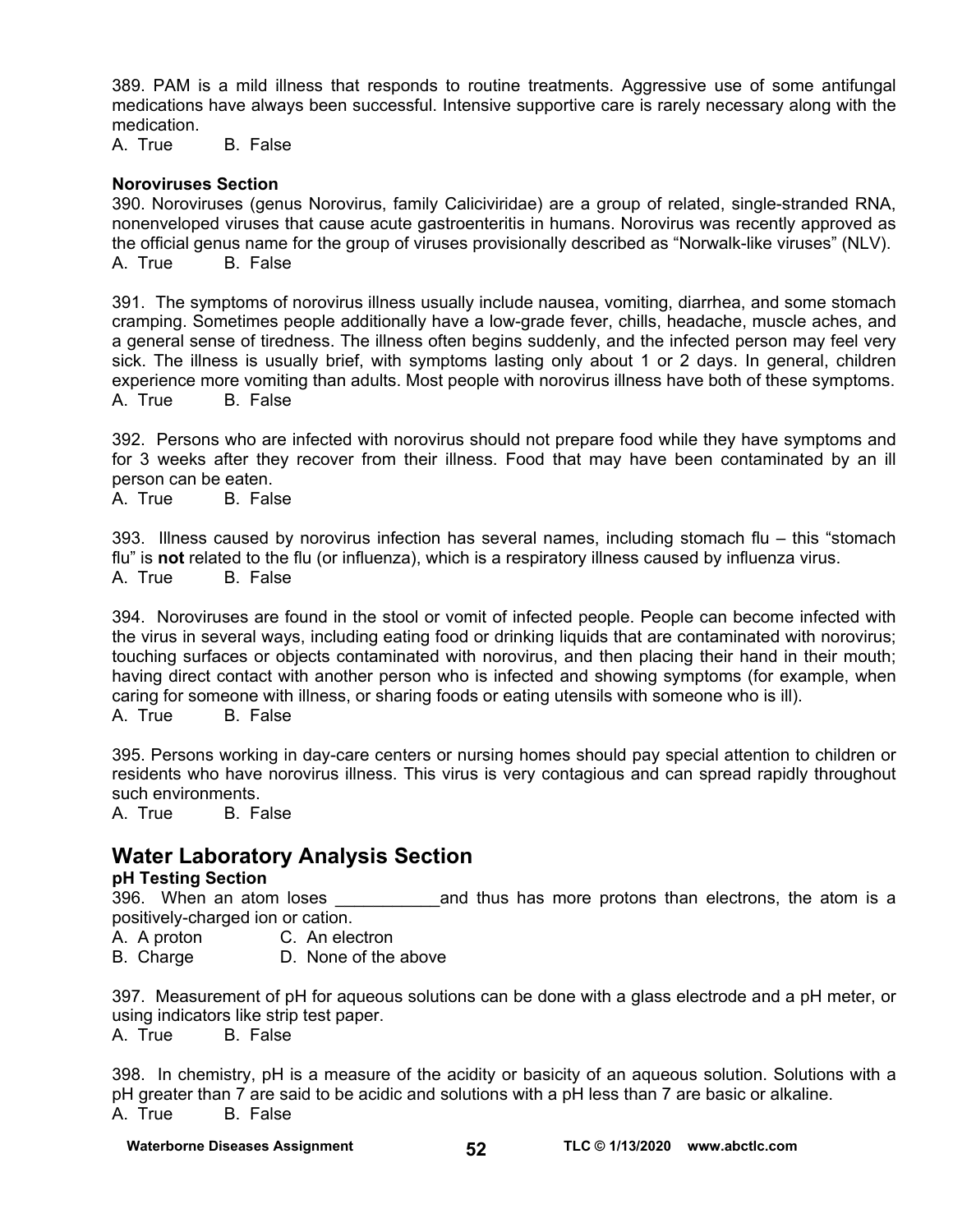399. Pure water has a pH very close to?

A. 7 C. 7.7

B. 7.5 D. None of the above

400. **Example 2018** are determined using a concentration cell with transference, by measuring the potential difference between a hydrogen electrode and a standard electrode such as the silver chloride electrode.

A. Primary pH standard values C. pH measurement(s)

B. Alkalinity D. None of the above

401. Mathematically, pH is the negative logarithm of the activity of the (solvated) hydronium ion, more often expressed as the measure of the?

- A. Electron concentration C. Hydronium ion concentration
- B. Alkalinity concentration D. None of the above

402. Which of the following terms for aqueous solutions can be done with a glass electrode and a pH meter, or using indicators?

A. Primary sampling C. Determining values

B. Measurement of pH D. None of the above

403 The pH scale is logarithmic and therefore pH is?

A. An universal indicator C. An excess of alkaline earth metal concentrations

B. A dimensionless quantity D. None of the above

404. Measuring alkalinity is important in determining a stream's ability to neutralize acidic pollution from rainfall or wastewater. It is one of the best measures of the sensitivity of the stream to acid inputs. There can be long-term changes in the the state of rivers and streams in response to human disturbances.

A. Acid C. pH measurement(s)

B. Alkalinity D. None of the above

405. pH is defined as the decimal logarithm of the reciprocal of the  $\Box$  , a<sub>H</sub>+, in a solution.

A. Hydrogen ion activity **C. Brønsted–Lowry acid–base** theory

B. Acid-base behavior **D. None of the above** 

406. Which of the following terms may be used to measure pH, by making use of the fact that their color changes with pH?

A. Indicators C. A set of non-linear simultaneous equations

B. SpectrophotometerD. None of the above

407. Alkalinity is the name given to the quantitative capacity of an aqueous solution to neutralize an?

- A. Acid C. Bond formation
- B. Base D. None of the above

408. Which of the following terms of the color of a test solution with a standard color chart provides a means to measure pH accurate to the nearest whole number?

A. Universal indicator C. Visual comparison

B. Colorwheel measurement D. None of the above

409. The pH scale is traceable to a set of standard solutions whose pH is established by US EPA. A. True B. False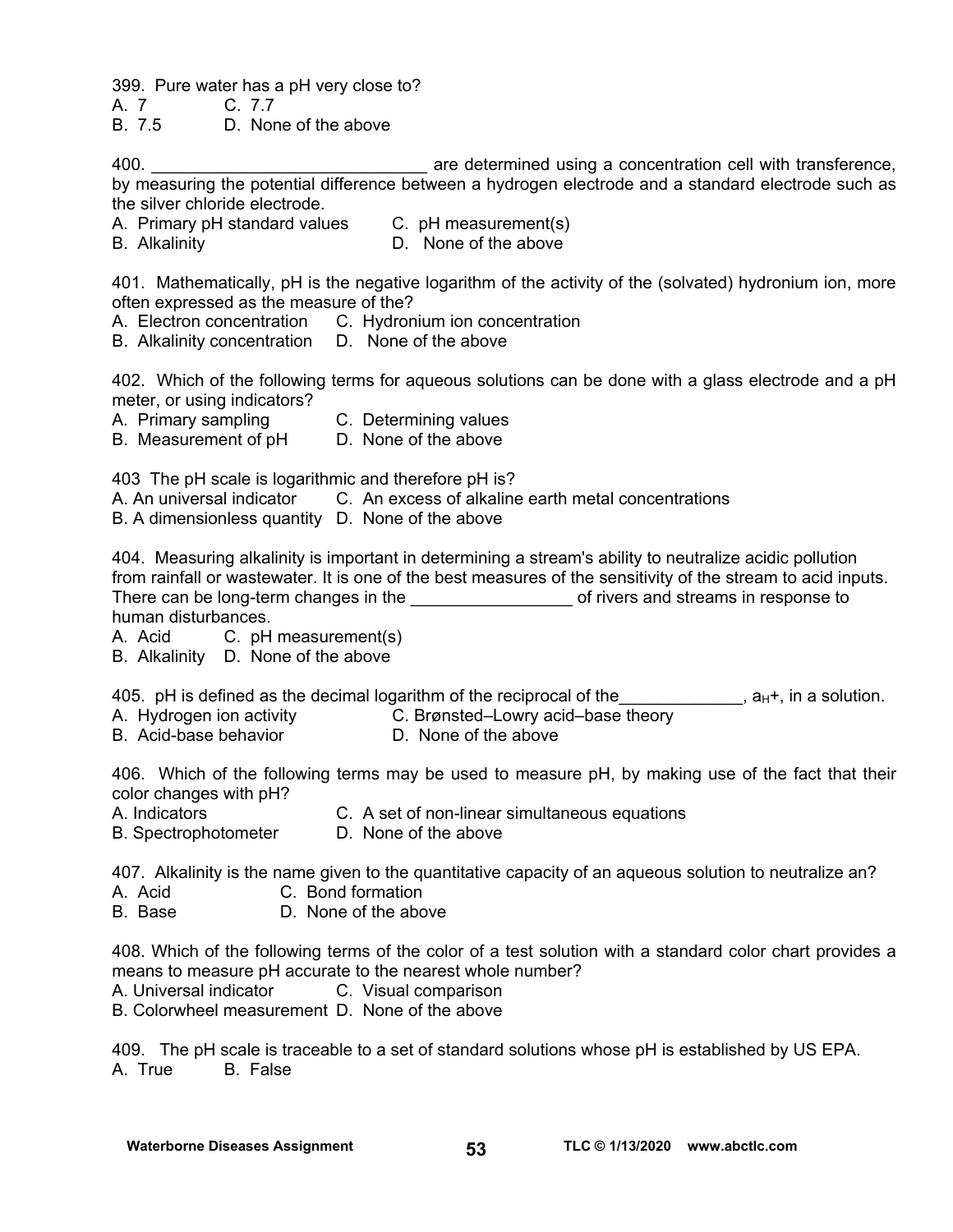410. The calculation of the pH of a solution containing acids and/or bases is an example of a chemical speciation calculation, that is, a mathematical procedure for calculating the concentrations of all chemical species that are present in the solution. The complexity of the procedure depends on the?

A. Nature of the solution C. Alkaline earth metal concentrations

B. pHD. None of the above

411. Under normal circumstances this means that the concentration of hydrogen ions in acidic solution can be taken to be equal to the concentration of the acid. The pH is then equal to minus the logarithm of?

A. The concentration value C. A set of non-linear simultaneous equations

B. The pH **D. None of the above** 

412. Alkalinity of water is its acid-neutralizing capacity. It is the sum of all the titratable bases. The measured value may vary significantly with the?

- A. End-point pH C. pH measurement(s)
- B. Alkalinity D. None of the above

413. For strong acids and bases no calculations are necessary except in extreme situations. The pH of a solution containing a weak acid requires the solution of a quadratic equation. The pH of a solution containing a weak base may require the?

- 
- A. Solution of a cubic equation C. Excess of alkaline earth metal concentrations
- B. Non-linear simultaneous equations D. None of the above
- 

414. Alkalinity is a measure of this missing term and can be interpreted in terms of specific substances only when the chemical composition of the sample is known.

A. Universal indicator C. Excess of alkaline earth metal concentrations

B. An aggregate property of water D. None of the above

415. More precise measurements are possible if the color is measured spectrophotometrically, using a?

- 
- A. Universal indicator **C.** Set of non-linear simultaneous equations
- B. Colorimeter of spectrophotometerD. None of the above
- 

416. Because the alkalinity of many surface waters is primarily a function of carbonate, bicarbonate, and hydroxide content, it is taken as an indication of the concentration of these constituents. A. True B. False

417. For strong acids and bases no calculations are necessary except in extreme situations. The pH of a solution containing a weak acid requires?

- 
- A. The concentration value C. Excess of alkaline concentrations

B. The solution of a quadratic equation D. None of the above

418. Alkalinity in excess of which term is significant in determining the suitability of water for irrigation?

- A. 8 C. Alkaline earth metal concentrations
- B. pH of 7 D. None of the above

419. The calculation of the pH of a solution containing acids and/or bases is an example of a \_\_\_\_\_\_\_\_\_\_\_\_\_\_ calculation, that is, a mathematical procedure for calculating the concentrations of all chemical species that are present in the solution

- A. Chemical speciation C. Visual comparison
- B. Spectrophotometer D. None of the above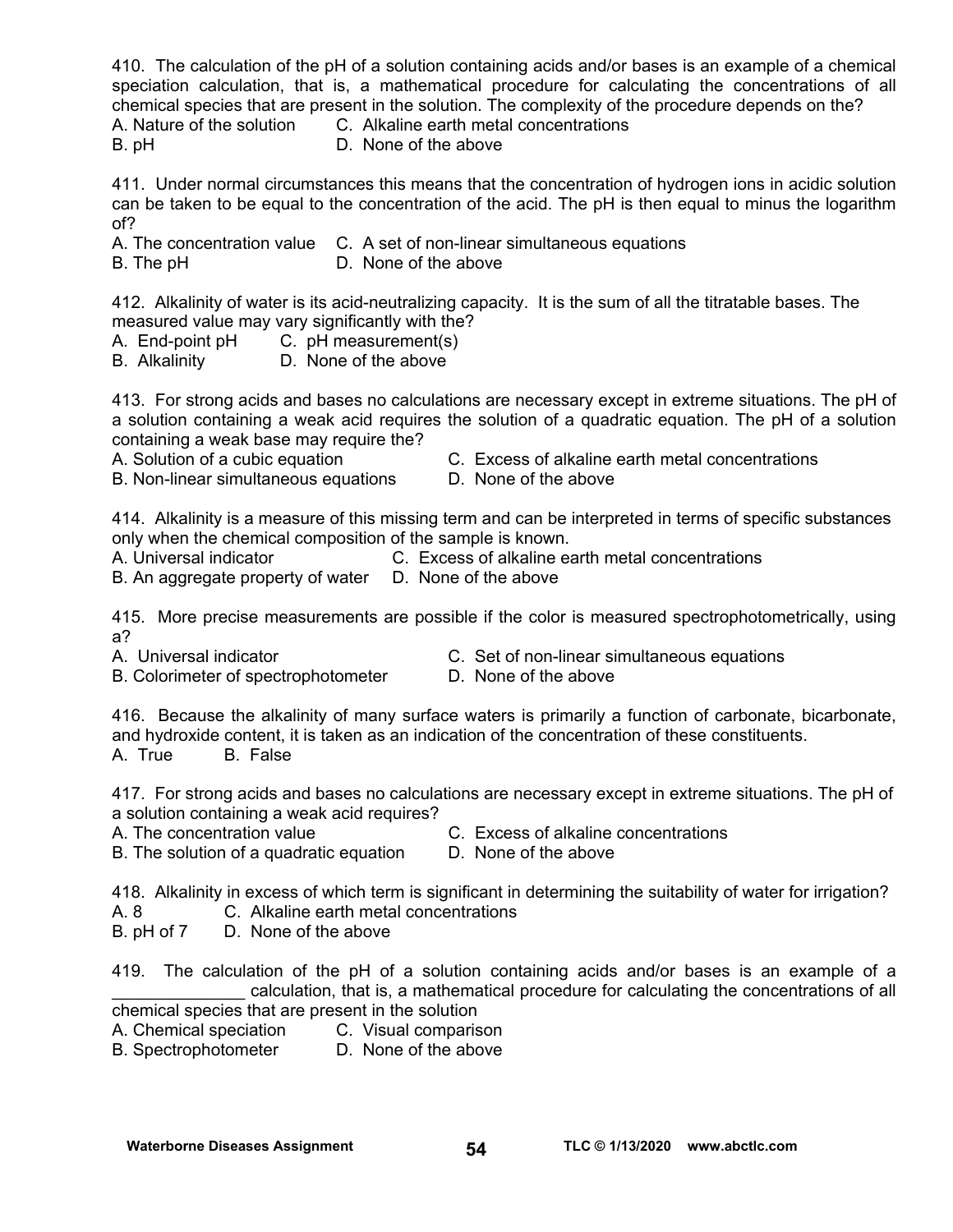420. Since pH is a logarithmic scale, a difference of one pH unit is equivalent to fold difference in hydrogen ion concentration

A. 1 C. 10

B. .1 D. None of the above

421. Which of the following terms measurements is used in the interpretation and control of water and wastewater treatment processes?

- A. Acid C. Hydrogen bond formation
- B. Alkalinity D. None of the above

422. Which of the following terms are compounds that, for practical purposes, are completely dissociated in water.

- A. Strong acids and bases C. Strong bases and weak acids
- B. Chemical ions in chains D. None of the above

423. The pH of a solution containing a \_\_\_\_\_\_\_\_\_\_\_\_\_\_ may require the solution of a cubic equation.

- A. Strong acids and bases C. Weak base
- B. Strong base **D.** None of the above

424. Sodium hydroxide, NaOH, is an example of a?

- A. Weak base C. Strong acid
- B. Strong base D. None of the above

#### **Turbidity Testing Sub-Section**

These QA/QC questions ensure that you have read the questions. These questions may seem to be repeats, but are necessary for your comprehension and evaluation.

425. Turbidity is measured to evaluate the performance of **EXECUTE 10** Fig.

- A. Water treatment plant(s) C. Colloidal to coarse dispersions
- B. An aesthetic point D. None of the above

426. Turbidity is caused by wide variety of suspended matter that range in size from colloidal to coarse dispersions, depending upon the **contained and ranges** from pure inorganic substances to those that are highly organic in nature.

A. Water treatment plant(s) C. Degree of turbulence

B. An aesthetic point D. None of the above

427. Turbid waters are undesirable from \_\_\_\_\_\_\_\_\_\_ of view in drinking water supplies.

- A. Water treatment plant(s) C. Colloidal to coarse dispersions
- B. An aesthetic point D. None of the above

## **Surface Water (SW) System Compliance**

428. Sample the **Example in the set of the clear well** A. Individual filter effluent C. Combined filter turbidity

- 
- B. 95% of samples D. None of the above

429. 0.34 NTU in \_\_\_\_\_\_\_\_\_\_\_\_\_\_\_\_, never to exceed 1.0 NTU spike

- A. Individual filter effluent C. Combined filter turbidity
- B. 95% of samples D. None of the above
- 430. Sample turbidity at each
- A. Individual filter effluent C. Combined filter turbidity
- B. 95% of samples D. None of the above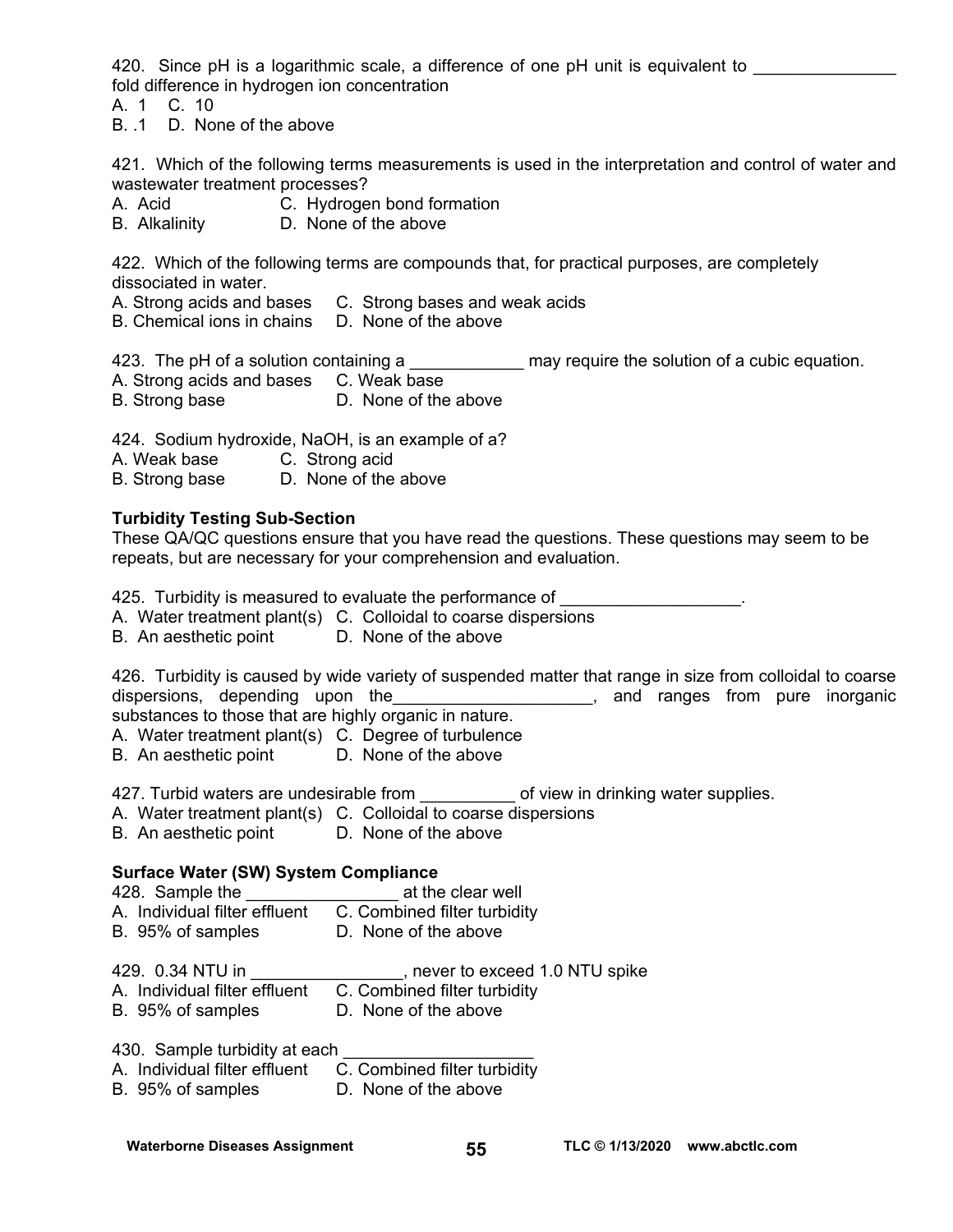#### **Disinfection Key**

431. 99.9% or 3 log inactivation of

- A. Crypto C. Giardia lamblia cysts
- B. Enteric viruses D. None of the above

432. 99.99% or 4 log inactivation of

- A. Crypto C. Giardia lamblia cysts
- B. Enteric viruses D. None of the above
- 433. 99% or 2 log inactivation of
- A. Crypto **C.** Giardia lamblia cysts<br>B. Enteric viruses D. None of the above
- D. None of the above

434. The chlorine residual leaving the plant must be  $=$  or  $\qquad \qquad$  mg/L and measurable throughout the system.

A.  $> 0.2$  C.  $< 0.2$ 

 $B. \leq 0.2$  D. None of the above

#### **Turbidity Key**

435. Turbidity is normally measured in mg/L and its size is measured in multimeters. A. True B. False

436. Turbidity can be particles in the water consisting of finely divided solids, larger than bacteria, visible by the naked eye; ranging in size from 10 to 150mm. A. True B. False

#### **Cloudy Water**

437. In order to have gravity affect these particles, we must somehow make them larger, somehow have them come together (agglomerate); in other words, somehow make them "stick" together, thereby increasing their size and mass.

A. True B. False

#### **Method 1623 - Cryptosporidium and Giardia Analysis**

438. Special sterilization procedures are needed for equipment used in the collection of samples for?

- 
- A. Total Organisms C. Indicator bugs B. Cryptosporidium and Giardia

439. Washing the equipment free of residual sodium hypochlorite solution with three rinses of filtersterilized water; do not de-chlorinate the equipment using?

- A. Sodium thiosulfate C. Sodium hypochlorite solution
- B. Sulfuric acid D. None of the above

440. According to the text, composite the sample in a 10-L cubitainer that is pre-sterilized by the manufacturer. The cubitainer is sent in a cardboard box to laboratory for analysis.

- A. Cryptosporidium C. Cholera, polio, typhoid, hepatitis
- B. Indicator organisms **D. None of the above**

#### **Cryptosporidium and Giardia Analysis**

441. For Cryptosporidium and Giardia analysis by Method 1623 (U.S. Environmental Protection Agency, 1999c), collect 10 L of streamwater for each protozoan pathogen using standard sampling techniques described in Myers and Sylvester (1997). Special sterilization procedures are needed for equipment used in the collection of samples for Cholera, polio, typhoid, hepatitis. Autoclaving is not effective in neutralizing the epitopes on the surfaces of the oocysts and cysts that will react with the antibodies used for detection.

#### A. True B. False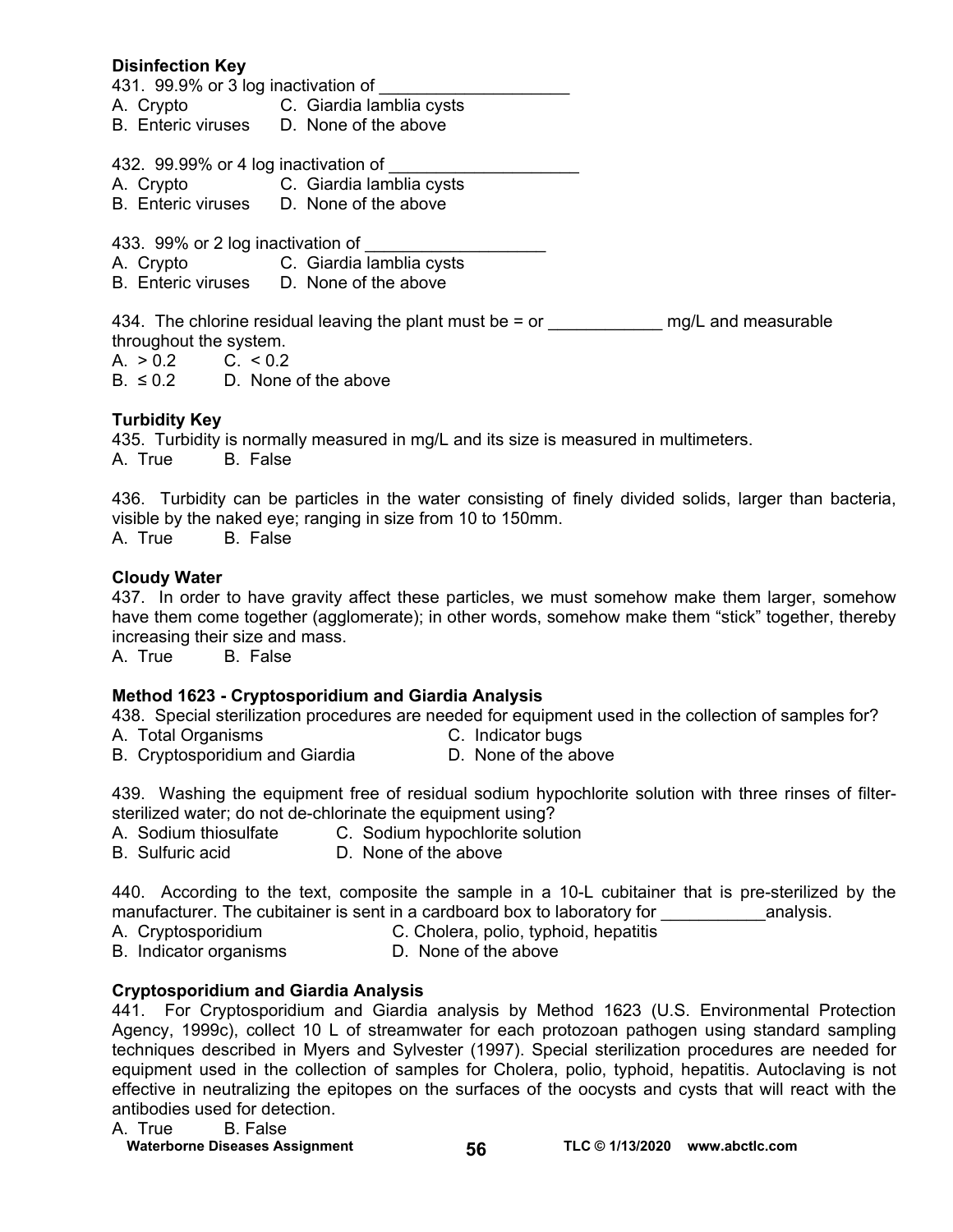442. Submerge the equipment in a vessel containing 12 percent hypochlorite solution for 30 minutes. Wash the equipment free of residual sodium thiosulfate solution with three rinses of filter-sterilized water; do not de-chlorinate the equipment using Dibromochloromethane.

A. True B. False

443. Composite the sample in a 10-L cubitainer that is pre-sterilized by the manufacturer. The cubitainer is sent in a cardboard box to laboratory for Cholera, polio, typhoid, hepatitis analysis. The sample does not have to be kept on ice during transport.

A. True B. False

#### **Virions**

444. Which of the following is a complete functional virus that has the capacity to infect living tissue?

- A. A virion C. Myovirus bacteriophages
- B. Phage's host range D. None of the above

445. If the cell was burst unnaturally, then these virus particles cannot be called virion because they will lack certain proteins that will make them infectious even though the \_\_\_\_\_\_\_\_\_\_\_\_\_\_is present.<br>A. Podoviruses \_\_\_\_\_\_\_\_\_\_\_\_C. Genetic material

- C. Genetic material
- B. Viral genome D. None of the above

446. According to the text, biomolecules found in virions: genetic material, entercontently single or double stranded, nucleoprotein capsid.

- A. Either DNA or RNA C. Phage lambda of E. coli
- A. Litner Diver of Nive Conserved Conserved B. Phage's host range D. None of the above

#### **Laboratory Analysis Sample Procedures**

447. Samples need to be kept on ice and shipped to a central laboratory for analysis of coliphage, C. perfringens, Cryptosporidium, Giardia, and enteric viruses by the current analytical methods. The single-agar layer (SAL), direct plating method with induction of streptomycin and ampicillin is recommended for detection of somatic and F-specific coliphage in streamwater samples. A. True B. False

448. In this method, 100-mL sample volumes are mixed with an agar medium, E. coli host culture, chemicals that induce the streptomycin and ampicillin enzymes, and appropriate antibiotics. The mixtures are poured into four 150- x 15-mm plates and incubated at 35°C. A. True B. False

449. Upon infection by coliphage in the water sample, the E. coli host cells are lysed and stable indolyl product that is dark blue is visible within each plaque. A. True B. False

450. Viral plaques are easily identified and enumerated by the distinct blue circle. Because of contamination by naturally occurring bacteria in streamwater samples, antibiotic- resistant host-culture strains, E. coli CN-13 (resistant to nalidixic acid) and E. Coli F-amp (resistant to streptomycin and ampicillin) are used as hosts for somatic and F-specific coliphage, respectively. A. True B. False

451. Large sample volumes, such as 1-L volumes or greater, are recommended for detection of coliphage in ground water. A. True B. False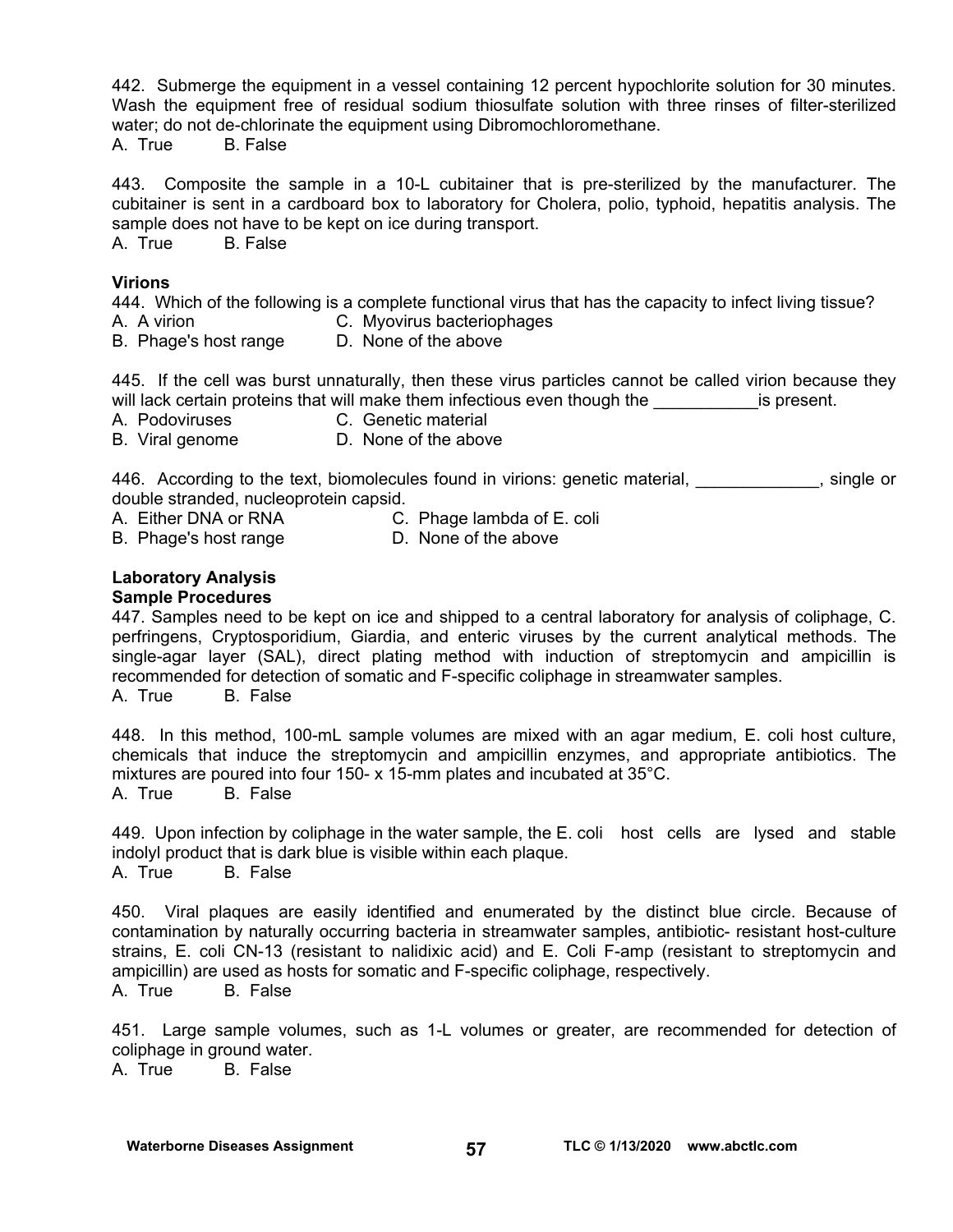452. Standard MF techniques are used, and \_\_\_\_\_\_\_\_\_\_\_\_\_ are incubated anaerobically for 24 hours at 44.5°C.

A. Oocyst(s) C. Large sample volumes

B. The plates **D. None of the above** 

453. After incubation, the plates are exposed to ammonium hydroxide, and all straw-colored colonies that turn dark pink to magenta are counted as  $\qquad \qquad$ .

A. Enteric virus(es) C. C. perfringens

B. E. coli host culture) D. None of the above

454. Which type of analyses is done with 100-, 30-, and 10-mL volumes of streamwater? In the case of a high-flow or high-turbidity streamwater sample, lower sample volumes may be plated.

A. Coliphages C. Large sample volumes

B. C. perfringens D. None of the above

455. Method 1623 (U.S. Environmental Protection Agency, 1999c) is recommended for detection of Cryptosporidium oocysts and Giardia cysts in water. The oocysts are concentrated on a capsule filter from a 10-L water sample, eluted from the capsule filter with buffer, and concentrated by centrifugation. Immunomagnetic separation (IMS) is used to separate the oocysts from other particulates in the sample.

A. True B. False

456. In IMS, the <u>second conservation are magnetized by attachment of magnetic beads conjugated to an</u> antibody and then are separated from sediment and debris by means of a magnet.

A. Oocyst(s) C. Cryptosporidium oocysts and Giardia cysts

B. C. perfringens D. None of the above

457. Fluorescently labeled antibodies and vital dye were used to make the final microscopic identification of?

A. Enteric virus(es) C. Oocysts and cysts

B. Oocyst(s) D. None of the above

458. To prepare samples for RT-PCR and cell culture, and the same eluted from a 1MDS filter with beef extract (pH 9.5), concentrated using celite (pH  $\overline{4.0}$ ), and eluted with sodium phosphate (pH 9.5).

A. Oocyst(s) C. Attached viruses

B. C. perfringens D. None of the above

#### **QA/QC Activities and Measures**

459. QA/QC activities and measures to take to reduce contamination.

Use a sterilization indicator, such as autoclave tape, in preparing Viral plaques and other equipment for collection of microbiological samples to determine whether adequate temperatures and pressures have been attained during autoclaving.

A. True B. False

460. Prepare a separate set of E. coli host cultures for microbiological sampling at each site. A. True B. False

#### **Field personnel should do the following:**

461. Prepare **EXEC 2018**, a 50- to 100-mL aliquot of sterile buffered water plated before the sample—for every sample by field personnel for total coliform, E. coli, and enterococci analyses to determine the sterility of equipment and supplies.

A. Reagent water quality C. An MF equipment blank

B. An environmental sample D. None of the above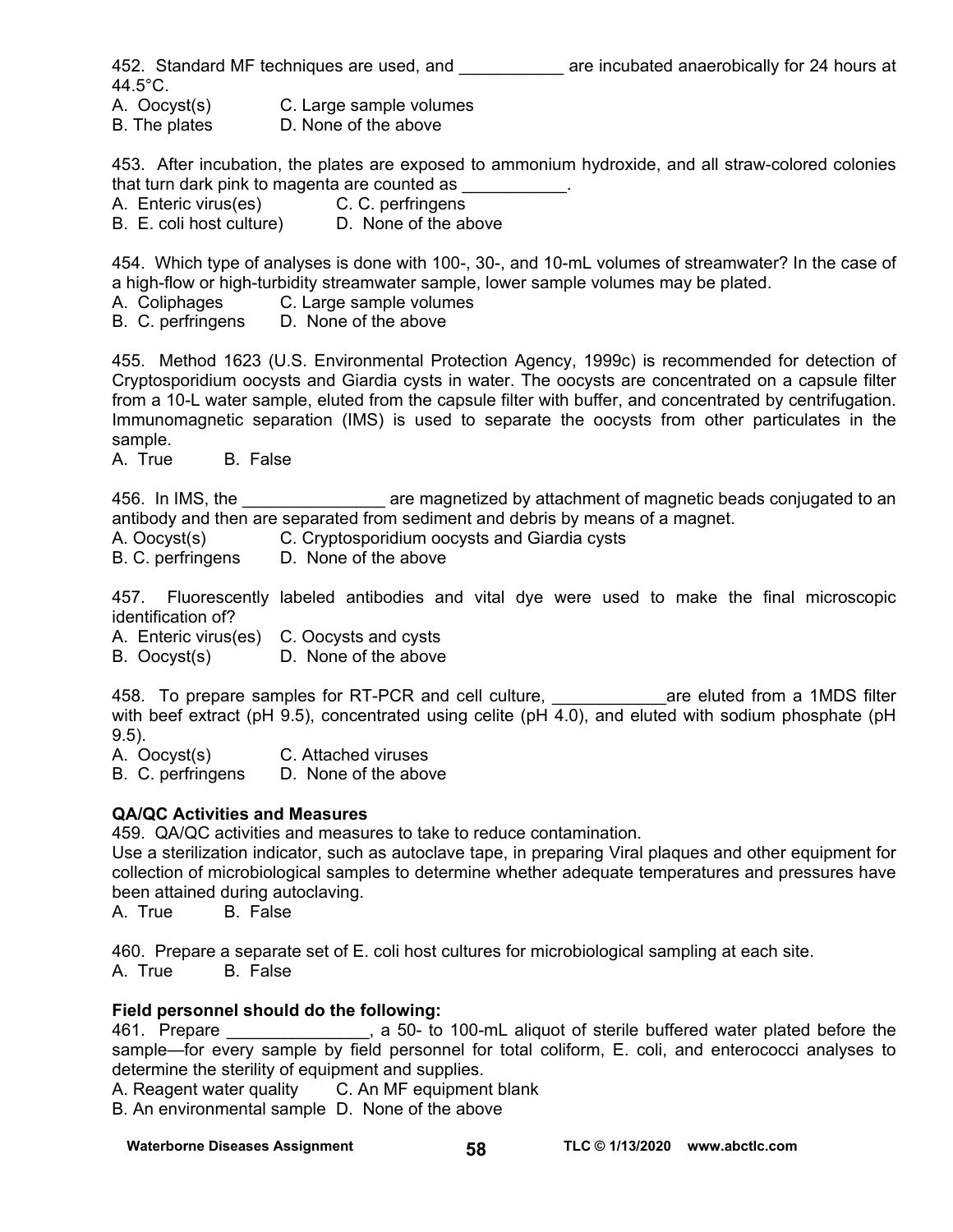462. Prepare a \_\_\_\_\_\_\_\_\_\_\_\_\_\_\_, a 50- to 100-mL aliquot of sterile buffered water plated after the sample— for every fourth sample to measure the effectiveness of the analyst's rinsing technique or presence of incidental contamination of the buffered water.

A. Equipment blank(s) C. Sterile working surface

B. MF procedure blank(s) D. None of the above

463. If contamination from a MF equipment or \_\_\_\_\_\_\_\_\_\_\_\_\_\_\_is found, results are suspect and are qualified or not reported.

A. Procedure blank C. An MF equipment blank

B. An environmental sample D. None of the above

464. \_\_\_\_\_\_\_\_\_\_\_\_\_ for this type of analyses are different from the MF equipment blanks for bacterial analysis.

- A. Equipment blank(s) C. Appropriate laboratory equipment
- B. MF procedure blank(s) D. None of the above

465. Which are the same as equipment blanks except that they are generated under actual field conditions?

A. Reagent water quality C. Field blanks B. Microbiological sampling D. None of the above

#### **Quality Assurance and Quality Control in the Laboratory**

466. According to the text, microbiology laboratories must follow good laboratory practices cleanliness, safety practices, procedures for\_\_\_\_\_\_\_\_\_\_\_\_\_\_\_\_\_\_, specifications for reagent water quality—as set forth by American Public Health Association. A. Reagent water quality C. Media preparation

B. Microbiological sampling D. None of the above

# **Disinfection Section**

#### **Chlorine's Appearance and Odor**

467. Chlorine is a greenish-yellow gas it will condense to an amber liquid at approximately **Example 15 F** or at high pressures.

- A. -29.2 degrees C. 29 degrees
- B. 100 degrees D. None of the above

468. Prolonged exposures to chlorine gas may result in?

- A. Moisture, steam, and water C. Olfactory fatigue<br>B. Odor thresholds D. None of the above
- D. None of the above

# **Chlorine Gas**

# **Pathophysiology**

469. As far as chlorine safety and respiratory protection, the intermediate on the of chlorine accounts for its effect on the upper airway and the lower respiratory tract.

A. Effects of Hydrochloric acid C. Water solubility

B. Vapor from Chlorine gas **D. None of the above** 

470. Respiratory exposure to \_\_\_\_\_\_\_\_\_\_\_\_ may be prolonged because its moderate water solubility may not cause upper airway symptoms for several minutes.

- A. Hydrochloric acid C. Plasma exudation
- B. Chlorine gas **D. None of the above**

471. The odor threshold for chlorine gas is approximately?

- A. 0.3-0.5 parts per million (ppm) C. 3-5 parts per million (ppm)
- B. 3 parts per million (ppm) D. None of the above

#### Waterborne Diseases Assignment **59 TLC © 1/13/2020** www.abctlc.com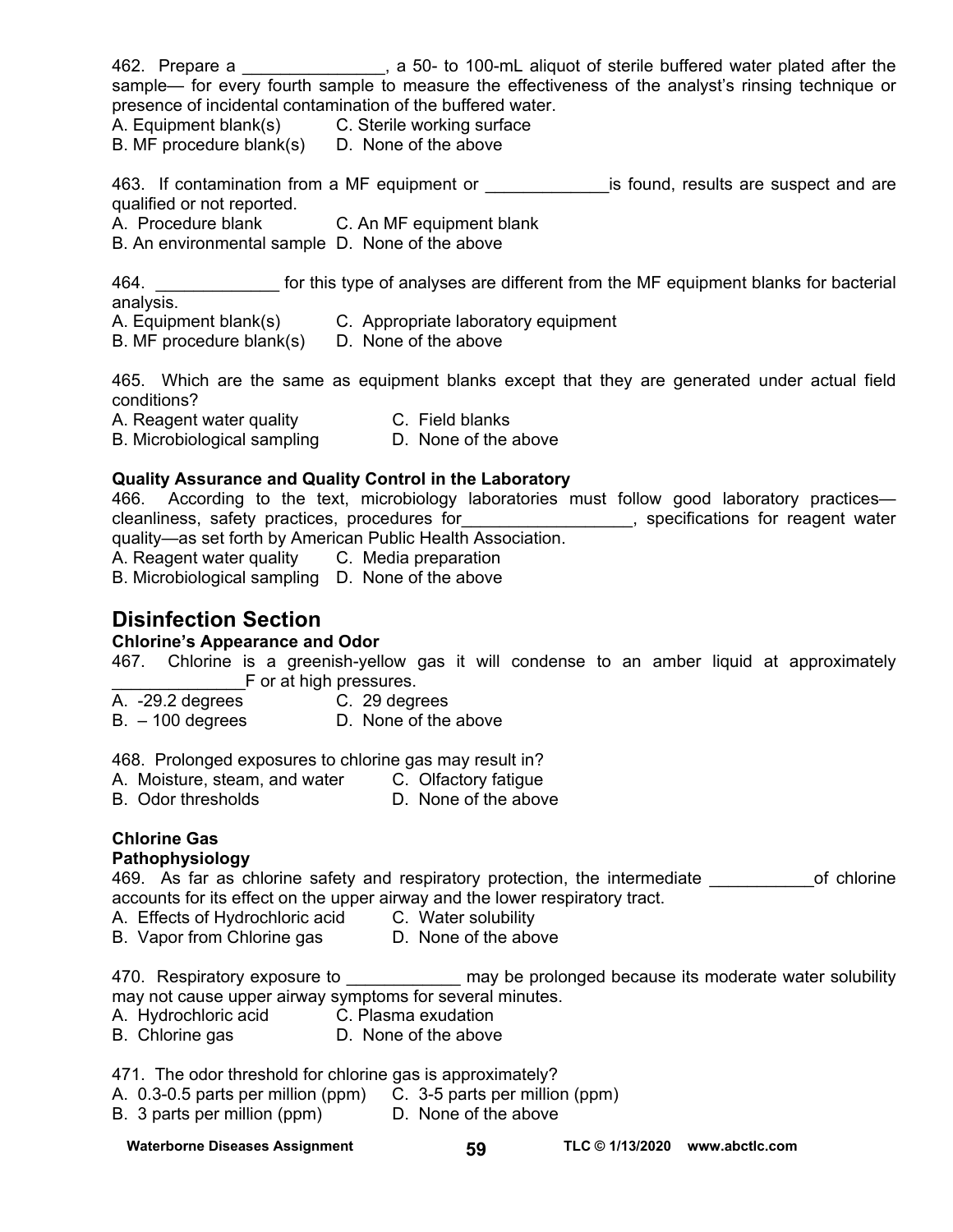#### **Mechanism of Activity**

472. Chlorine gas feeds out of the cylinder through a gas regulator. The cylinders are on a scale that operators use to measure the amount used each day. The chains are used to prevent the tanks from falling over.

A. True B. False

#### **Early Response to Chlorine Gas**

473. If you mix ammonia with chlorine gas, this compound reacts to form\_\_\_\_\_\_\_\_\_\_.

- A. Chloramine gas C. Sulfuric gas
- B. Chlorine gas **D.** None of the above

#### **Reactivity**

474. Cylinders of chlorine may burst when exposed to elevated temperatures. When there is Chlorine in solution, this forms?

- A. Hydrogen sulfide C. A corrosive material
- B. Oxomonosilane D. None of the above

475. What is formed when chlorine is in contact with combustible substances (such as gasoline and petroleum products, hydrocarbons, turpentine, alcohols, acetylene, hydrogen, ammonia, and sulfur), reducing agents, and finely divided metals?

A. Fires and explosions C. Moisture, steam, and water

B. Odor thresholds D. None of the above

476. Contact between chlorine and arsenic, bismuth, boron, calcium, activated carbon, carbon disulfide, glycerol, hydrazine, iodine, methane, oxomonosilane, potassium , propylene, and silicon should be avoided.

A. True B. False

477. Chlorine reacts with hydrogen sulfide and water to form this substance?

A. Hydrogen sulfide C. Chlorinates

B. Hydrochloric acid D. None of the above

478. According to the text, chlorine is also incompatible with?

- A. Plastic C. Moisture, steam, and water
- B. Palladium D. None of the above

#### **Flammability**

479. When there is a fire that involves Chlorine, the firefight should be fought downwind from the minimum distance possible.

A. True B. False

480. Keep unnecessary people away; isolate the hazard area and deny entry. For a massive fire in a cargo area, use unmanned hose holders or monitor nozzles; if this is impossible, withdraw from the area and let the fire burn. Emergency personnel should stay out of low areas and Ventilate closed spaces before entering.

A. True B. False

481. The effectiveness of chlorination depends on the \_\_\_\_\_\_\_\_\_\_\_\_\_\_\_\_\_\_\_\_ of the water, the concentration of the chlorine solution added, the time that chlorine is in contact with the organism, and water quality.

A. Chlorine residual C. Oxygen

B. Chlorine demand D. None of the above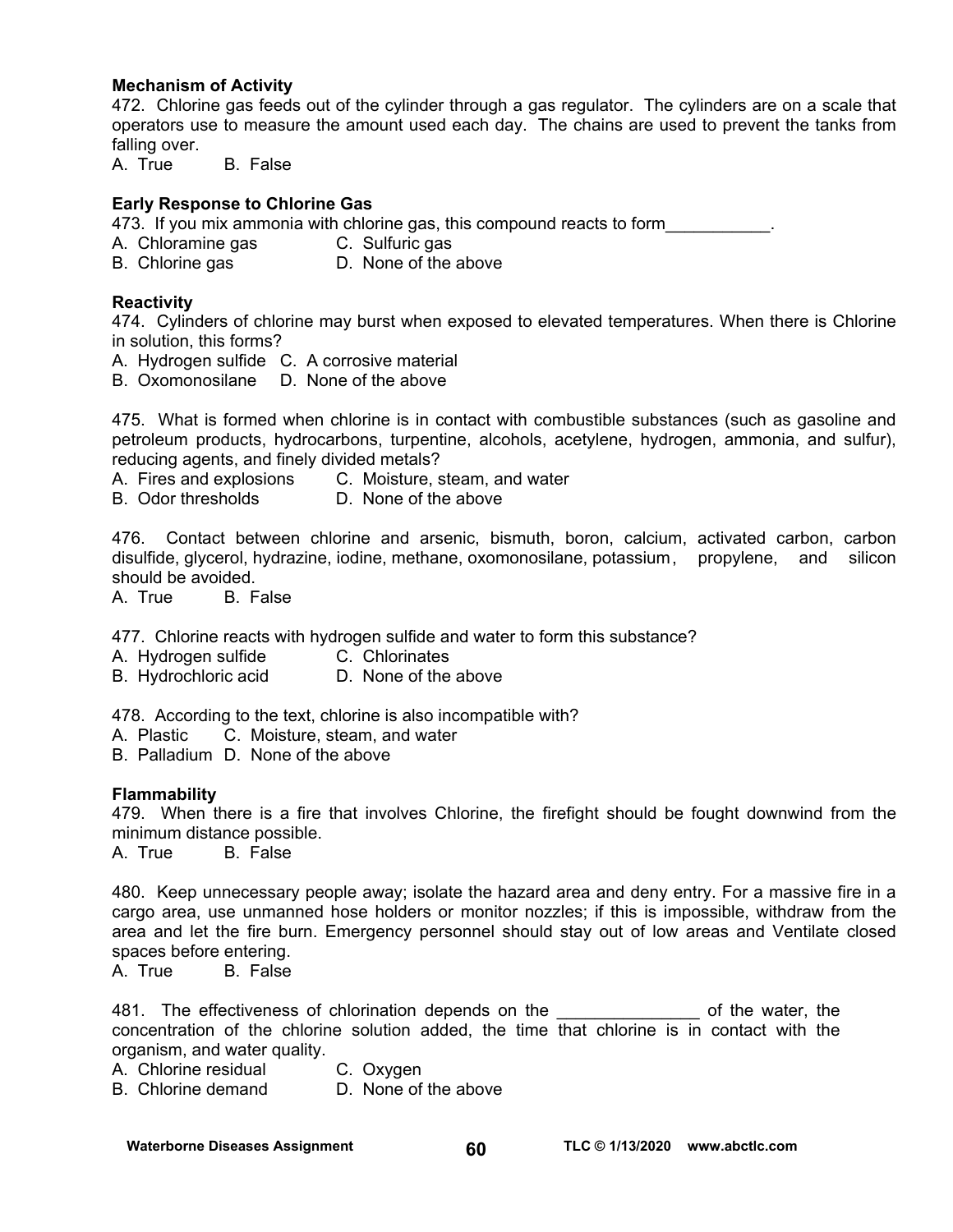482. Chlorine may not be available for disinfection because **the in the water (like** iron, manganese, hydrogen sulfide, and ammonia). A. pH increases **C. Required contact time** B. Part of it combines with other chemicals D. None of the above 483. The amount of chlorine required to achieve disinfection and that reacts with the other chemicals is the? A. Chlorine residual C. Free chlorine residual B. Chlorine demand D. None of the above 484. Which term is used when disinfection decreases, as the concentration of the chlorine increases? A. pH increases C. Required contact time<br>B. Chlorine level and water quality B. None of the above B. Chlorine level and water quality 485. Chlorination is more effective as? A. Water temperature increases C. Water cools down B. Chlorine demand D. None of the above 486. Chlorination becomes more alkaline and is less effective as the? A. Water's pH increases C. Required contact time is maximized B. Water quality increases **D. None of the above** 487. Chlorination is less effective in? A. Clear water **C. Day time** B. Cloudy (turbid) water **D.** None of the above 488. By adding a little more chlorine to what is already sufficient, this action will generally result in **that can be measured easily.** A. pH increases **C. Required contact time** B. A free chlorine residual D. None of the above **Chlorination Chemistry**  489. The hypochlorite ion is a much weaker disinfecting agent than Hypochlorous acid, about 100 times less effective. A. True B. False 490. According to the text, pH and temperature affect the ratio of hypochlorous acid to hypochlorite ions. As the temperature is decreased, the the contract increases. A. Reduction Ratio C. "CT" disinfection concept B. Ratio of hypochlorous acid D. None of the above 491. Under normal water conditions, hypochlorous acid will also chemically react and break down into the hypochlorite ion. A. True B. False 492. Although the ratio of \_\_\_\_\_\_\_\_\_\_\_\_\_\_ is greater at lower temperatures, pathogenic organisms are actually harder to kill. A. Hypochlorous acid C. Total chlorine B. The amount of chlorine D. None of the above